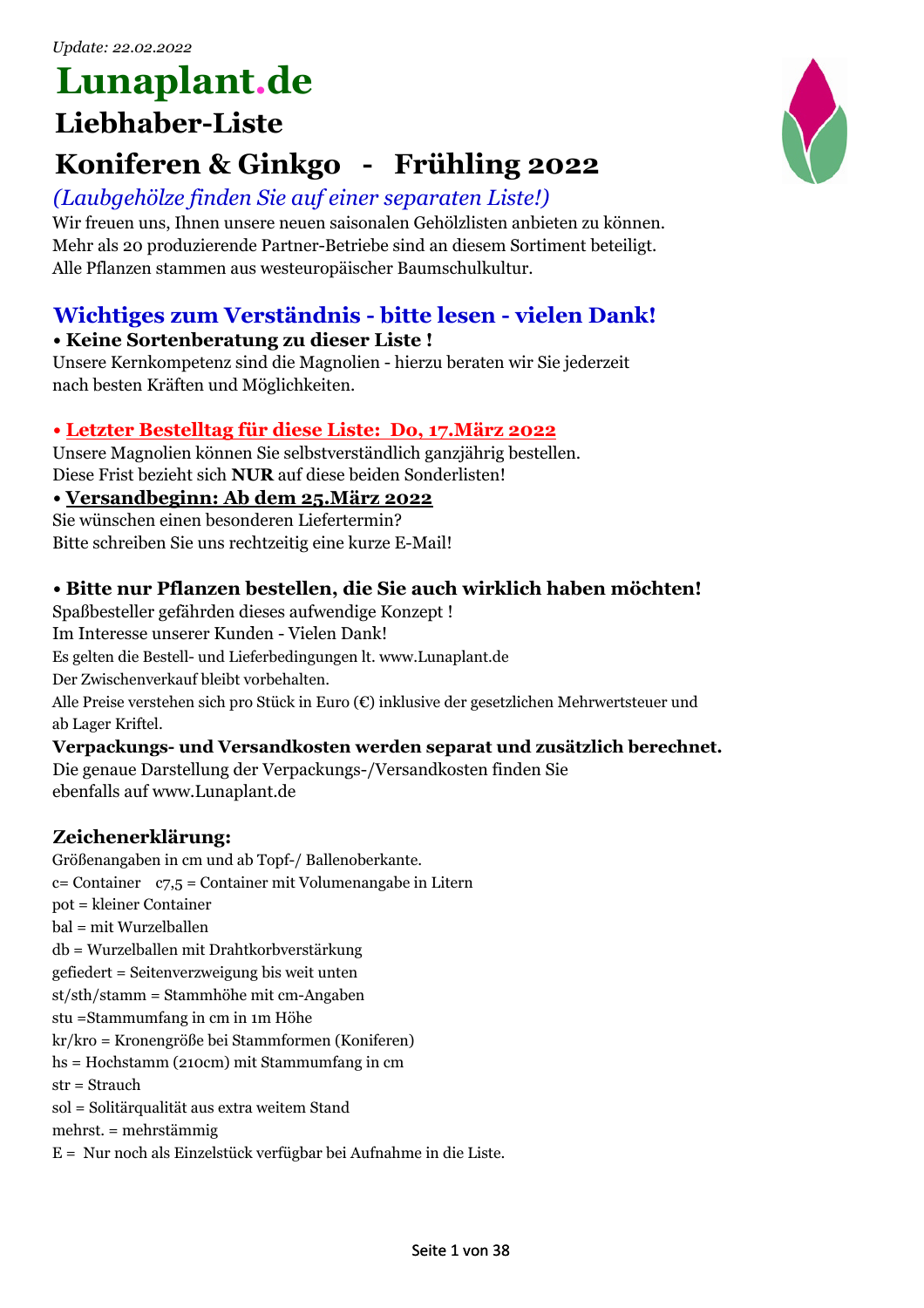## **Lunaplant.de**

### **Collector's List**

### **Conifers & Ginkgo - Spring 2022**

### (Flowering trees & shrubs you will find on a separate list!)

We present your our new and seasonal availability list.

All plants listed originate from West European nurseries and are of best quality.

### **Important - please read - thank you!**

### **• No advisory service for plants from this list!**

Our core competence are Magnolias - we always use our best endeavours to provide you the best support to all magnolia varieties.

### **• Deadline for orders from this list: March 17th, 2022**

Of couse you can order our magnolias all-year-round. This time-limit refers to the 'Tree & Shrub'-list only!

### **• Shipping will start from March 25th, 2022**

You prefer a selected date for your transport ? No problem, just send us an E-Mail. We will do our best!

### **• Please order only plants you really want to buy!**

Just for fun'-orders endanger this expensive concept. In the name of all customers - Thank you!

#### **Order and delivery conditions of www.Lunaplant.de will apply.**

Intermediate sale reserved. All prices per plant in Euro  $(\epsilon)$ , the German VAT is included. Costs for packing and shipping will appear additionally . See exact informations on www.Lunaplant.de

#### **Legend to symbols:**

All sizes in cm, measured from the upper edge of the container/rootball  $c =$  Container  $c = 7.5$  = Volume of container in Liter pot = small Container bal = open ground plant with rootball drb = open ground plant with wired rootball st/sth/sta = hight of free stem in cm stu = circumference, 1m above ground level kro/krone: Size of crown above stem (conifers) hs = standard, high-stem (210cm)  $str = shrub$ sol = solitaire mehrtr =multistemmed  $E =$  only single piece available when this list was published

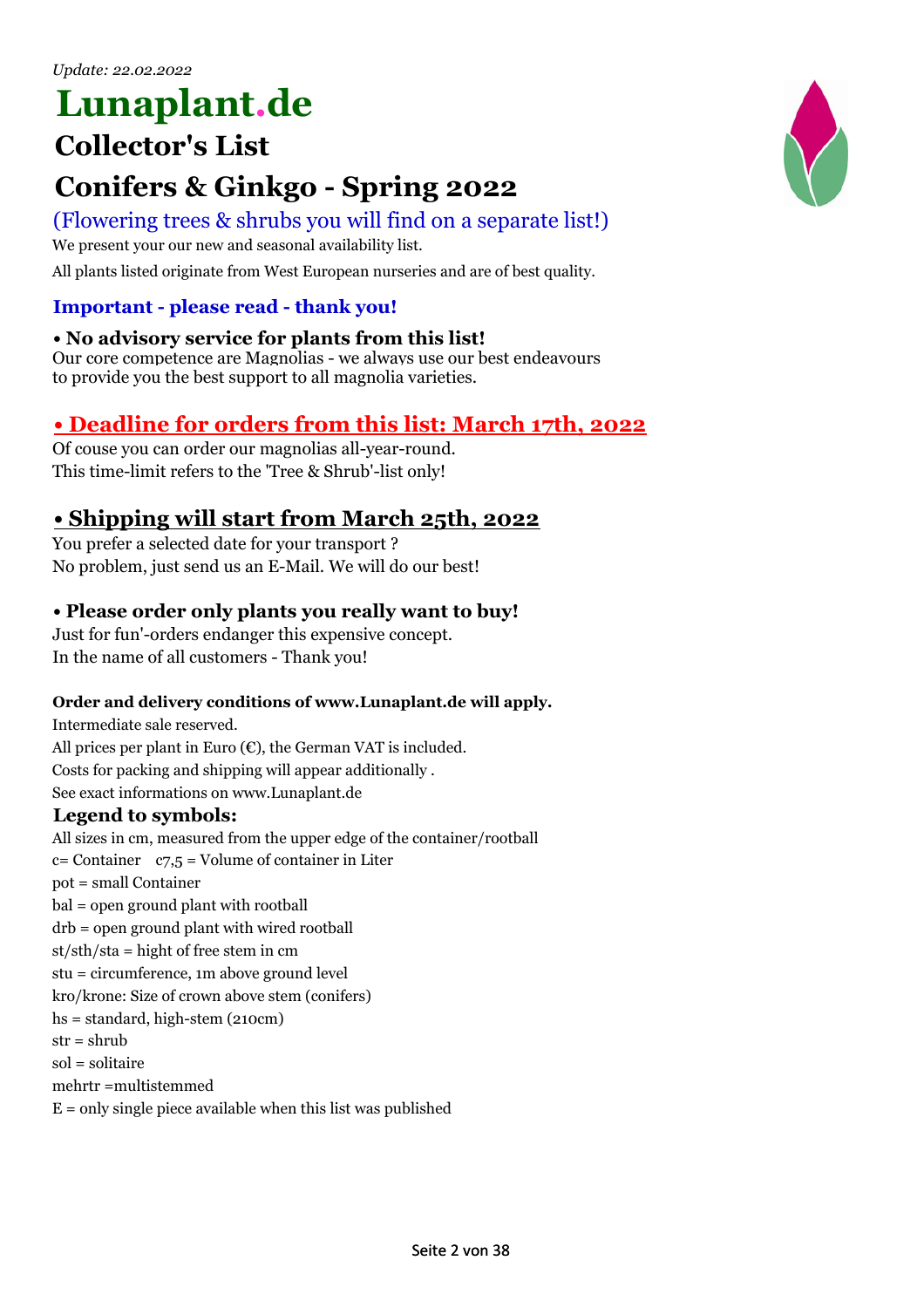| Ifd. $#$ :              | Taxon:                                       | E:        | Cont:          | Größe:                    | Preis/€/St:         |
|-------------------------|----------------------------------------------|-----------|----------------|---------------------------|---------------------|
| $\mathbf{1}$            | Abies alba 'Aurea'                           |           | C <sub>2</sub> | 30/40                     | 38,00€              |
| $\overline{\mathbf{2}}$ | Abies alba 'Fastigiata'                      |           | C <sub>2</sub> | 35/40                     | 34,70€              |
| 3                       | Abies alba 'Filip's Winter Gold'             |           | C <sub>2</sub> | 25/30                     | 39,60€              |
| $\overline{4}$          | Abies alba 'Pendula'                         | E         | C <sub>2</sub> | 30/40                     | 34,70€              |
| 5                       | Abies alba 'Pyramidalis'                     |           | bal            | 30-40                     | 24,00€              |
| 6                       | Abies alba 'Pyramidalis'                     |           | C <sub>2</sub> | 30/35                     | 34,70€              |
| $\overline{7}$          | Abies alba 'Schwarzwald'                     | ${\bf E}$ | C <sub>5</sub> | $15\mbox{-}20$ , sth $70$ | 68,40€              |
| 8                       | Abies arnoldiana (x) 'Jadwiga'               |           | C <sub>3</sub> | $15 - 20$                 | 18,40€              |
| 9                       | Abies balsamea 'Nana'                        | ${\bf E}$ | C <sub>5</sub> | 25-30                     | 39,20€              |
| 10                      | Abies borisii-regis 'F.R.Newman'             |           | bal            | 30-35                     | 40,90€              |
| 11                      | Abies borisii-regis 'F.R.Newman'             |           | bal            | 35-40                     | 44,00€              |
| 12                      | Abies borisii-regis 'Filip's Colour Catcher' |           | C <sub>2</sub> | 25/30                     | 34,70€              |
| 13                      | Abies borisii-regis 'Greece'                 |           | bal            | 15-20                     | 27,00€              |
| 14                      | Abies borisii-regis 'J.K. Greece'            | ${\bf E}$ | C <sub>2</sub> | $12/15$ , sth 10          | 34,70€              |
| 15                      | Abies borisii-regis 'Pendula'                |           | C <sub>2</sub> | 30/40                     | 34,70€              |
| <b>16</b>               | Abies borisii-regis 'Spring Delight'         |           | C <sub>2</sub> | 25/30                     | 34,70€              |
| 17                      | Abies bornmuelleriana (x) 'Agisz'            |           | C <sub>2</sub> | 12/15                     | 34,70€              |
| 18                      | Abies bornmuelleriana (x) 'Arat'             |           | C <sub>2</sub> | 12/15                     | 34,70€              |
| 19                      | Abies cephalonica 'Filip's Sun Glow'         |           | C <sub>2</sub> | 25/30                     | 44,60€              |
| 20                      | Abies cephalonica 'Greg'                     |           | bal            | 40-60                     | 79,00€              |
| 21                      | Abies cephalonica 'Greg'                     |           | bal            | 60-80                     | 108,30€             |
| 22                      | Abies cephalonica 'Greg's Broom'             |           | bal            | 25-30                     | 24,00€              |
| 23                      | Abies cephalonica 'Greg's Broom'             |           | bal            | 40-50                     | 30,00 $\mathbf \in$ |
| 24                      | Abies cephalonica 'Ottowa Mágissa'           |           | C <sub>2</sub> | $12/15$ sth 10            | 34,70€              |
| 25                      | Abies cilicica 'Spring Grove'                |           | bal            | 60-80                     | 79,00€              |
| 26                      | Abies concolor 'Archer's Dwarf'              |           | bal            | 25-30                     | 29,60€              |
| 27                      | Abies concolor 'Archer's Dwarf'              |           | bal            | 40-50                     | 42,90€              |
| 28                      | Abies concolor 'Blue Baby' (Minima)          |           | bal            | $10 - 15$                 | 22,60€              |
| 29                      | Abies concolor 'Blue Baby' (Minima)          |           | bal            | kro 15-20, sth 30         | 30,80€              |
| 30                      | Abies concolor 'Blue Baby' (Minima)          |           | bal            | $20 - 25$                 | 34,60€              |
| 31                      | Abies concolor 'Fagerhult'                   |           | bal            | 70-80                     | 47,60 €             |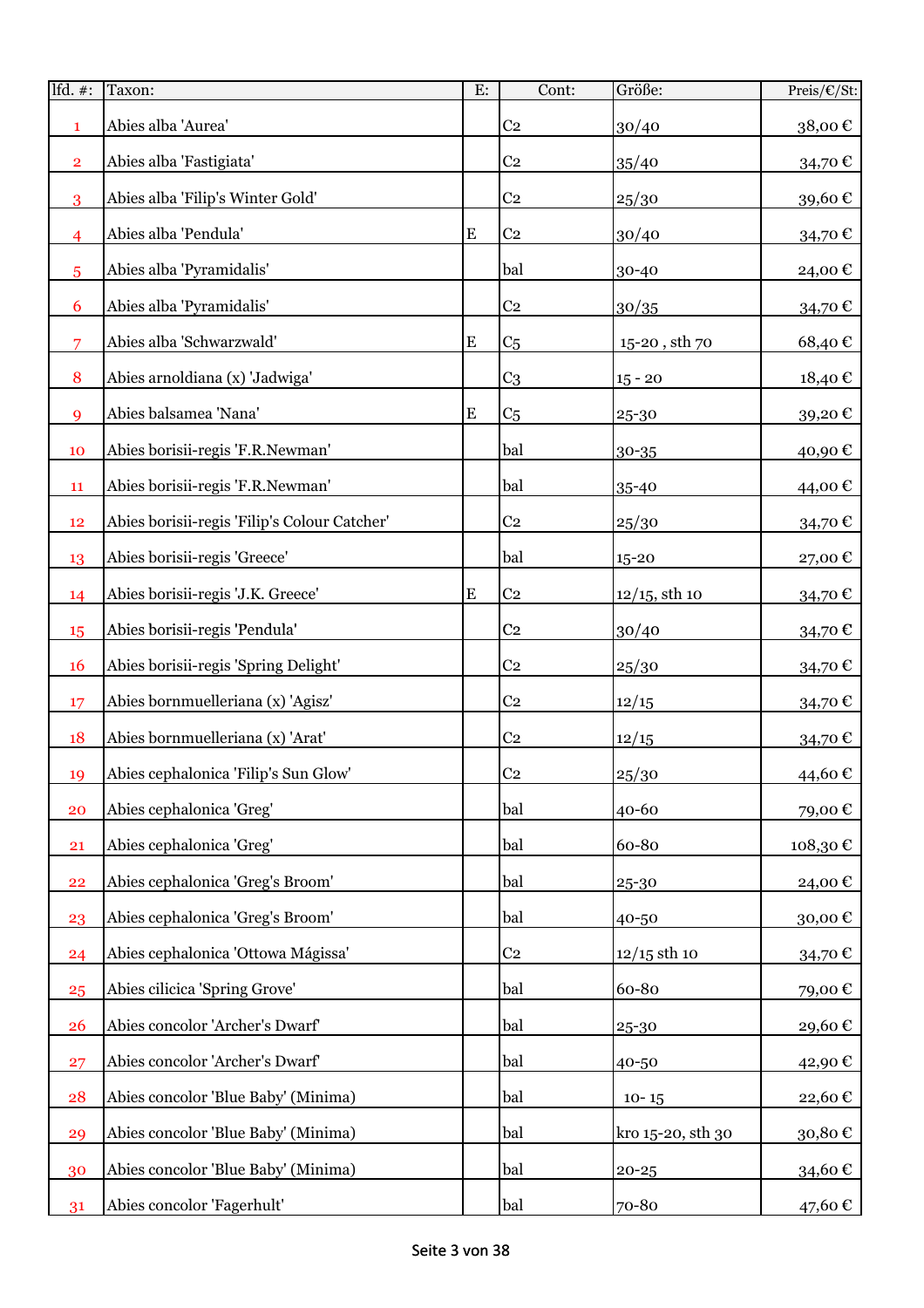| 32 | Abies concolor 'Fagerhult'       | bal              | 80-100      | 71,10€               |
|----|----------------------------------|------------------|-------------|----------------------|
| 33 | Abies concolor 'Glauca Compacta' | $C_{7,5}$        | 30-40       | 68,40€               |
| 34 | Abies concolor 'Scooter'         | bal              | 25-30       | 31,90€               |
| 35 | Abies concolor 'Scooter'         | bal              | 35-40       | 40,90€               |
| 36 | Abies concolor 'Wintergold'      | bal              | 40-50       | 26,00€               |
| 37 | Abies concolor 'Wintergold'      | bal              | 50-60       | 30,00€               |
| 38 | Abies fargesii 'Headfort'        | C <sub>7,5</sub> | $30 - 40$   | 33,40€               |
| 39 | Abies firma 'Bedgebury'          | bal              | 80-100      | 52,90€               |
| 40 | Abies firma 'Bedgebury'          | bal              | 100-125     | 66,50€               |
| 41 | Abies firma 'Bedgebury'          | bal              | 175-200     | 127,30 €             |
| 42 | Abies fraseri 'Rawls'            | bal              | 30-40       | 27,00€               |
| 43 | Abies holophylla 'Glauca'        | bal              | 50-60       | $31,00 \text{ } \in$ |
| 44 | Abies homolepis                  | C <sub>70</sub>  | 140 - 160   | 102,60€              |
| 45 | Abies homolepis "Nana'           | bal              | 80-100      | 45,00€               |
| 46 | Abies hybride 'Bedgebury'        | C <sub>3</sub>   | $20 - 30$   | 21,90€               |
| 47 | Abies koreana                    | $C_{30}$         | $80 - 100$  | 49,50€               |
| 48 | Abies koreana                    | C <sub>30</sub>  | $100 - 120$ | 55,30€               |
| 49 | Abies koreana                    | C <sub>43</sub>  | $120 - 140$ | 77,20€               |
| 50 | Abies koreana                    | C <sub>70</sub>  | $140 - 160$ | 102,60€              |
| 51 | Abies koreana 'Alpine Star'      | bal              | $15 - 20$   | 22,00€               |
| 52 | Abies koreana 'Aurea'            | C <sub>5</sub>   | 30-40       | 39,20€               |
| 53 | Abies koreana 'Blauer Eskimo'    | bal              | 15-20       | 24,00€               |
| 54 | Abies koreana 'Blue Emperor'     | bal              | 30-40       | 25,00€               |
| 55 | Abies koreana 'Blue Magic'       | bal              | 25-30       | 26,00€               |
| 56 | Abies koreana 'Dark Hill'        | bal              | $20 - 25$   | 23,00€               |
| 57 | Abies koreana 'Dark Hill'        | bal              | 25-30       | 28,00€               |
| 58 | Abies koreana 'Discus'           | bal              | 30-40       | 25,00€               |
| 59 | Abies koreana 'Discus'           | bal              | 40-50       | 29,00€               |
| 60 | Abies koreana 'Eisregen'         | bal              | $20 - 25$   | 24,80€               |
| 61 | Abies koreana 'Eisregen'         | bal              | 25-30       | 29,20€               |
| 62 | Abies koreana 'Eisregen'         | bal              | 40-60       | 45,60€               |
| 63 | Abies koreana 'Frosty'           | bal              | 30-40       | 25,00€               |
| 64 | Abies koreana 'Grune Spinne'     | bal              | 25-30       | 24,00 €              |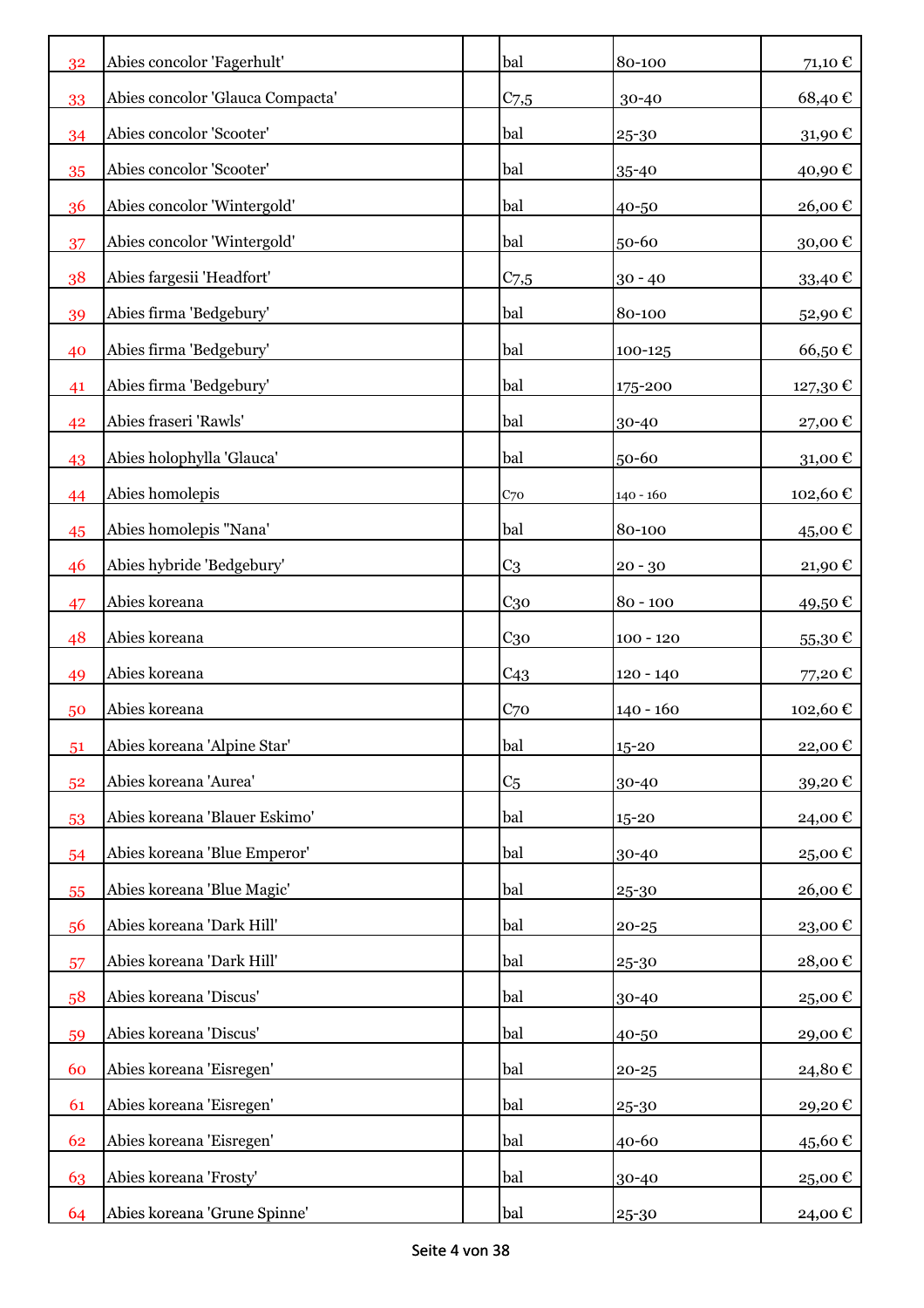| 65        | Abies koreana 'Helga'                  |           | C <sub>11</sub>  | 30-40            | 166,80€  |
|-----------|----------------------------------------|-----------|------------------|------------------|----------|
| 66        | Abies koreana 'Inga'                   |           | bal              | 25-30            | 25,00€   |
| 67        | Abies koreana 'Inga'                   |           | bal              | 35-40            | 28,00€   |
| 68        | Abies koreana 'Kohout's Icebreaker'    |           | C <sub>3</sub>   | $12 - 15$        | 121,20€  |
| <b>69</b> | Abies koreana 'Kohout's Icebreaker'    |           | C <sub>4</sub>   | $20 - 25$        | 159,60€  |
| 70        | Abies koreana 'Kohout's Icebreaker'    |           | C <sub>6</sub>   | sth 40cm         | 193,50€  |
| 71        | Abies koreana 'Kohout's Icebreaker'    |           | C <sub>7</sub>   | sth 40cm         | 242,00€  |
| 72        | Abies koreana 'Kohouts Icebreaker' -S- |           | bal              | $10 - 15$        | 25,30€   |
| 73        | Abies koreana 'Kohouts Icebreaker' -S- |           | bal              | $15 - 20$        | 31,40€   |
| 74        | Abies koreana 'Kohouts Icebreaker' -S- |           | bal              | $20 - 25$        | 39,80€   |
| 75        | Abies koreana 'Kohouts Icebreaker' -S- |           | bal              | $30 - 35$        | 59,60€   |
| 76        | Abies koreana 'Kristallkugel'          |           | bal              | 15-20            | 24,00€   |
| 77        | Abies koreana 'Kristallkugel'          |           | C8               | sth 40cm         | 169,80€  |
| 78        | Abies koreana 'Oberon'                 |           | bal              | 15-20            | 23,00€   |
| 79        | Abies koreana 'Ottostrasse'            |           | bal              | 15-20            | 25,80€   |
| 80        | Abies koreana 'Silberkugel'            |           | C <sub>6</sub>   | sth 40cm         | 179,50€  |
| 81        | Abies koreana 'SilberLocke'            |           | C <sub>5</sub>   | 30-40            | 23,80€   |
| 82        | Abies koreana 'Silberlocke'            |           | C8               | 30-40            | 145,00 € |
| 83        | Abies koreana 'Silberlocke'            |           | C <sub>11</sub>  | 50-60            | 171,20€  |
| 84        | Abies koreana 'Tundra'                 |           | bal              | $20 - 25$        | 24,00€   |
| 85        | Abies koreana 'Verdener Dom'           |           | bal              | 30-40            | 26,00€   |
| 86        | Abies lasiocarpa 'Argentea'            |           | C <sub>30</sub>  | $140 - 160$      | 92,20€   |
| 87        | Abies lasiocarpa arizonica             |           | bal              | 30-40            | 24,00€   |
| 88        | Abies lasiocarpa 'Compacta'            |           | bal              | 25-30            | 24,80€   |
| 89        | Abies lasiocarpa 'Compacta'            | ${\bf E}$ | C <sub>7.5</sub> | 50-60            | 52,40€   |
| 90        | Abies lasiocarpa 'Green Globe'         |           | bal              | 30-40            | 24,00€   |
| 91        | Abies lasiocarpa 'Green Globe'         |           | bal              | 50-60            | 35,00€   |
| 92        | Abies lasiocarpa 'Green Globe'         |           | C <sub>12</sub>  | 40-50            | 37,00€   |
| 93        | Abies lasiocarpa 'Micolas'             |           | bal              | 25-30            | 24,00€   |
| 94        | Abies lasiocarpa 'Prickly Pete'        |           | bal              | $20 - 25$        | 34,90€   |
| 95        | Abies lasiocarpa 'Prickly Pete'        |           | bal              | 25-30            | 38,70€   |
| 96        | Abies magnifica 'Mt.Si'                |           | bal              | 15-20            | 25,80€   |
| 97        | Abies nephrolepis 'Umokta'             |           | C <sub>2</sub>   | $10/15$ , sth 10 | 39,60 €  |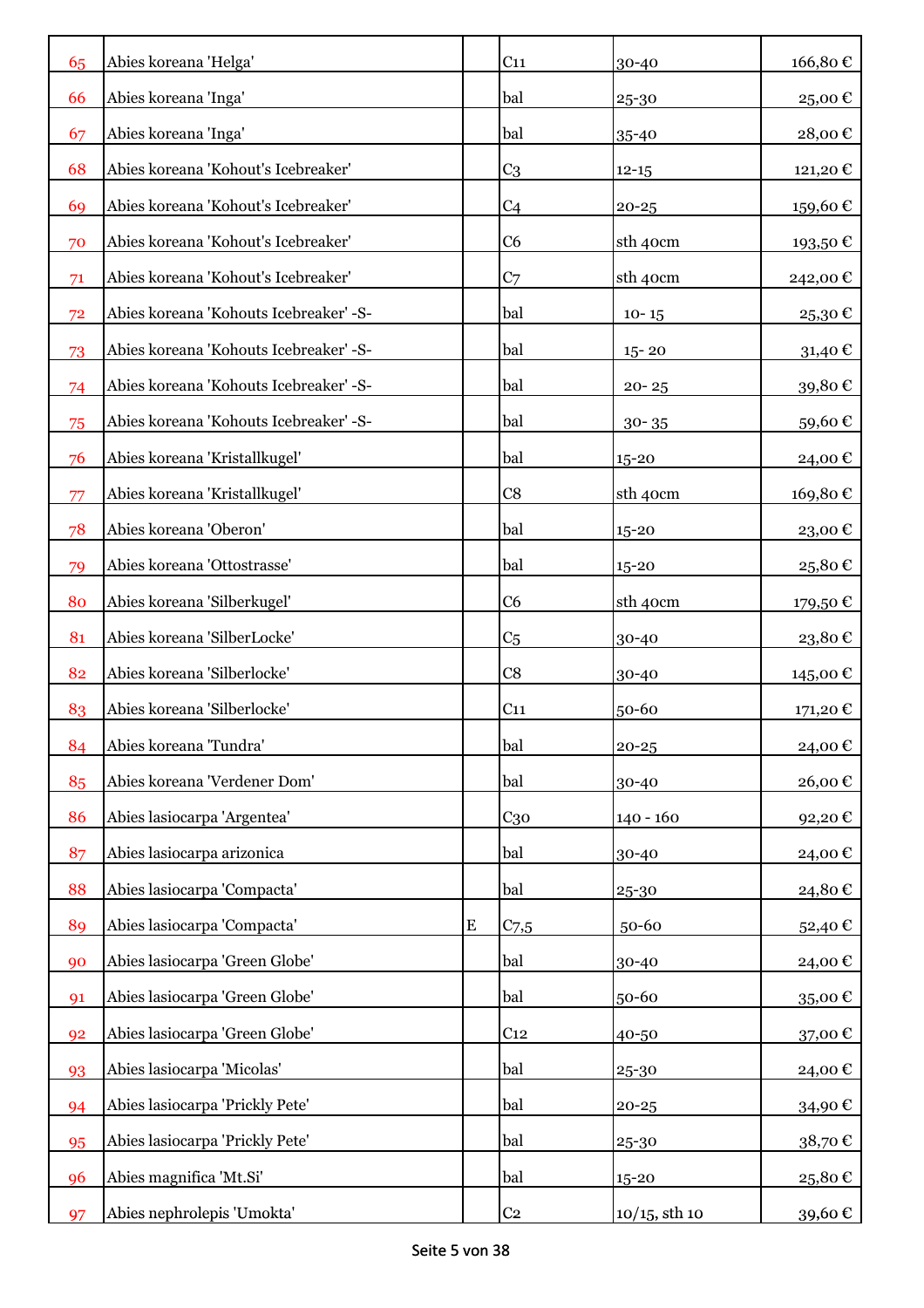| 98         | Abies nordmanniana 'Bright Light'   |           | C <sub>2</sub>  | 30/40            | 34,70€                 |
|------------|-------------------------------------|-----------|-----------------|------------------|------------------------|
| 99         | Abies nordmanniana 'Broom H'        |           | bal             | 40-50            | 52,90€                 |
| 100        | Abies nordmanniana 'Dobrochovice'   |           | bal             | 30-40            | 26,00€                 |
| 101        | Abies nordmanniana 'Dobrochovice'   |           | bal             | 40-50            | 33,00€                 |
| 102        | Abies nordmanniana 'Dobrochovice'   | ${\bf E}$ | C <sub>12</sub> | 40-50            | 41,00€                 |
| 103        | Abies nordmanniana 'Geusert' NEW    |           | bal             | 15-20            | 24,00€                 |
| 104        | Abies nordmanniana 'Geusert' NEW    |           | C <sub>10</sub> | 30-35            | 33,00€                 |
| 105        | Abies nordmanniana 'Geusert' NEW    |           | C <sub>12</sub> | sth 30           | 37,00€                 |
| 106        | Abies nordmanniana 'Kulista'        |           | C <sub>3</sub>  | $20 - 25$        | 18,40€                 |
| 107        | Abies nordmanniana 'Kulista'        |           | $C_{7,5}$       | $30 - 40$        | 30,00€                 |
| 108        | Abies nordmanniana 'Kulista'        |           | C <sub>30</sub> | $60 - 80$        | 74,90€                 |
| 109        | Abies nordmanniana 'Midwinter Gold' |           | bal             | 40-50            | 29,00€                 |
| 110        | Abies nordmanniana 'Midwinter Gold' |           | C <sub>15</sub> | 50-60            | 41,00€                 |
| 111        | Abies nordmanniana 'Midwinter Gold' |           | bal             | 100-125          | 43,00€                 |
| 112        | Abies nordmanniana 'Munsterland'    |           | C <sub>5</sub>  | $10-15$          | $23,\!80$ $\mathbb{C}$ |
| 113        | Abies nordmanniana 'Pendula'        |           | C <sub>10</sub> | $40 - 60$        | 27,70€                 |
| 114        | Abies nordmanniana 'Saerling'       |           | bal             | 25-30            | 29,00€                 |
| 115        | Abies numidica                      |           | bal             | 125-150          | 170,10 €               |
| <b>116</b> | Abies pinsapo "Fastigiata"          |           | bal             | 40-50            | 26,00€                 |
| 117        | Abies pinsapo 'Aurea'               |           | bal             | 30-40            | 26,00€                 |
| 118        | Abies pinsapo 'Espania 1'           | ${\bf E}$ | C <sub>2</sub>  | $12/15$ , sth 10 | 34,70€                 |
| 119        | Abies pinsapo 'Fastigiata'          | ${\bf E}$ | C <sub>2</sub>  | 30/40            | 34,70€                 |
| 120        | Abies pinsapo 'Fastigiata'          |           | bal             | 50-60            | 37,80€                 |
| 121        | Abies pinsapo 'Glauca'              |           | bal             | 100-125          | 88,20€                 |
| 122        | Abies pinsapo 'Kelleriis'           |           | bal             | 40-50            | 27,00€                 |
| 123        | Abies pinsapo 'Kelleris'            |           | bal             | 150-175          | 115,10€                |
| 124        | Abies pinsapo 'Marokko- (WB 3)'     |           | bal             | 30-35            | 47,50€                 |
| 125        | Abies pinsapo 'Serenade'            |           | bal             | 30-40            | 25,00€                 |
| 126        | Abies pinsapo 'Serenade'            |           | bal             | 40-50            | 29,00€                 |
| 127        | Abies procera 'Glauca'              |           | C <sub>3</sub>  | $20 - 30$        | 18,40€                 |
| 128        | Abies procera 'La Graciosa'         |           | bal             | 30-40            | 26,00€                 |
| 129        | Abies procera 'Prickley Pete'       | ${\bf E}$ | bal             | 15-20            | 24,00€                 |
| 130        | Abies procera 'Prickley Pete'       |           | bal             | sth 30           | 31,00 €                |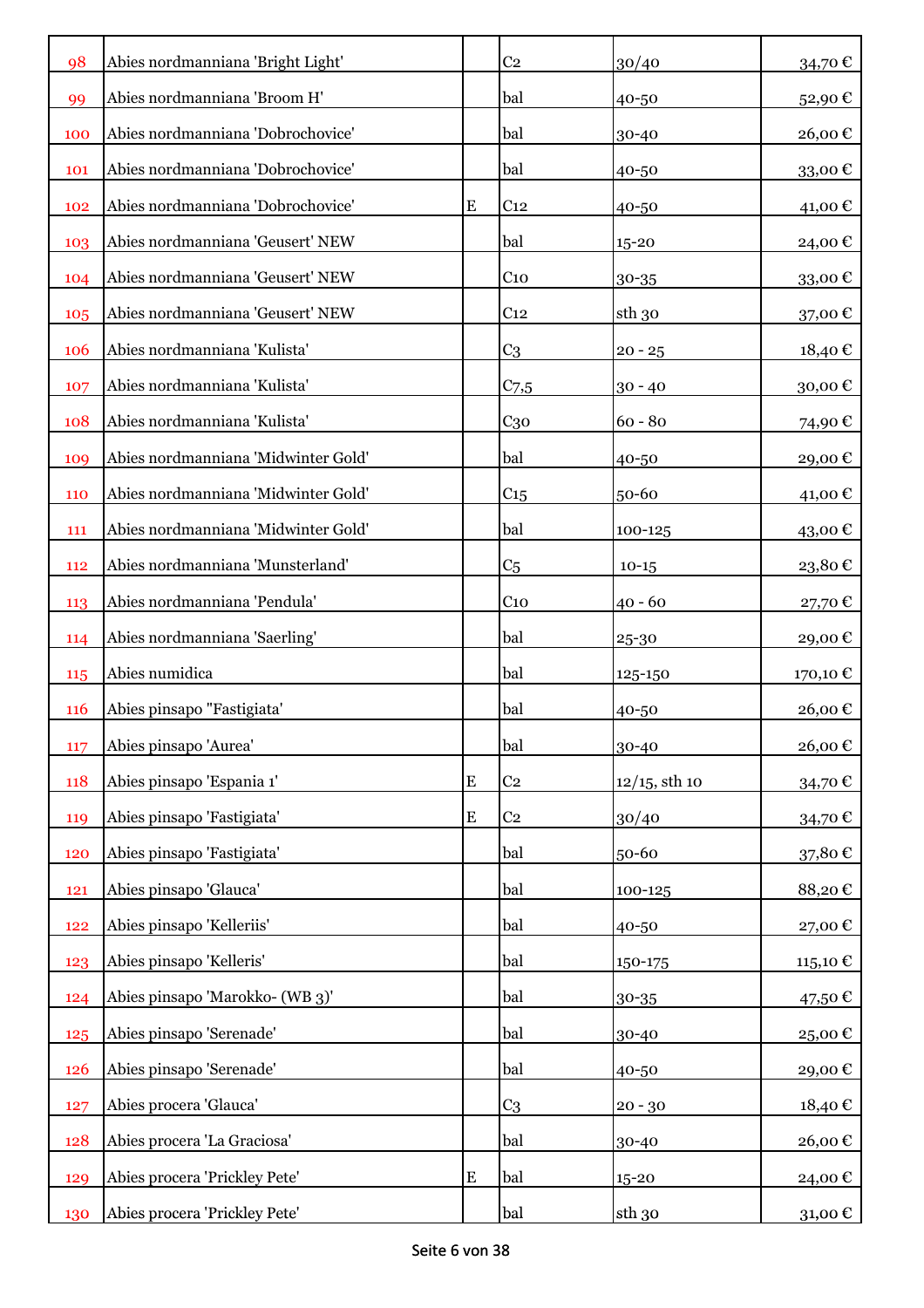| 131 | Abies procera 'Procumbens'            |           | bal             | $10 - 15$          | 21,40€   |
|-----|---------------------------------------|-----------|-----------------|--------------------|----------|
| 132 | Abies procera 'Procumbens'            |           | bal             | $20 - 25$          | 32,10€   |
| 133 | Abies procera 'Rattail'               |           | bal             | 30-40              | 24,00€   |
| 134 | Abies procera 'Rattail'               |           | bal             | 50-60              | 30,00€   |
| 135 | Abies procera 'Rattail'               |           | bal             | 80-100             | 38,00€   |
| 136 | Abies procera 'Rattail'               |           | C15             | 50-60              | 41,00€   |
| 137 | Abies procera 'Rattail'               |           | bal             | 100-125            | 43,00€   |
| 138 | Abies sibirica                        |           | C <sub>2</sub>  | 25/30              | 34,70€   |
| 139 | Abies sibirica 'Ardo'                 | ${\bf E}$ | C <sub>2</sub>  | 15/20              | 34,70€   |
| 140 | Abies sibirica 'Grūbe'                |           | C <sub>2</sub>  | 10/12              | 34,70€   |
| 141 | Abies sibirica 'Irēna'                |           | C <sub>2</sub>  | 20/25              | 34,70€   |
| 142 | Abies sibirica 'Kalmisto'             |           | C <sub>2</sub>  | $10/12$ , sth 30   | 34,70€   |
| 143 | Abies sibirica 'Serko'                |           | C <sub>2</sub>  | $10/12$ , sth $25$ | 34,70€   |
| 144 | Abies veitchii                        |           | bal             | 150-175            | 107,40 € |
| 145 | Abies veitchii 'Drevenack'            |           | C <sub>5</sub>  | 25-30              | 28,00€   |
| 146 | Abies veitchii 'Rumburk'              |           | bal             | $20 - 25$          | 28,00€   |
| 147 | Abies veitchii 'Rumburk'              |           | bal             | 40-50              | 47,50 €  |
| 148 | Araucaria araucana                    |           | C <sub>4</sub>  |                    | 26,80€   |
| 149 | Calocedrus decurrens 'Aureovariegata' |           | C <sub>4</sub>  | 50-60              | 19,00€   |
| 150 | Calocedrus decurrens 'Berrima Gold'   |           | C <sub>4</sub>  | 40-50              | 19,00€   |
| 151 | Calocedrus decurrens 'Berrima Gold'   |           | C <sub>10</sub> | 50-60              | 26,00€   |
| 152 | Calocedrus decurrens 'Berrima Gold'   |           | bal             | 50-60              | 29,00€   |
| 153 | Calocedrus decurrens 'Maupin Glow'    |           | bal             | 80-100             | 31,00€   |
| 154 | Calocedrus decurrens 'Pillar'         |           | $C_{10}$        | 60-80              | 26,00€   |
| 155 | Cedrus atlantica                      |           | C <sub>10</sub> | 80-100             | 50,40€   |
| 156 | Cedrus atlantica 'Glauca Pendula'     | ${\bf E}$ | C <sub>20</sub> |                    | 88,60€   |
| 157 | Cedrus deodara 'Blue Globe'           |           | C <sub>4</sub>  | 25-30              | 19,00€   |
| 158 | Cedrus deodara 'Feelin Blue'          |           | C6              | $30 - 40$          | 44,90€   |
| 159 | Cedrus deodara 'Gold Cascade'         |           | bal             | 125-150            | 37,00€   |
| 160 | Cedrus deodara 'Golden Horizon'       |           | bal             | 80-100             | 34,00 €  |
| 161 | Cedrus deodara 'Karl Fuchs'           |           | bal             | 80-100             | 37,80€   |
| 162 | Cedrus deodara 'Karl Fuchs'           |           | bal             | 100-125            | 53,80€   |
| 163 | Cedrus deodara 'Karl Fuchs'           |           | C <sub>10</sub> | 125-150            | 211,00 € |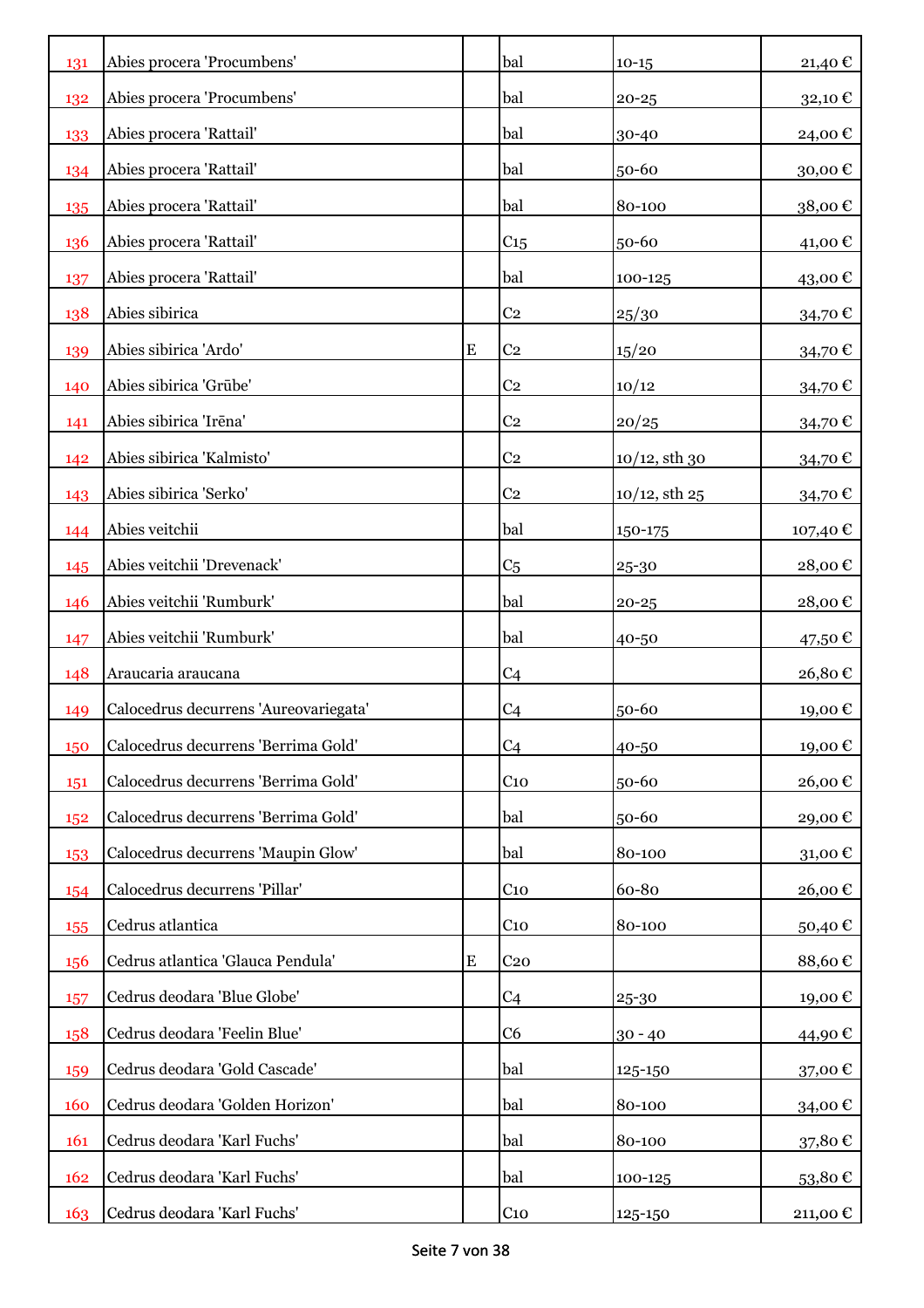| 164 | Cedrus deodara 'Vink's Golden'            | C <sub>5</sub>   | 80-100            | 20,00€                     |
|-----|-------------------------------------------|------------------|-------------------|----------------------------|
| 165 | Cedrus deodara 'Vink's Golden'            | bal              | 100-125           | 34,00€                     |
| 166 | Cedrus libani                             | C <sub>20</sub>  | 80-100            | 48,00€                     |
| 167 | Cedrus libani 'Atl. La Fontaine           | bal              | 125-150           | 37,00€                     |
| 168 | Cedrus libani 'Atlantica Pendula'         | C <sub>6</sub>   | $60 - 80$         | 44,90€                     |
| 169 | Cedrus libani 'Homepark'                  | C <sub>5</sub>   | sth <sub>50</sub> | 30,00€                     |
| 170 | Cephalotaxus harringtonia 'Fastigiata'    | C <sub>5</sub>   | $30/+$            | 14,70€                     |
| 171 | Cephalotaxus harringtonia 'Korean Gold'   | C <sub>5</sub>   | $30/+$            | 14,70€                     |
| 172 | Cephalotaxus harringtoniana 'Fastigiata'  | bal              | 50-60             | 16,00€                     |
| 173 | Cephalotaxus harringtoniana 'Fastigiata'  | bal              | 60-80             | 19,00€                     |
| 174 | Cham. laws. 'Filip's Golden Sprinklers'   | C <sub>5</sub>   | 60/80             | 39,60€                     |
| 175 | Chamaecyparis laws. 'Snowwhite'           | C <sub>5</sub>   | 50-60             | 17,60€                     |
| 176 | Chamaecyparis laws. 'Snowwhite'           | $C_{7,5}$        | 60-80             | 23,80€                     |
| 177 | Chamaecyparis laws. 'Wissel's Saguaro'    | C <sub>20</sub>  | 150-175           | 75,00€                     |
| 178 | Chamaecyparis lawsoniana 'Bregeon Jaune'  | bal              | sth 40            | 26,00€                     |
| 179 | Chamaecyparis lawsoniana 'Drooping Solo'  | C <sub>4</sub>   | 60-70             | 19,00€                     |
| 180 | Chamaecyparis lawsoniana 'Drooping Solo'  | bal              | 125-150           | 33,00€                     |
| 181 | Chamaecyparis lawsoniana 'Elwood 's Gold  | bal              | 125-150           | 36,10€                     |
| 182 | Chamaecyparis laws. 'Imbric. Pendula'     | C <sub>5</sub>   | 100-125           | 20,00€                     |
| 183 | Chamaecyparis laws. 'Imbric. Pendula'     | bal              | 150-175           | 35,00€                     |
| 184 | Chamaecyparis lawsoniana 'Karaca'         | bal              | 60-80             | 29,00€                     |
| 185 | Chamaecyparis lawsoniana 'Little Spire'   | C <sub>2</sub>   | 25-30             | 7,70€                      |
| 186 | Chamaecyparis lawsoniana 'Little Spire'   | $C_{7,5}$        | 40-50             | 16,30€                     |
| 187 | Chamaecyparis lawsoniana 'Pearly Swirls'  | C <sub>3</sub>   | 25-30             | 8,80€                      |
| 188 | Chamaecyparis lawsoniana 'Pearly Swirls'  | $C_{7,5}$        | 30-40             | 16,30€                     |
| 189 | Chamaecyparis laws. 'Pygmaea Argentea'    | C <sub>2</sub>   | $20 - 25$         | $8,10 \in$                 |
| 190 | Chamaecyparis lawsoniana 'Rimpelaar'      | $C_{10}$         | sth 40            | 28,00€                     |
| 191 | Chamaecyparis laws. 'Tharandt. Caesia'    | C <sub>3</sub>   | $20 - 25$         | $16,00 \text{ }\mathbb{C}$ |
| 192 | Chamaecyparis laws. 'Tharandt. Caesia'    | C <sub>7,5</sub> | 25-30             | 23,00€                     |
| 193 | Chamaecyparis lawsoniana 'Ushi's Curtain' | C <sub>4</sub>   | 60-80             | 19,00€                     |
| 194 | Chamaecyparis lawsoniana 'White Spot'     | C <sub>3</sub>   | 25-30             | 7,70€                      |
| 195 | Chamaecyparis lawsoniana 'White Spot'     | $C_{7,5}$        | 30-40             | 16,30 €                    |
| 196 | Chamaecyparis laws. 'Wissel's Saguaro'    | C <sub>4</sub>   | 30-40             | 18,00 €                    |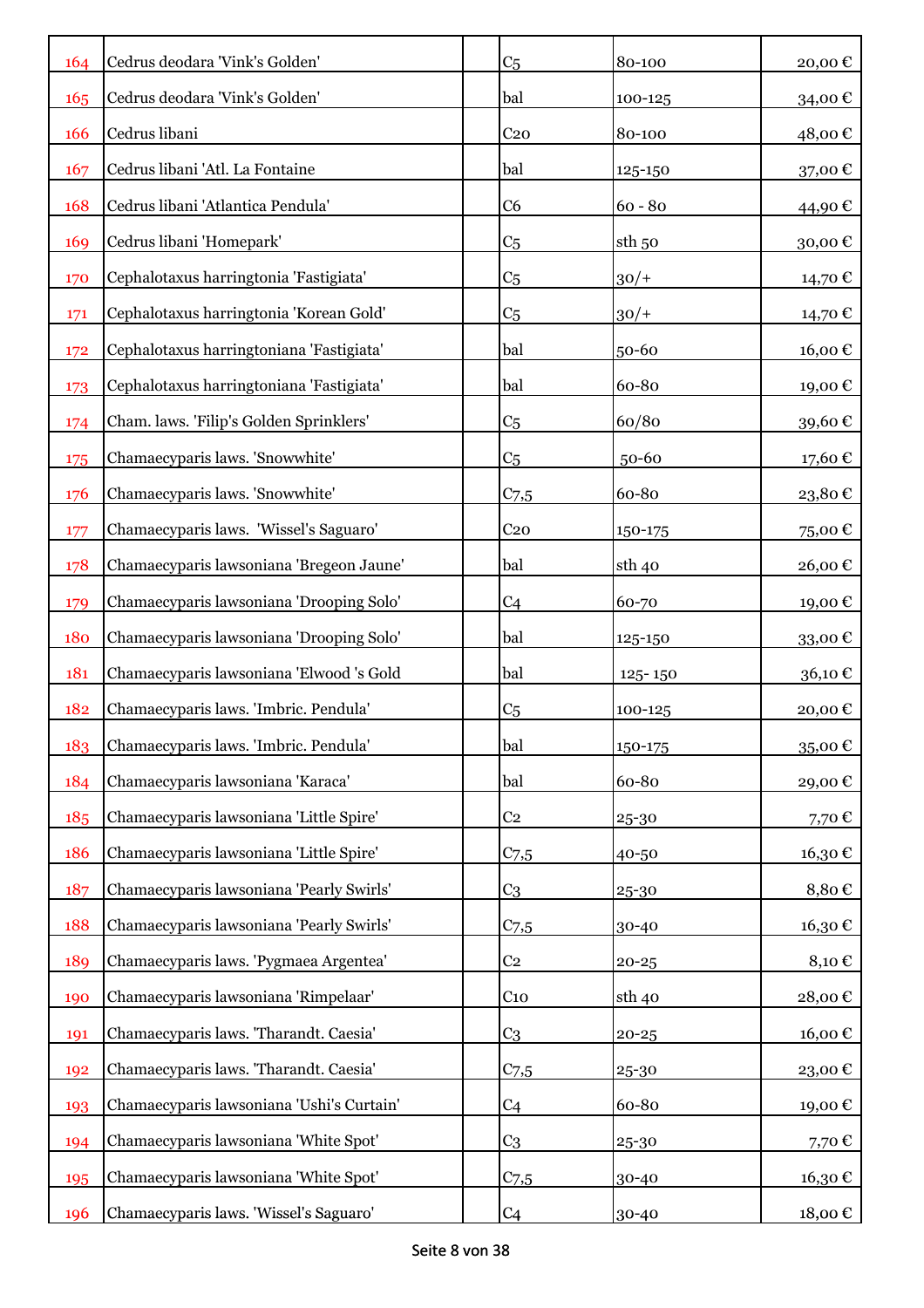| 197 | Chamaecyparis laws. 'Wissel's Saguaro'      |           | C <sub>12</sub> | 80-100    | 52,50€  |
|-----|---------------------------------------------|-----------|-----------------|-----------|---------|
| 198 | Chamaecyparis laws. 'Ellwood's Pillar'      | ${\bf E}$ | C <sub>5</sub>  | 40-50     | 17,60€  |
| 199 | Chamaecyparis lawsonniana 'Lane'            | ${\bf E}$ | C <sub>5</sub>  | 40-50     | 17,60€  |
| 200 | Chamaecyparis lawsonniana 'Lane'            |           | $C_{7,5}$       | 40-50     | 23,80€  |
| 201 | Chamaecyparis nootk. 'Golden Waterfall'     |           | bal             | 80-100    | 31,00€  |
| 202 | Chamaecyparis nootk. 'Golden Waterfall'     |           | bal             | 125-150   | 41,00€  |
| 203 | Chamaecyparis nootkatensis 'Moonshot'       |           | bal             | 125-150   | 33,00€  |
| 204 | Chamaecyparis obtusa 'Aurea'                |           | C <sub>5</sub>  | 30-40     | 23,80€  |
| 205 | Chamaecyparis obtusa 'Aurea'                |           | $C$ 7,5         | 30-40     | 39,20€  |
| 206 | Chamaecyparis obtusa 'Aurora'               |           | C <sub>3</sub>  | $20 - 25$ | 16,00€  |
| 207 | Chamaecyparis obtusa 'Aurora'               |           | $C_{7,5}$       | 30-40     | 24,00 € |
| 208 | Chamaecyparis obtusa 'Aurora'               |           | C <sub>4</sub>  | sth 60    | 29,00€  |
| 209 | Chamaecyparis obtusa 'Aurora'               |           | C <sub>5</sub>  | $sth$ 75  | 30,00€  |
| 210 | Chamaecyparis obtusa 'Aurora'               |           | C <sub>5</sub>  | sth 90    | 32,00€  |
| 211 | Chamaecyparis obtusa 'Baldwin Variegated'   |           | C <sub>5</sub>  | $20 - 25$ | 15,80€  |
| 212 | Chamaecyparis obtusa 'Brigitte'             |           | C <sub>2</sub>  | 15-20     | 8,10€   |
| 213 | Chamaecyparis obtusa 'Brigitte'             |           | C <sub>4</sub>  | 30-40     | 17,00 € |
| 214 | Chamaecyparis obtusa 'Brigitte'             |           | C <sub>4</sub>  | sth 60    | 29,00 € |
| 215 | Chamaecyparis obtusa 'Butterball'           |           | C <sub>2</sub>  | $15/+$    | 8,10€   |
| 216 | Chamaecyparis obtusa 'Butterball'           |           | C <sub>5</sub>  | $15 - 20$ | 15,80€  |
| 217 | Chamaecyparis obtusa 'Chabo-yadori'         |           | bal             | 70-80     | 23,70€  |
| 218 | Chamaecyparis obtusa 'Chirimen'             |           | C <sub>2</sub>  | $20/+$    | 8,10€   |
| 219 | Chamaecyparis obtusa 'Contorta'             |           | bal             | 50-60     | 30,10€  |
| 220 | Chamaecyparis obtusa 'Dainty Doll'          |           | bal             | 30-40     | 27,00€  |
| 221 | Chamaecyparis obtusa 'Fernspray Gold'       |           | C <sub>2</sub>  | $20 - 25$ | 8,10€   |
| 222 | Chamaecyparis obtusa 'Fernspray Gold'       |           | C <sub>5</sub>  | 30-40     | 15,80€  |
| 223 | Chamaecyparis obtusa 'Filip's Golden Falls' |           | C <sub>5</sub>  | 50/70     | 39,60€  |
| 224 | Chamaecyparis obtusa 'Gitte'                |           | C <sub>5</sub>  | 25-30     | 15,80€  |
| 225 | Chamaecyparis obtusa 'Golden Ceramic'       | ${\bf E}$ | C <sub>3</sub>  | $12 - 15$ | 17,60€  |
| 226 | Chamaecyparis obtusa 'Golden Nympf'         |           | bal             | 50-60     | 40,90€  |
| 227 | Chamaecyparis obtusa 'Gracilis Aurea'       |           | bal             | $20 - 25$ | 21,60€  |
| 228 | Chamaecyparis obtusa 'Gracilis Aurea'       |           | bal             | 25-30     | 23,70€  |
| 229 | Chamaecyparis obtusa 'Hannah'               |           | C <sub>2</sub>  | $20 - 25$ | 8,10 €  |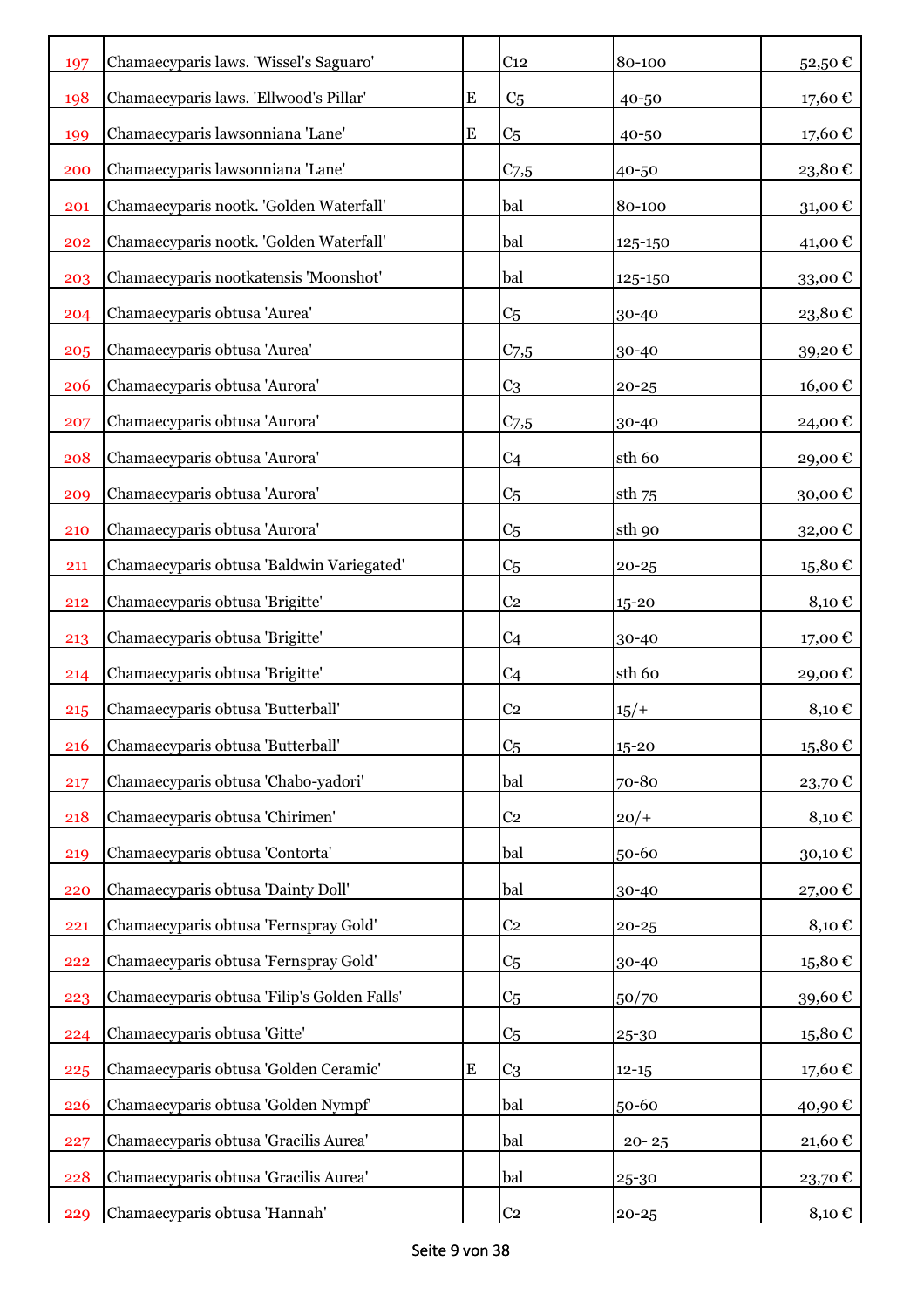| 230 | Chamaecyparis obtusa 'Hannah'           |           | C <sub>4</sub>   | 30-40     | 16,00€  |
|-----|-----------------------------------------|-----------|------------------|-----------|---------|
| 231 | Chamaecyparis obtusa 'Hannah'           |           | $C_{10}$         | 40-50     | 24,00 € |
| 232 | Chamaecyparis obtusa 'Kamarachiba'      |           | C <sub>3</sub>   | $20 - 25$ | 8,10€   |
| 233 | Chamaecyparis obtusa 'Kosteri'          |           | C <sub>4</sub>   | 30-40     | 16,00€  |
| 234 | Chamaecyparis obtusa 'Kosteri'          |           | C <sub>10</sub>  | 40-50     | 28,00€  |
| 235 | Chamaecyparis obtusa LUCAS®             |           | C <sub>2</sub>   | $20 - 25$ | 9,00€   |
| 236 | Chamaecyparis obtusa LUCAS®             |           | $C_{7,5}$        | $30/+$    | 16,30€  |
| 237 | Chamaecyparis obtusa 'Lycopoides Aurea' |           | C <sub>10</sub>  | 30-40     | 24,00€  |
| 238 | Chamaecyparis obtusa 'Marian Broom'     |           | $C_{7,5}$        | 30-40     | 24,00€  |
| 239 | Chamaecyparis obtusa 'Maureen'          |           | C <sub>5</sub>   | $20 - 25$ | 15,80€  |
| 240 | Chamaecyparis obtusa 'Melody'           |           | C <sub>4</sub>   | 30-40     | 16,00€  |
| 241 | Chamaecyparis obtusa 'Melody'           |           | C <sub>10</sub>  | 50-60     | 24,00 € |
| 242 | Chamaecyparis obtusa 'Meroki Twin'      |           | C <sub>2</sub>   | $20 - 25$ | 8,10€   |
| 243 | Chamaecyparis obtusa 'Meroki Twin'      |           | C <sub>5</sub>   | 25/       | 15,80€  |
| 244 | Chamaecyparis obtusa 'Nana Gracilis'    |           | C <sub>3</sub>   | 25-30     | 16,00€  |
| 245 | Chamaecyparis obtusa 'Nana Gracilis'    |           | C <sub>4</sub>   | sth 40    | 24,00 € |
| 246 | Chamaecyparis obtusa 'Nana Gracilis'    |           | C <sub>5</sub>   | $sth$ 75  | 30,00€  |
| 247 | Chamaecyparis obtusa 'Nana Gracilis'    |           | C <sub>5</sub>   | sth 90    | 32,00€  |
| 248 | Chamaecyparis obtusa 'Nana Gracilis'    |           | bal              | $40 - 50$ | 40,90€  |
| 249 | Chamaecyparis obtusa 'Nana Gracilis'    |           | $C$ 7,5          | 60-80     | 146,00€ |
| 250 | Chamaecyparis obtusa 'Nana Lutea'       |           | C <sub>3</sub>   | $20 - 25$ | 16,00€  |
| 251 | Chamaecyparis obtusa 'Nana Lutea'       |           | C <sub>7,5</sub> | 25-30     | 23,00€  |
| 252 | Chamaecyparis obtusa 'Nana Lutea'       |           | C <sub>7,5</sub> | 30-40     | 24,00€  |
| 253 | Chamaecyparis obtusa 'Nana Lutea'       |           | C <sub>10</sub>  | 30-40     | 28,00€  |
| 254 | Chamaecyparis obtusa 'Nana Lutea'       |           | bal              | 50-60     | 30,00€  |
| 255 | Chamaecyparis obtusa 'Pagode'           |           | C <sub>4</sub>   | 25-30     | 17,00€  |
| 256 | Chamaecyparis obtusa 'Pagode'           |           | bal              | 50-60     | 33,00€  |
| 257 | Chamaecyparis obtusa 'Rigid Dwarf       |           | $C_{10}$         | 40-50     | 24,00€  |
| 258 | Chamaecyparis obtusa 'Tetragona Aurea'  |           | C <sub>4</sub>   | 30-40     | 17,00€  |
| 259 | Chamaecyparis obtusa 'Tetragona Aurea'  | ${\bf E}$ | C <sub>7,5</sub> | 40-60     | 23,80€  |
| 260 | Chamaecyparis obtusa 'Tonia'            |           | C <sub>3</sub>   | 25-30     | 16,00€  |
| 261 | Chamaecyparis obtusa 'Tonia'            |           | C <sub>7,5</sub> | 25-30     | 24,00€  |
| 262 | Chamaecyparis obtusa 'Tonia'            |           | bal              | 30-40     | 33,30 € |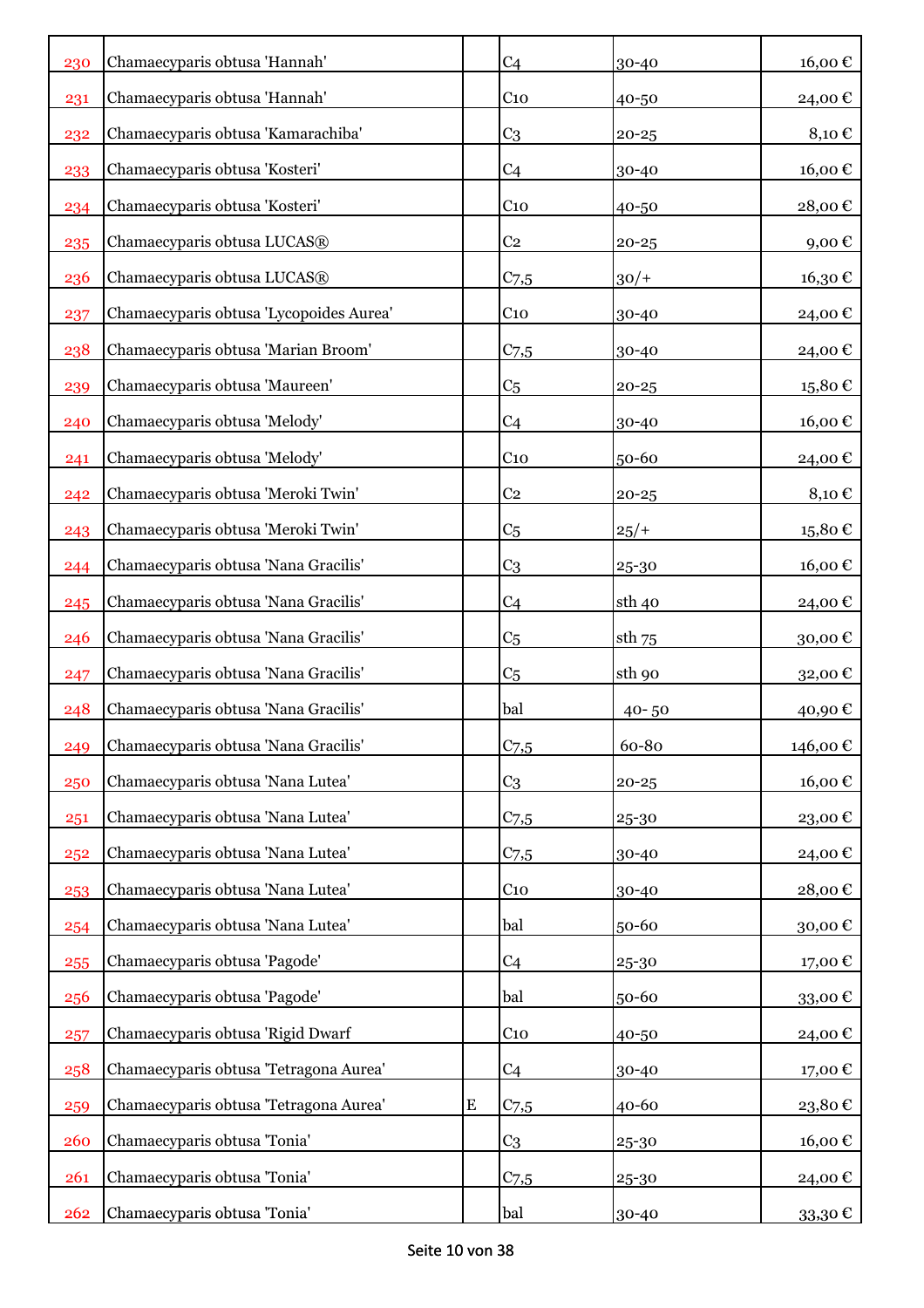| 263 | Chamaecyparis obtusa 'Tsatsumi Gold'       |           | C <sub>2</sub>   | $15/+$        | 8,10€                |
|-----|--------------------------------------------|-----------|------------------|---------------|----------------------|
| 264 | Chamaecyparis obtusa 'Tsatumi Gold'        | ${\bf E}$ | C <sub>7,5</sub> | 30-40         | 39,20€               |
| 265 | Chamaecyparis obtusa 'Yellowtip'           |           | C <sub>3</sub>   | 25-30         | 16,00€               |
| 266 | Chamaecyparis obtusa 'Yellowtip'           | E         | $C_{7,5}$        | 30-40         | 24,00€               |
| 267 | Chamaecyparis pisifera 'Blue Moon' (R)     |           | C <sub>4</sub>   | sth 60        | 29,00€               |
| 268 | Chamaecyparis pisifera 'Blue Moon' (R)     |           | C <sub>5</sub>   | sth 90        | 32,00€               |
| 269 | Chamaecyparis pisifera 'Boulevard'         |           | bal              | $50 - 60$     | 18,80€               |
| 270 | Chamaecyparis pisifera 'Compacta'          |           | bal              | $40 - 50$     | 14,30 €              |
| 271 | Chamaecyparis pisifera 'Filifera Aurea'    |           | C <sub>5</sub>   | 60-80         | 23,80€               |
| 272 | Chamaecyparis pisifera 'Golden Pincushion' |           | C <sub>5</sub>   | $25/+$        | 14,70 €              |
| 273 | Chamaecyparis pisifera 'Hime-sawara'       |           | C <sub>2</sub>   | $20 - 25$     | 8,10€                |
| 274 | Chamaecyparis pisifera 'Hime-sawara'       |           | C <sub>5</sub>   | $25/+$        | 15,80€               |
| 275 | Chamaecyparis pisifera 'Snow'              |           | C <sub>4</sub>   | sth 60        | 29,00€               |
| 276 | Chamaecyparis pisifera 'Spaan's Cannonbal  |           | C <sub>4</sub>   | sth 60        | 29,00€               |
| 277 | Chamaecyparis pisifera 'Sungold'           |           | C <sub>10</sub>  | 40-50         | 18,00€               |
| 278 | Chamaecyparis pisifera 'White Pygmy'       |           | C <sub>5</sub>   | $25/+$        | 15,80€               |
| 279 | Cryptomeria jap. 'Little Champion'         | ${\bf E}$ | C <sub>4</sub>   | $30/+$        | 23,80€               |
| 280 | Cryptomeria jap. 'Monstrosa'               | ${\bf E}$ | $C_{7,5}$        | $40 - 60$     | 39,20€               |
| 281 | Cryptomeria japonica 'Araucarioides'       |           | C <sub>2</sub>   |               | 79,50€               |
| 282 | Cryptomeria japonica 'Bandai HB'           |           | C <sub>4</sub>   | 25-30         | $18,00 \text{ } \in$ |
| 283 | Cryptomeria japonica 'Bandai HB'           |           | C <sub>5</sub>   | sth 50        | 29,00€               |
| 284 | Cryptomeria japonica 'Cristata'            |           | C <sub>15</sub>  | 80-100        | 66,20€               |
| 285 | Cryptomeria japonica 'Dinger'              |           | C <sub>2</sub>   | 15-20         | 9,00€                |
| 286 | Cryptomeria japonica 'Dinger'              |           | $C_3$ 20/25      |               | 79,50€               |
| 287 | Cryptomeria japonica 'Dinger'              |           | C <sub>12</sub>  | $40 - 50 + 0$ | 189,20€              |
| 288 | Cryptomeria japonica 'Green Pearl'         |           | C <sub>2</sub>   | $20/+$        | 8,10€                |
| 289 | Cryptomeria japonica 'Hide'                |           | C <sub>5</sub>   | 25-30         | 18,00€               |
| 290 | Cryptomeria japonica 'Kamasan'             |           | C <sub>7,5</sub> | 30-40         | 18,00€               |
| 291 | Cryptomeria japonica 'Kyara Gold'          |           | C <sub>3</sub>   | $20 - 25$     | 9,80€                |
| 292 | Cryptomeria japonica 'Kyara Gold'          |           | C <sub>5</sub>   | 60-80         | 20,00€               |
| 293 | Cryptomeria japonica 'Kyara Gold'          |           | bal              | 100-125       | 35,00€               |
| 294 | Cryptomeria japonica 'Little Champion'     |           | C <sub>3</sub>   | 15-20         | 9,00€                |
| 295 | Cryptomeria japonica 'Sekkan'              |           | C <sub>3</sub>   | 25-30         | 9,20 €               |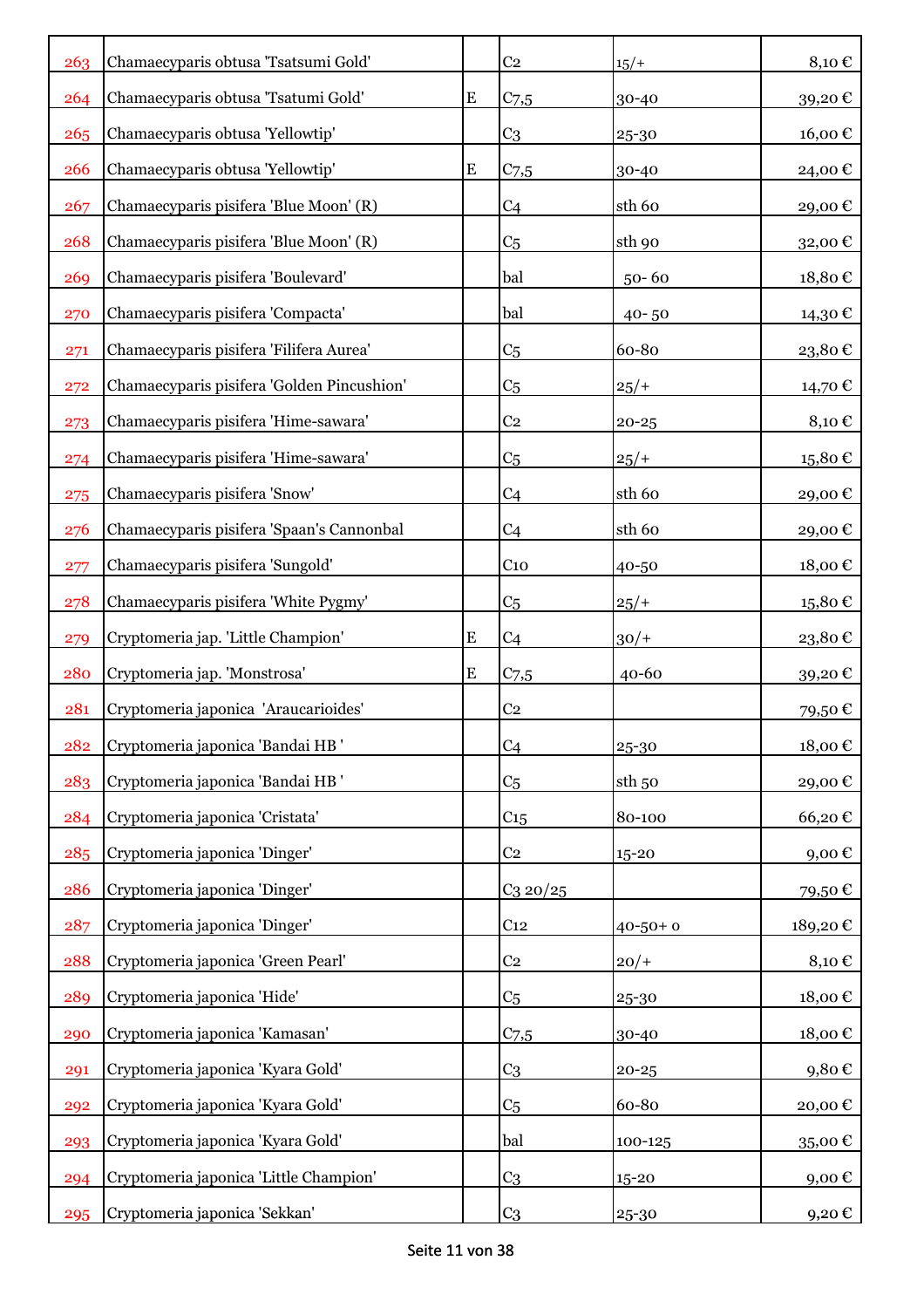| 296 | Cryptomeria japonica 'Spiralis'         |           | C <sub>5</sub>   | 30-40              | 18,00€     |
|-----|-----------------------------------------|-----------|------------------|--------------------|------------|
| 297 | Cryptomeria japonica 'Twinkle Toes'     |           | C <sub>2</sub>   | $15/+$             | 8,10€      |
| 298 | Cryptomeria japonica 'Twinkle Toes'     |           | C <sub>3</sub>   | $15/+$             | 8,50€      |
| 299 | Cryptomeria japonica 'Vilmorin Gold'    |           | C <sub>2</sub>   | 25-30              | 8,10€      |
| 300 | Cryptomeria japonica 'Yokohama'         |           | C <sub>2</sub>   | 15-20              | 8,10€      |
| 301 | Cryptomeria japonica 'Yokohama'         |           | C <sub>3</sub>   | $20 - 25$          | $8,10 \in$ |
| 302 | Cupressus ariz. 'Glauca'                |           | C <sub>20</sub>  | 150-175            | 54,00€     |
| 303 | Cupressus nootkatensis 'Aureovariegata' |           | C <sub>2</sub>   | 25/30              | 34,70€     |
| 304 | Cupressus nootkatensis 'Variegata'      | ${\bf E}$ | C <sub>2</sub>   | 30/40              | 34,70€     |
| 305 | Cupressus semp. 'Pyramidalis'           |           | C <sub>25</sub>  | 200-225            | 116,00€    |
| 306 | Cupressus sempervirens 'Pyramidalis'    |           | C <sub>5</sub>   | 60-80              | 39,20€     |
| 307 | Cupressus sempervirens 'Pyramidalis'    |           | C <sub>18</sub>  | 150-175            | 76,90€     |
| 308 | Cupressus sempervirens 'Pyramidalis'    | E         | $\mathbf C$      | 175-200            | 240,00€    |
| 309 | Ginkgo biloba                           |           | C <sub>2</sub>   | $30 - 50/$ +       | 13,80€     |
| 310 | Ginkgo biloba                           |           | $C_{7,5}$        | $120 - 140$        | 22,50€     |
| 311 | Ginkgo biloba                           |           | C <sub>7</sub>   | $80 - 120/$        | 30,20€     |
| 312 | Ginkgo biloba                           |           | C <sub>25</sub>  | $160 - 180$        | 56,50€     |
| 313 | Ginkgo biloba Beying Gold               |           | C <sub>50</sub>  | 275-300, gefiedert | 156,80€    |
| 314 | Ginkgo biloba Denise                    |           | C <sub>50</sub>  | 250-300, gefiedert | 237,50€    |
| 315 | Ginkgo biloba 'Everton'                 |           | bal              | 25-30              | 21,20€     |
| 316 | Ginkgo biloba Horizontalis              |           | C60              | stu 12-14, sth 240 | 446,50€    |
| 317 | Ginkgo biloba Jehosaphat                |           | $C_{30}$         | 100-125, strauch   | 132,10 €   |
| 318 | Ginkgo biloba 'Jeoshaphat'              |           | bal              | 40-60              | 29,00€     |
| 319 | Ginkgo biloba Marieken                  |           | C <sub>20</sub>  | stu6-8, sth 200    | 94,10€     |
| 320 | Ginkgo biloba Marieken                  |           | $C_{30}$         | 50-60, strauch     | 98,80€     |
| 321 | Ginkgo biloba Marieken                  |           | C <sub>30</sub>  | stu 8-10, sth 150  | 142,50€    |
| 322 | Ginkgo biloba Marieken                  | ${\bf E}$ | C <sub>70</sub>  | stu12-14, sth 180  | 256,50€    |
| 323 | Ginkgo biloba 'Mariken'                 |           | C <sub>9</sub>   | $30 - 40$          | 41,50€     |
| 324 | Ginkgo biloba 'Menhir'                  |           | C <sub>55</sub>  | $160 - 180$        | 218,90€    |
| 325 | Ginkgo biloba 'Munchkin'                |           | C <sub>2</sub>   | 25/30              | 34,70€     |
| 326 | Ginkgo biloba 'Mutant Weeper'           |           | bal              | 40-50              | 27,00€     |
| 327 | Ginkgo biloba 'Obelisk'                 |           | C <sub>2</sub>   | $40 - 60/$ +       | 18,40 €    |
| 328 | Ginkgo Biloba Samurai                   | E         | C <sub>7,5</sub> | 40-60              | 39,20 €    |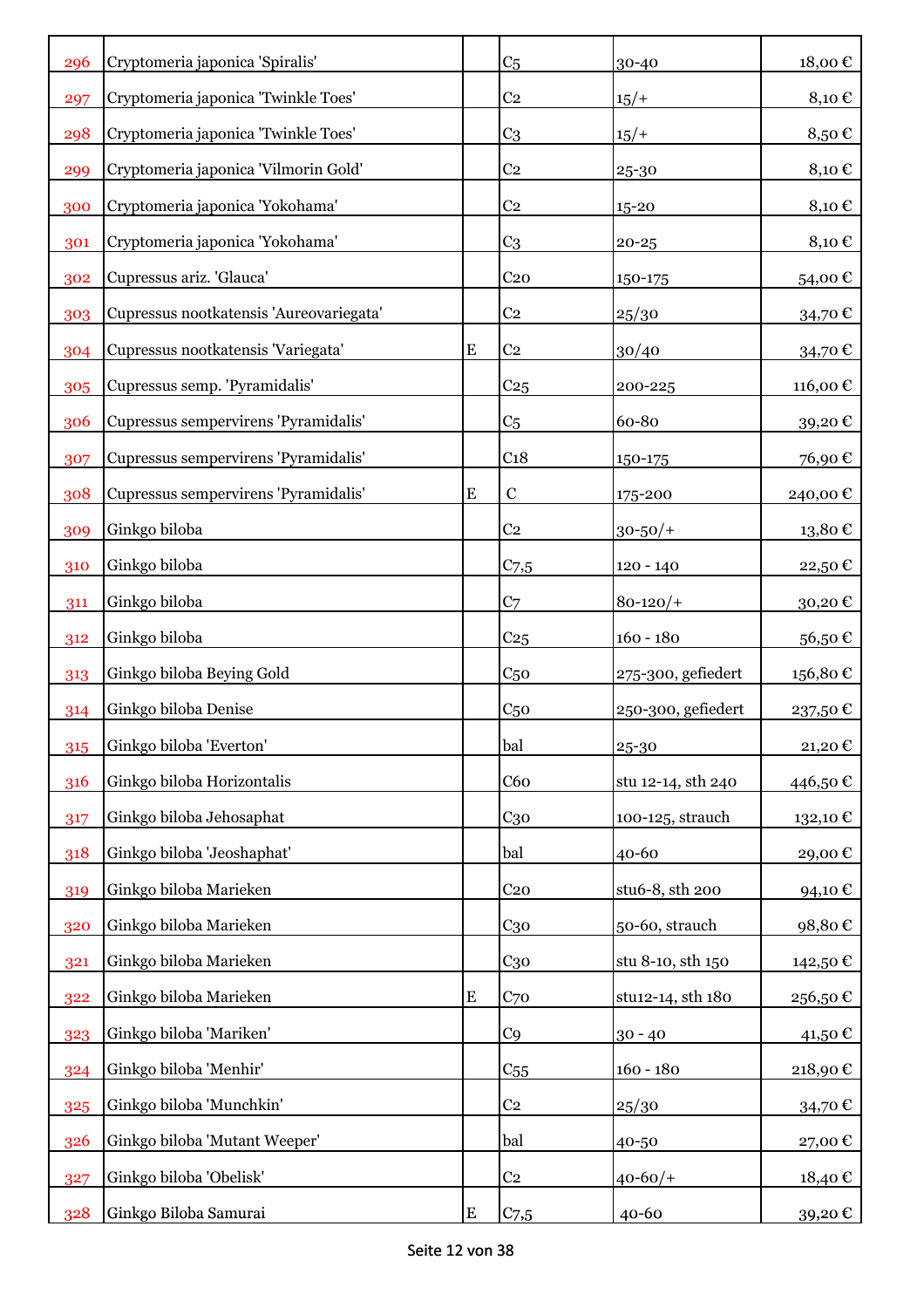| 329 | Ginkgo biloba 'Troll'                               | bal              | 25-30            | 23,20€  |
|-----|-----------------------------------------------------|------------------|------------------|---------|
| 330 | Ginkgo biloba. 'California Sunset'                  | C <sub>2</sub>   | $15 - 30/$       | 17,40 € |
| 331 | Juniperus chinensis 'Blue Alps'                     | C <sub>3</sub>   | 30-40            | 7,70€   |
| 332 | Juniperus chinensis 'Goldschatz'                    | C <sub>3</sub>   | 25-30            | 7,90€   |
| 333 | Juniperus chinensis 'Goldschatz'                    | $C_{7,5}$        | 40-50            | 15,20€  |
| 334 | Juniperus chinensis 'Old Gold'                      | bal              | 60-80            | 29,90€  |
| 335 | Juniperus chinensis 'Plumosa albovariegata'         | C <sub>7,5</sub> | $40 - 60$        | 21,80€  |
| 336 | Juniperus chinensis 'Stricta'                       | C <sub>3</sub>   | $30/+$           | 7,70€   |
| 337 | Juniperus communis 'Suecica'                        | C <sub>20</sub>  | 100-125          | 57,00€  |
| 338 | Juniperus communis 'Arnold'                         | C <sub>3</sub>   | $30/+$           | 7,70€   |
| 339 | Juniperus communis 'Arnold'                         | $C_{7,5}$        | 60-80            | 39,20€  |
| 340 | Juniperus communis 'Barton'                         | $C$ 7,5          | $40 - 60$        | 39,20€  |
| 341 | Juniperus communis 'Gold Cone'                      | C <sub>3</sub>   | 25-30            | 7,90€   |
| 342 | Juniperus communis 'Gold Cone'                      | $C_{7,5}$        | 40-50            | 15,20€  |
| 343 | Juniperus communis 'Goldschatz                      | C8               | 30-40            | 58,20€  |
| 344 | Juniperus communis 'Goldschatz'                     | C <sub>11</sub>  | sth 80           | 218,30€ |
| 345 | Juniperus communis 'Green Carpet'                   | C8               | 30-40            | 54,80€  |
| 346 | Juniperus communis 'Greenmantle'                    | $C_{12,5}$       | sth 60           | 189,20€ |
| 347 | Juniperus communis 'Greenmantle'                    | $C_{12,5}$       | sth 80           | 200,30€ |
| 348 | Juniperus communis 'Greenmantle'                    | C <sub>18</sub>  | sth 75           | 218,30€ |
| 349 | Juniperus communis 'Hornibrook's Gold'              | C <sub>7,5</sub> | $30 - 40$        | 13,40 € |
| 350 | Juniperus communis 'Horstmann'                      | C <sub>2</sub>   | 20-30            | 13,60€  |
| 351 | Juniperus communis 'Horstmann'                      | bal              | 100-125          | 31,00€  |
| 352 | Juniperus communis 'Repanda'                        | C <sub>3</sub>   | $25 - 30$        | 7,70 €  |
| 353 | Juniperus communis 'Repanda'                        | $C_{7,5}$        | 40-50            | 15,20€  |
| 354 | Juniperus communis 'Sentinel'                       | C <sub>15</sub>  | $100/+$          | 55,70€  |
| 355 | Juniperus communis 'Siberica'                       | C <sub>11</sub>  | sth 80           | 200,30€ |
| 356 | Juniperus communis 'Zeal'                           | C <sub>5</sub>   | sth 75           | 31,00€  |
| 357 | Juniperus fass. (x) 'Banff' (J. scop. x J. horizt.) | C <sub>5</sub>   | 40/50            | 34,70€  |
| 358 | J. fass. x 'Holden Arb.(J. scop. x J. horizt.)      | C <sub>2</sub>   | $20/25$ , sth 15 | 29,70€  |
| 359 | Juniperus horizontalis 'Andorra Compact'            | C <sub>3</sub>   | $30/+$           | 7,70€   |
| 360 | Juniperus horizontalis ICEE BLUE                    | C <sub>2</sub>   | $20 - 25$        | 8,80€   |
| 361 | Juniperus horizontalis 'Wiltonii'                   | C <sub>3</sub>   | $30/+$           | 7,70 €  |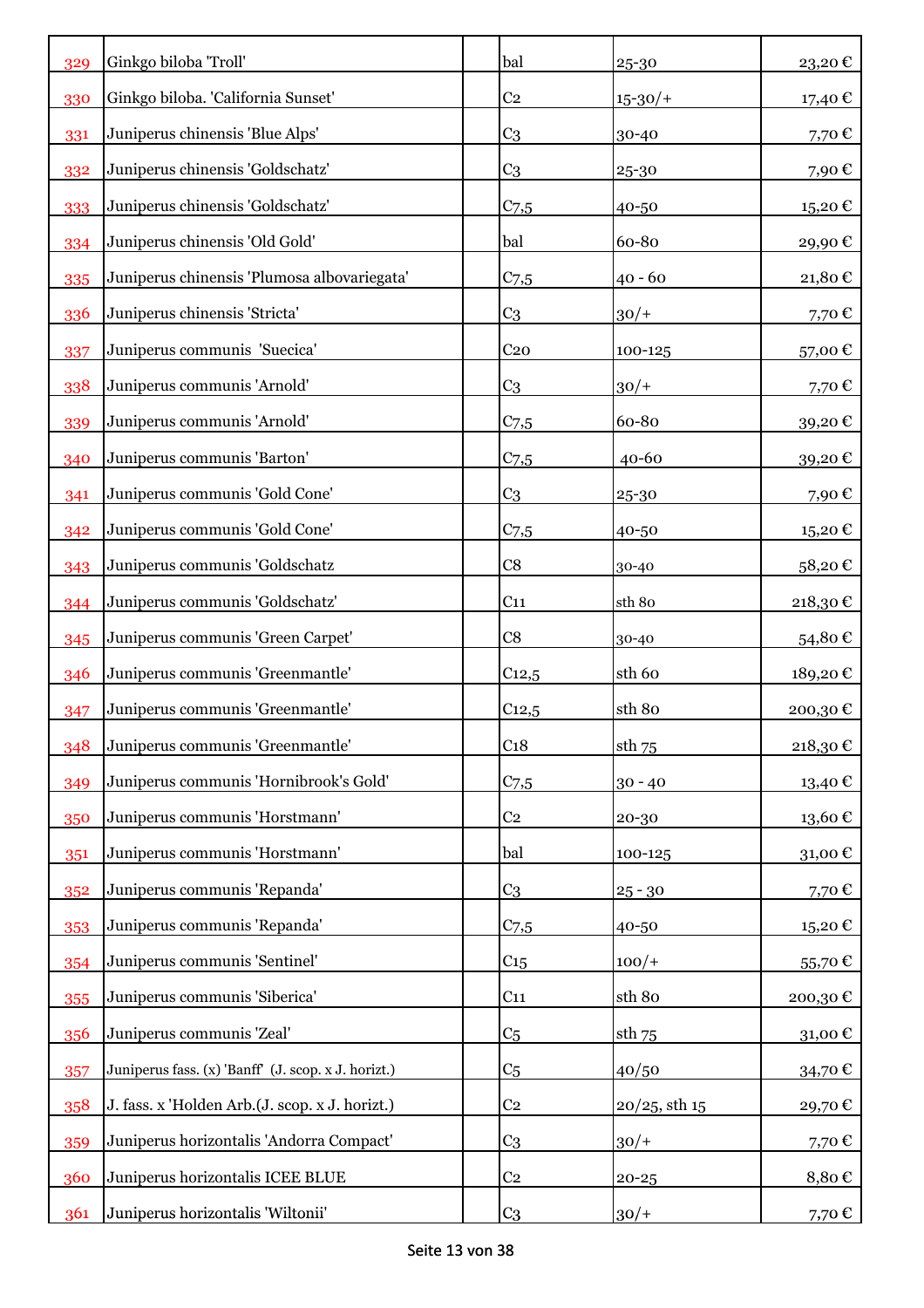| 362        | Juniperus media 'Gold Star'                    |           | C8                                | 30-40                  | 54,80€                 |
|------------|------------------------------------------------|-----------|-----------------------------------|------------------------|------------------------|
| 363        | Juniperus pf. 'Golden Joy'                     |           | C <sub>5</sub>                    | sth <sub>60</sub>      | 29,00€                 |
| 364        | Juniperus pfitzeriana (x) 'Dierks Goldpfitzer' |           | $C_{7,5}$                         | $60 - 80$              | 18,40€                 |
| 365        | Juniperus pfitzeriana (x) 'Mint Julep'         |           | C <sub>3</sub>                    | $30 - 40$              | 7,70€                  |
| 366        | Juniperus pfitz.(x) 'Pfitzeriana Compacta'     |           | $C_{7,5}$                         | $40 - 60$              | 18,40€                 |
| 367        | Juniperus pfitzeriana 'Gold Star'              |           | C <sub>3</sub>                    | 25-30                  | 7,70€                  |
| 368        | Juniperus pingii 'Hulsdonk Yellow'             |           | C <sub>2</sub>                    | 25/                    | 8,80€                  |
| 369        | Juniperus procumbens 'Kishiogima'              |           | C <sub>3</sub>                    | $30 - 40$              | 9,00€                  |
| 370        | Juniperus procumbens 'Minima'                  |           | C <sub>2</sub>                    | $20/25$ , sth 20       | 29,70€                 |
| 371        | Juniperus procumbens 'Nana'                    |           | C8                                | 30-40                  | 58,20€                 |
| 372        | Juniperus scopulorum 'Blue Arrow'              | ${\bf E}$ | C <sub>7,5</sub>                  | $60/+$                 | $23,\!80$ $\mathbb{C}$ |
| 373        | Juniperus scopulorum 'Blue Arrow'              |           | C <sub>30</sub>                   | $140 - 160$            | 77,80€                 |
| 374        | Juniperus siberica                             |           | C <sub>5</sub>                    | sth 75                 | 31,00€                 |
| 375        | Juniperus squamata 'Blue Carpet'               |           | C8                                | 30-40                  | 54,80€                 |
| 376        | Juniperus squamata 'Blue Compact'              |           | C <sub>3</sub>                    |                        | 7,70€                  |
| 377        | Juniperus squamata 'Blue Compact'              |           | C <sub>2</sub>                    | $25 - 30$<br>$20 - 25$ | 7,90€                  |
| 378        | Juniperus squamata 'Blue Compact'              |           | $C_{7,5}$                         | 40-50                  |                        |
|            | Juniperus squamata 'Blue Star'                 |           | C <sub>2</sub>                    | 15-20                  | 15,20€<br>7,70€        |
| 379<br>380 | Juniperus squamata 'Blue Star'                 |           | C <sub>6</sub>                    |                        |                        |
| 381        | Juniperus squamata 'Blue Star'                 |           | $C_{12,5}$                        | 25-30<br>sth 80        | 50,90€<br>200,30€      |
| 382        | Juniperus squamata 'Blue Star'                 |           |                                   |                        |                        |
|            |                                                |           | C <sub>3</sub><br>C <sub>18</sub> | $15 - 20$              | $6,90 \in$             |
| 383        | Juniperus squamata 'Blue Star'                 |           |                                   | $sth$ 75               | $218{,}30 \in$         |
| 384        | Juniperus squamata 'Blue Swede'                |           | C <sub>3</sub>                    | $30/+$                 | 7,70€                  |
| 385        | Juniperus squamata 'Golden Flame'              |           | C <sub>7,5</sub>                  | $30 - 40$              | 20,20€                 |
| 386        | Juniperus squamata 'Holger'                    |           | C <sub>3</sub>                    | $30 - 40$              | 7,70€                  |
| 387        | Juniperus squamata 'Holger'                    |           | C <sub>3</sub>                    |                        | 9,70€                  |
| 388        | Juniperus squamata 'Holger'                    |           | C <sub>6</sub>                    | 25-30                  | 50,90€                 |
| 389        | Juniperus squamata 'Meyeri'                    |           | C <sub>3</sub>                    | $30 - 40$              | 7,70€                  |
| 390        | Juniperus squamata 'Meyeri'                    |           | $C$ 7,5                           | 40 - 60                | 18,40 $\epsilon$       |
| 391        | Juniperus squamata TROPICAL BLUE®              |           | C <sub>5</sub>                    | 25-30                  | 15,20€                 |
| 392        | Juniperus virginiana 'Golden Spring'           |           | $C_{7,5}$                         | $40 - 60$              | 25,90€                 |
| 393        | Juniperus virginiana 'Grey Owl'                |           | C <sub>5</sub>                    | $45 - 55$              | 32,00€                 |
| 394        | Larix decidua                                  |           | C <sub>5</sub>                    | 140 - 160              | 10,40 €                |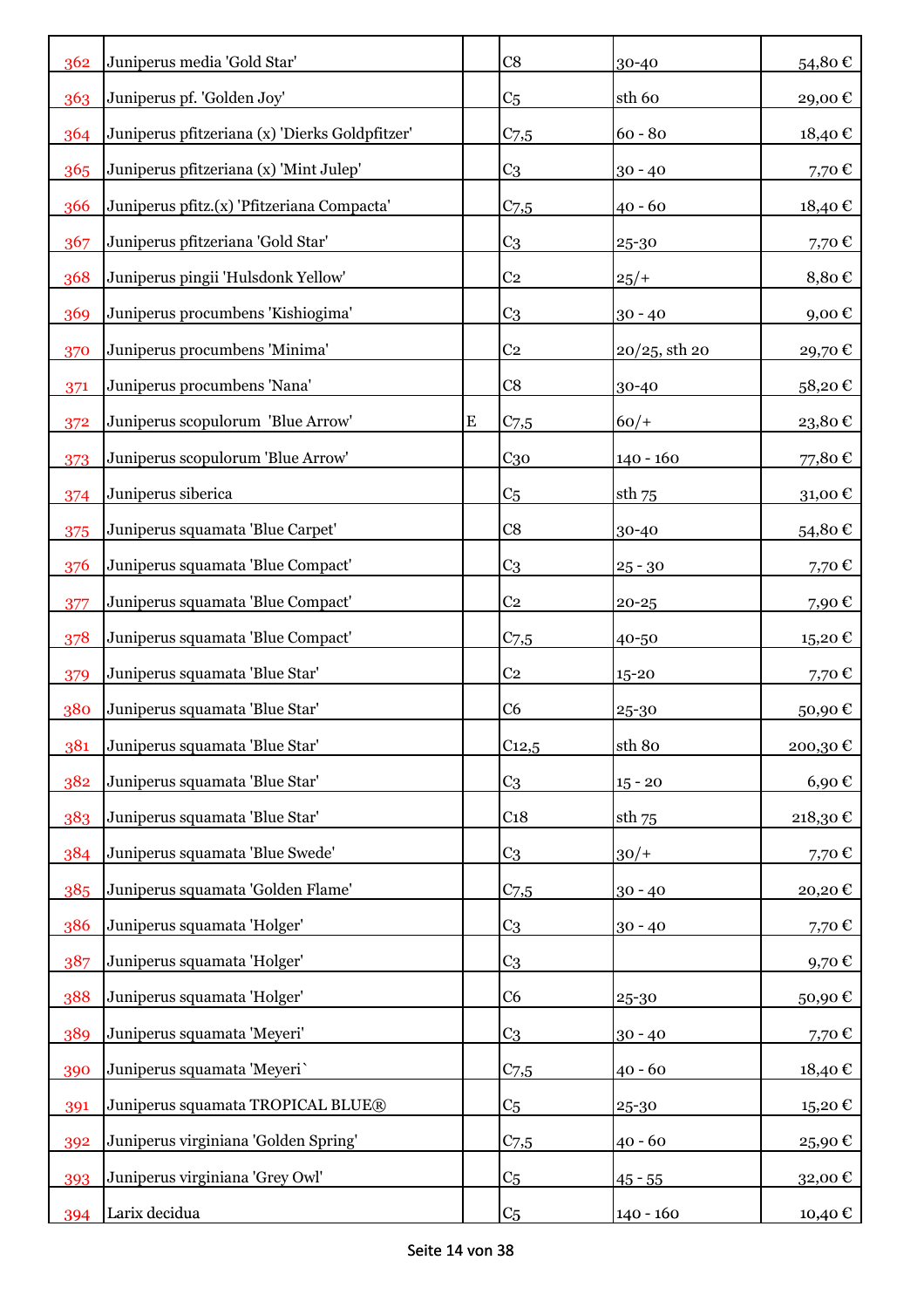| 395 | Larix decidua                                |           | C <sub>20</sub>  | $180 - 200$   | 53,00€  |
|-----|----------------------------------------------|-----------|------------------|---------------|---------|
| 396 | Larix decidua 'Julans Weeper'                |           | C <sub>13</sub>  | sth 60        | 235,20€ |
| 397 | Larix decidua 'Komarek Hexe'                 |           | C <sub>3</sub>   | 25-30         | 19,00€  |
| 398 | Larix decidua 'Puli'                         |           | C <sub>5</sub>   | sth 120-140   | 63,40€  |
| 399 | Larix decidua 'Puli'                         |           | C <sub>10</sub>  | sth 150       | 181,90€ |
| 400 | Larix kaempferi                              |           | C <sub>20</sub>  | $180 - 200$   | 53,00€  |
| 401 | Larix kaempferi 'Diana'                      |           | C <sub>30</sub>  | $180 - 200$   | 184,40€ |
| 402 | Larix kaempferi 'Diana'                      |           | $C_{55}$         | $180 - 200$   | 184,40€ |
| 403 | Larix kaempferi 'Stiff Weeper'               |           | C <sub>10</sub>  | sth 120 - 140 | 63,40€  |
| 404 | Larix kaempferi 'Stiff Weeper'               |           | C <sub>5</sub>   | sth 140 - 160 | 74,90€  |
| 405 | Larix kaempferi 'Stiff Weeper'               |           | C <sub>55</sub>  | $180 - 200$   | 184,40€ |
| 406 | Larix kaempferi 'Stiff Weeper'               |           | C <sub>43</sub>  | sth 160 - 180 | 184,40€ |
| 407 | Larix laricina 'Iron Rod'                    |           | C <sub>3</sub>   | 40-50         | 18,00€  |
| 408 | Larix laricina 'Iron Rod'                    |           | $C_{7,5}$        | 60-80         | 24,00 € |
| 409 | Larix laricina 'Michigan Tower'              |           | C <sub>3</sub>   | 40-50         | 18,00€  |
| 410 | Larix laricina 'Michigan Tower'              |           | $C_{7,5}$        | 60-80         | 24,00 € |
| 411 | Larix laricina 'Obelisk'                     |           | C <sub>3</sub>   | 30-40         | 18,00€  |
| 412 | Larix marschlinsii (x) 'Grot'                |           | C <sub>20</sub>  | $260 - 280$   | 50,70€  |
| 413 | Metasequoia glypt Pendula                    |           | C <sub>5</sub>   | 50/60         | 34,20€  |
| 414 | Metasequoia glypto. 'Schirrmann's Nordlicht' |           | bal              | 80-100        | 54,50€  |
| 415 | Metasequoia glyptostroboides                 |           | C <sub>7,5</sub> | $100 - 120$   | 20,70€  |
| 416 | Metasequoia glyptostroboides                 | ${\bf E}$ | $C_{30}$         | stu $6-8$     | 97,00€  |
| 417 | Metasequoia glyptostroboides                 | ${\bf E}$ | $C_{30}$         | stu $6-8$     | 97,00€  |
| 418 | Metasequoia glyptostroboides 'All Bronze'    |           | C <sub>3</sub>   | 50-60         | 15,00€  |
| 419 | Metasequoia glyptostroboides 'Blue-ish'      |           | C <sub>3</sub>   | 60-80         | 15,00€  |
| 420 | Metasequoia glyptostroboides Goldrush        |           | C <sub>5</sub>   | 60-80         | 25,20€  |
| 421 | Metasequoia glyptostroboides 'Little Creamy' |           | C <sub>3</sub>   | 50-60         | 15,00€  |
| 422 | Metasequoia glyptostroboides 'Miss Grace'    |           | C <sub>18</sub>  | 60-80         | 68,30€  |
| 423 | Metasequoia glyptostroboides 'Snow Flurries' |           | C <sub>3</sub>   | 50-60         | 15,00€  |
| 424 | Picea abies 'Tuka Puka'                      | ${\bf E}$ | C <sub>15</sub>  | $120/-$       | 69,30€  |
| 425 | Picea abies 'Acrocona'                       |           | C <sub>10</sub>  | 40-50         | 47,30 € |
| 426 | Picea abies 'Acrocona Golden'                |           | bal              | 50-60         | 49,60 € |
| 427 | Picea abies 'Acrocona KBN Yellow'            |           | bal              | 60-80         | 48,50 € |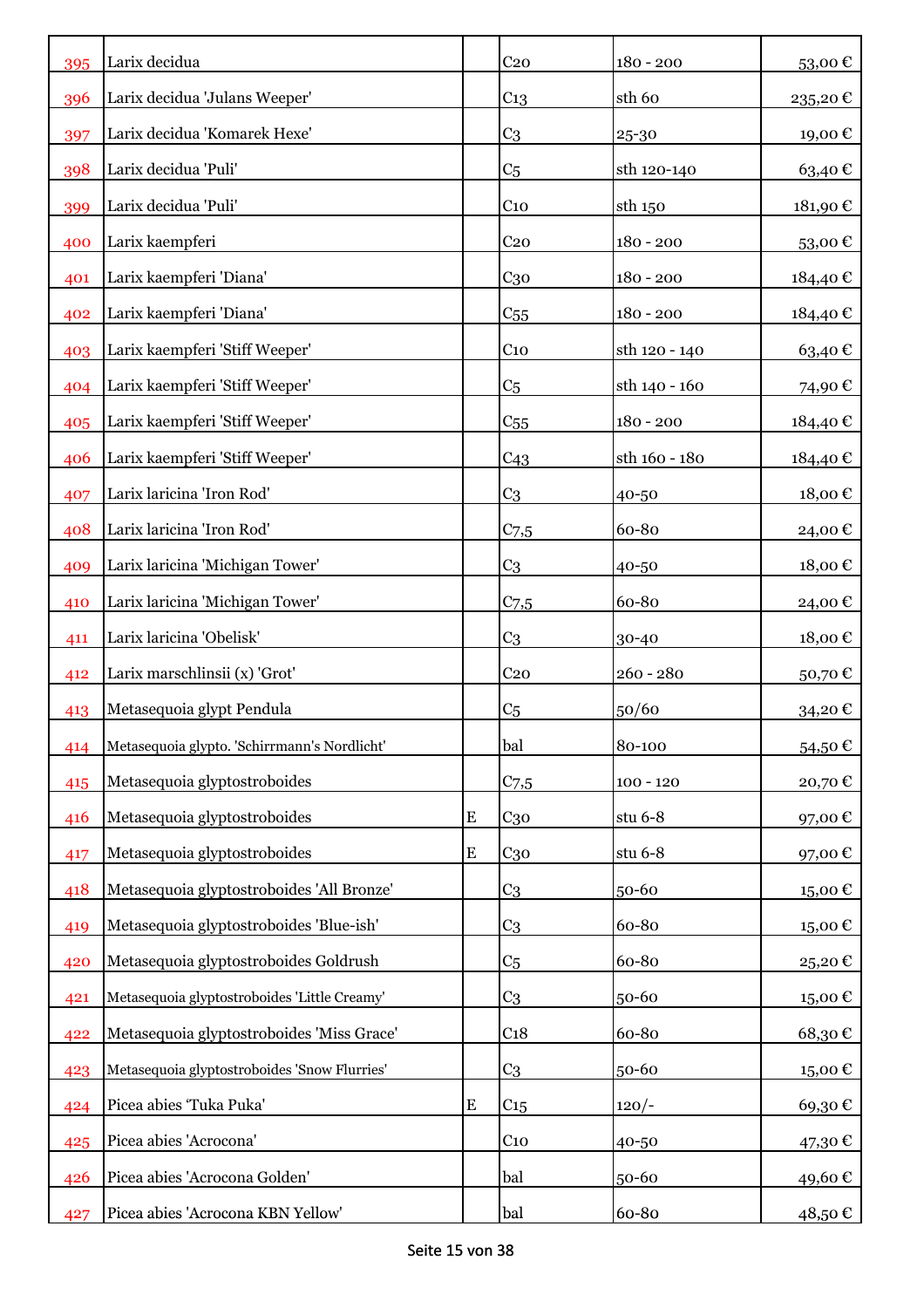| 428 | Picea abies 'Acrocona Push'                | E         | C <sub>5</sub>   |           | 52,40€           |
|-----|--------------------------------------------|-----------|------------------|-----------|------------------|
| 429 | Picea abies 'Acrocona Push'                |           | C <sub>7,5</sub> |           | 68,40€           |
| 430 | Picea abies 'Amata' (Latvia)               |           | C <sub>5</sub>   | $20/-$    | 34,70€           |
| 431 | Picea abies 'Argenteospica'                |           | C <sub>2</sub>   | 35/50     | 34,70€           |
| 432 | Picea abies 'Argenteospica'                |           | $C_{7,5}$        | 55/70     | 44,60€           |
| 433 | Picea abies 'Biggie'                       |           | C <sub>2</sub>   | 12/15     | 29,70€           |
| 434 | Picea abies 'Biggie'                       | E         | C <sub>5</sub>   | 25/30     | 34,70€           |
| 435 | Picea abies 'Brobeck's Gold'               | E         | C <sub>30</sub>  | 110/130   | 69,30€           |
| 436 | Picea abies 'Christian'                    |           | C <sub>2</sub>   | 20/25     | 29,70€           |
| 437 | Picea abies 'Clanbrassiliana Stricta'      |           | C <sub>5</sub>   | 25/30     | 39,60€           |
| 438 | Picea abies 'Cuppressina'                  |           | bal              | 40-50     | 28,90€           |
| 439 | Picea abies 'Cupressima'                   |           | C <sub>5</sub>   |           | 14,40 €          |
| 440 | Picea abies 'Cupressina'                   |           | C <sub>5</sub>   | 35/45     | 39,60€           |
| 441 | Picea abies 'Cupressina'                   |           | $C_{7,5}$        | 45/65     | 39,60€           |
| 442 | Picea abies 'Dan's Dwarf'                  |           | bal              | $20 - 25$ | 29,50€           |
| 443 | Picea abies 'Dundaga'                      |           | C <sub>2</sub>   | 20/25     | 34,70€           |
| 444 | Picea abies 'Elegans'                      |           | C <sub>5</sub>   | $20/+$    | 15,20€           |
| 445 | Picea abies 'Filip's Mystic Black'         | E         | C <sub>5</sub>   | 30/40     | 39,60€           |
| 446 | Picea abies 'Filip's Mystic Black'         |           | C <sub>5</sub>   | 45/50     | 44,60€           |
| 447 | Picea abies 'Fredrik I'                    |           | C <sub>10</sub>  | 50/60     | 44,60€           |
| 448 | Picea abies 'Fredrik I'                    |           | C15              | 65/75     | 49,50€           |
| 449 | Picea abies 'Fredrik I'                    | ${\bf E}$ | C <sub>30</sub>  | 140/150   | 59,40€           |
| 450 | Picea abies 'Fronleiten'                   |           | C <sub>3</sub>   | $20 - 30$ | 16,10€           |
| 451 | Picea abies 'Goldnugget' (Aurea WB)        |           | bal              | $20 - 25$ | 30,70 $\epsilon$ |
| 452 | Picea abies 'Harachii'                     |           | C <sub>3</sub>   | $20 - 30$ | 18,40€           |
| 453 | Picea abies 'Hystrix'                      |           | C <sub>5</sub>   | 20/25     | 39,60€           |
| 454 | Picea abies 'Idun'                         |           | C <sub>2</sub>   | 12/15     | 34,70€           |
| 455 | Picea abies 'Karlsbo'                      |           | C <sub>5</sub>   | 25/30     | 39,60€           |
| 456 | Picea abies 'Komárov'                      |           | C <sub>2</sub>   | 12/15     | 34,70€           |
| 457 | Picea abies 'Leshiy'                       |           | C <sub>2</sub>   | 20/25     | 34,70€           |
| 458 | Picea abies 'Lithuanian Snake' (Lithuania) |           | C <sub>2</sub>   | 40/60     | 34,70€           |
| 459 | Picea abies 'Lizzy' (The Netherlands)      | ${\bf E}$ | C <sub>5</sub>   | 15/20     | 34,70 €          |
| 460 | Picea abies 'Lubecensis'                   |           | C <sub>2</sub>   | 30/40     | 34,70 €          |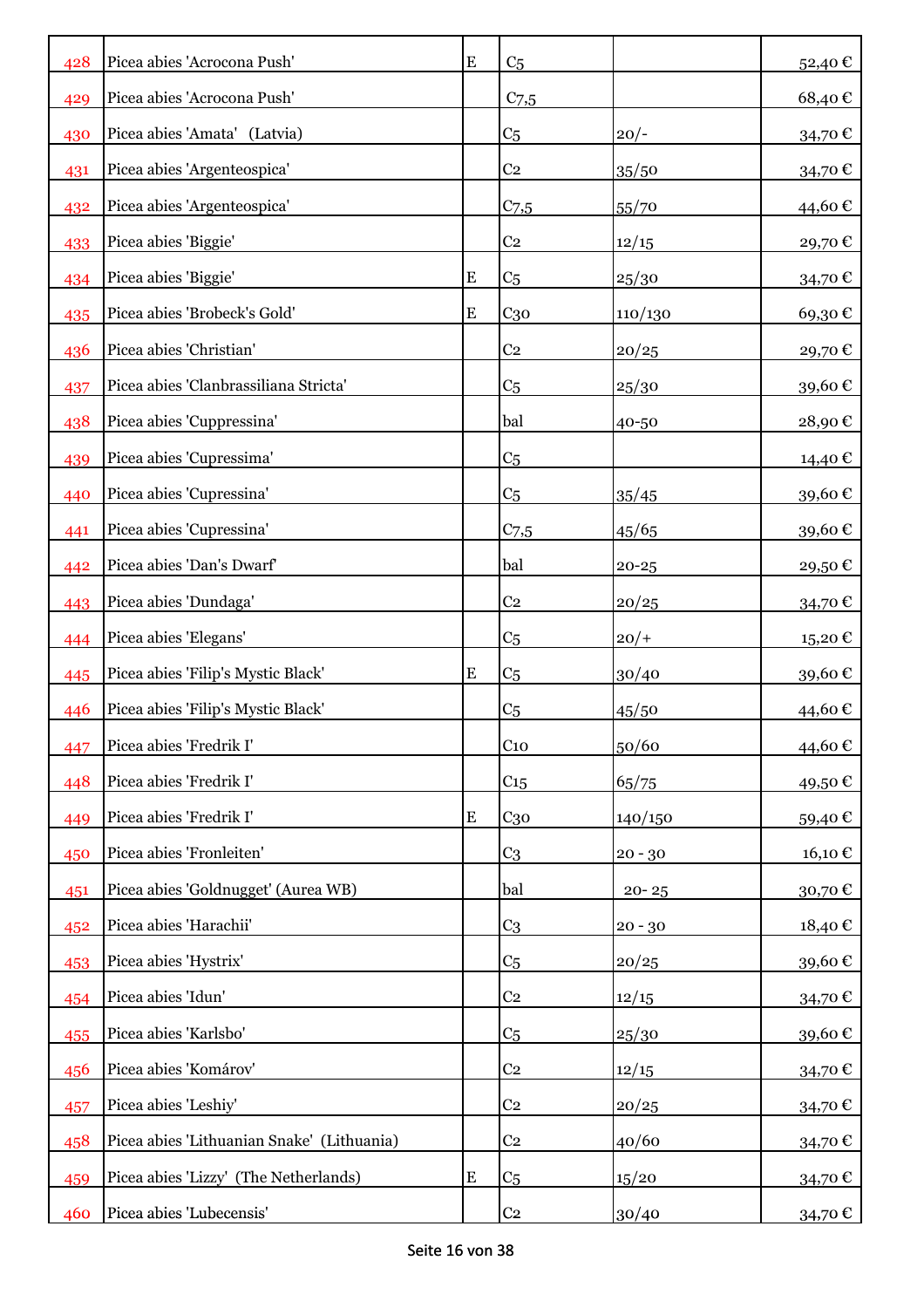| 461 | Picea abies 'Mountain Dew'                            |           | C <sub>2</sub>  | 25/30     | 34,70€               |
|-----|-------------------------------------------------------|-----------|-----------------|-----------|----------------------|
| 462 | Picea abies 'Nidiformis Pirna'                        |           | C <sub>2</sub>  | 12/15     | 34,70€               |
| 463 | Picea abies 'Norrköping'                              |           | C <sub>10</sub> | 50/60     | 49,50€               |
| 464 | Picea abies 'Pereslavl Compact'<br>(Russia)           |           | C <sub>5</sub>  | 35/50     | 34,70€               |
| 465 | Picea abies 'Pereslavl Compact'<br>(Russia)           |           | $C_{10}$        | 45/55     | 39,60€               |
| 466 | Picea abies 'Razzle'                                  |           | C <sub>2</sub>  | 25/30     | 36,60€               |
| 467 | Picea abies 'Rothenhaus'                              |           | bal             | 125-150   | 79,40€               |
| 468 | Picea abies 'Rydal'                                   |           | bal             | 35-40     | 27,70€               |
| 469 | Picea abies 'Spãre' (Latvia)                          |           | C <sub>2</sub>  | 30/40     | 34,70€               |
| 470 | Picea abies 'Teddy' (Latvia)                          |           | C <sub>5</sub>  | $30/-$    | 39,60€               |
| 471 | Picea abies 'Tompa'                                   |           | C <sub>20</sub> | $40 - 50$ | 44,90 €              |
| 472 | Picea abies 'Typner'                                  |           | bal             | $20 - 25$ | 37,90€               |
| 473 | Picea abies 'Vanaja' (Finland)                        |           | C <sub>2</sub>  | 30/40     | 34,70€               |
| 474 | Picea abies 'Velga's Variegated'                      | ${\bf E}$ | C <sub>2</sub>  | 30/40     | 39,60€               |
| 475 | Picea abies 'Viminalis'                               |           | $C_{7,5}$       | 50/65     | 39,60€               |
| 476 | Picea abies 'Zagwiżdże'                               |           | C <sub>3</sub>  | $15 - 20$ | 9,20€                |
| 477 | Picea abies 'Zagwiżdże'                               |           | C <sub>30</sub> | $40 - 50$ | 44,90 €              |
| 478 | Picea alpestris (P. abies var. alpestris) 'Lawine'    |           | C <sub>2</sub>  | 12/15     | 34,70€               |
| 479 | Picea alpestris (P. abies var. alpestris) 'Zillertal' | ${\bf E}$ | C <sub>10</sub> | 35/40     | 49,50€               |
| 480 | Picea asperata 'Bartek WN'                            |           | C <sub>5</sub>  | $30/-$    | 39,60€               |
| 481 | Picea asperata 'Bartek WN'                            |           | $C_{10}$        | $40/-$    | 49,50€               |
| 482 | Picea asperata 'Bochen WN'                            | ${\bf E}$ | C <sub>15</sub> | $50/-$    | 54,50€               |
| 483 | Picea asperata 'Dwarf Form'                           |           | C <sub>10</sub> | 35/45     | 49,50€               |
| 484 | Picea breweriana                                      |           | bal             | 80/100    | 92,20€               |
| 485 | Picea breweriana 'Emerald Midget'                     | ${\bf E}$ | C <sub>5</sub>  | 30/40     | 44,60€               |
| 486 | Picea breweriana 'Frühlingsgold'                      |           | C <sub>2</sub>  | 25/30     | 34,70€               |
| 487 | Picea breweriana 'Frühlingsgold'                      |           | C <sub>5</sub>  | 35/50     | 39,60€               |
| 488 | Picea breweriana 'Kohout's Dwarf'                     |           | bal             | 15-20     | 23,20€               |
| 489 | Picea breweriana 'Kohout's Dwarf'                     |           | C <sub>5</sub>  | 25/30     | 39,60€               |
| 490 | Picea breweriana 'Nana'                               |           | C <sub>5</sub>  | 25/30     | 39,60€               |
| 491 | Picea breweriana 'Superform'                          |           | C <sub>2</sub>  | 25/30     | 39,60€               |
| 492 | Picea breweriana 'Zwergform Wüstemeyer'               |           | C <sub>10</sub> | 35/45     | 49,50 €              |
| 493 | Picea breweriana 'Zwf Wüstemeyer'                     |           | bal             | 70-80     | $61,20 \text{ } \in$ |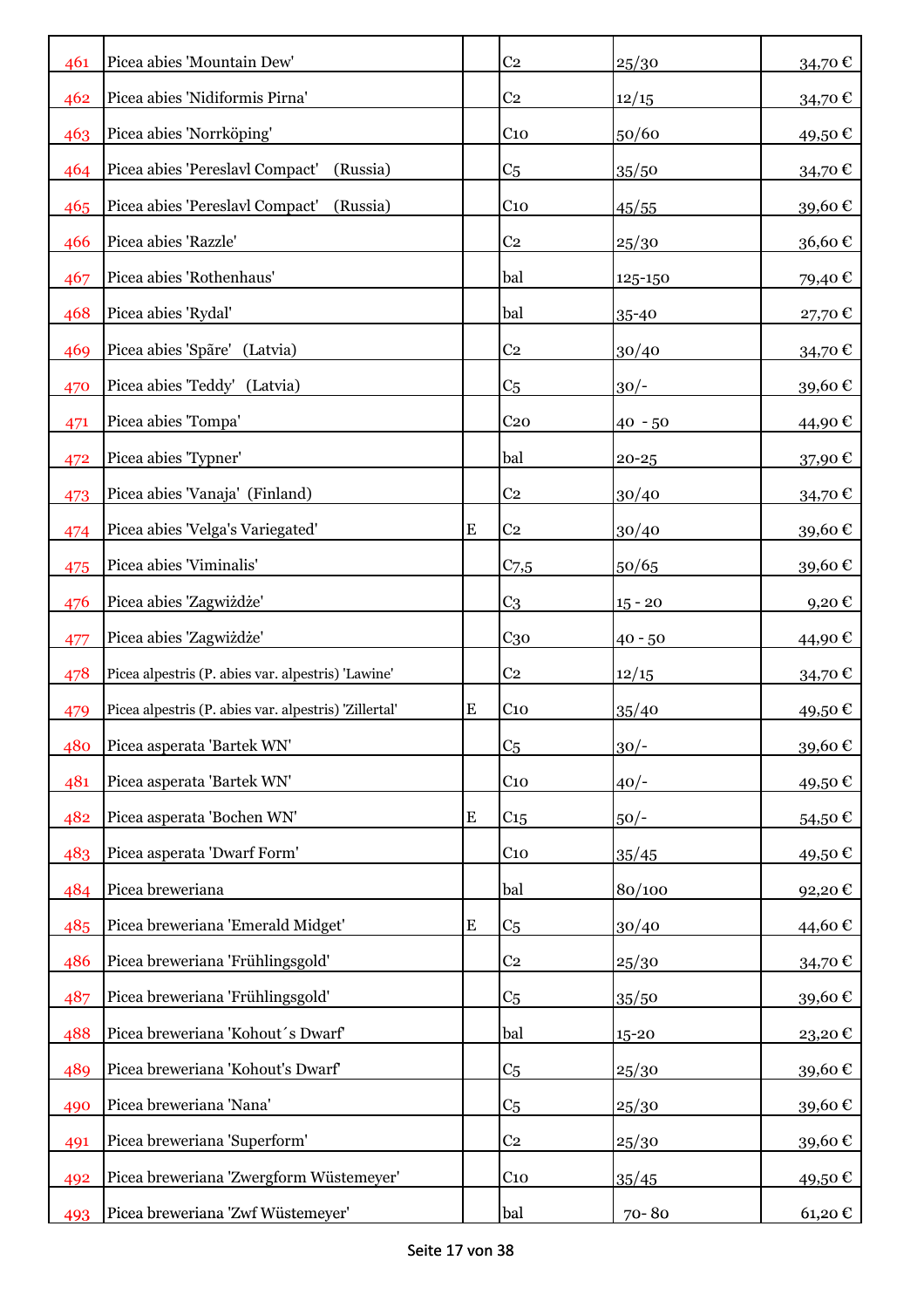| 494 | Picea chihuahuana                           |           | C <sub>3</sub>  | $20 - 25$                | $23,10$ € |
|-----|---------------------------------------------|-----------|-----------------|--------------------------|-----------|
| 495 | Picea engelmanii 'Lobo'                     |           | bal             | 15-20                    | 31,00€    |
| 496 | Picea engelmannii 'Jasper Lake'             |           | C <sub>2</sub>  | 12/15                    | 34,70€    |
| 497 | Picea engelmannii 'Jasper Lake'             |           | C <sub>2</sub>  | 15/20                    | 36,60€    |
| 498 | Picea engelmannii 'Mistaya Canyon'          |           | C <sub>2</sub>  | 12/15                    | 34,70€    |
| 499 | Picea engelmannii 'Thomschke'               |           | C <sub>2</sub>  | 20/25                    | 34,70€    |
| 500 | Picea engelmannii 'Tiny Squaw'              |           | C <sub>2</sub>  | 10/12                    | 34,70€    |
| 501 | Picea gl. var. Alb. 'Filip's Moon Mountain' |           | C <sub>5</sub>  | 25/30                    | 39,60€    |
| 502 | Picea glauca 'Arij'                         |           | C <sub>5</sub>  | 20/25                    | 39,60€    |
| 503 | Picea glauca 'Burkwitch'                    |           | C <sub>5</sub>  | 25/30                    | 34,70€    |
| 504 | Picea glauca 'Cecilia'                      |           | bal             | $20 - 25$                | 27,70€    |
| 505 | Picea glauca 'Conica'                       |           | C <sub>30</sub> | sth 100-120              | 43,20€    |
| 506 | Picea glauca 'December (Conica)'            |           | C <sub>12</sub> | 60-80                    | 26,30€    |
| 507 | Picea glauca 'Gee's Pillar'                 |           | C <sub>2</sub>  | 30/40                    | 34,70€    |
| 508 | Picea glauca 'Gold Form'                    |           | C <sub>2</sub>  | 30/50                    | 34,70€    |
| 509 | Picea glauca 'Pendula'                      |           | bal             | 30-40                    | 24,00 €   |
| 510 | Picea glauca 'Pendula'                      |           | C <sub>30</sub> | $160 - 180$              | 69,10€    |
| 511 | Picea glauca 'Pendula'                      |           | C <sub>30</sub> | $120 - 140$              | 80,70€    |
| 512 | Picea glauca 'Sander's Blue'                |           | C <sub>11</sub> | 50-60                    | 98,50€    |
| 513 | Picea glauca var. albertiana 'Boyko's Globe | E         | C <sub>5</sub>  | $20/\text{-}$ , sth $30$ | 39,60€    |
| 514 | Picea glauca var. albertiana 'North Star'   |           | C <sub>2</sub>  | 25/30                    | 34,70€    |
| 515 | Picea glauca var. albertiana 'Omer'         |           | C <sub>5</sub>  | 40/55                    | 39,60€    |
| 516 | Picea glauca var. albertiana 'Omer'         | ${\bf E}$ | $C_{10}$        | 70/80                    | 49,50€    |
| 517 | Picea glauca var. densata 'Aurora'          | ${\bf E}$ | C <sub>2</sub>  | 15/20                    | 34,70€    |
| 518 | Picea glehnii                               |           | bal             | 60-80                    | 44,00€    |
| 519 | Picea glehnii 'Chinese Marl'                |           | C <sub>2</sub>  | 20/25                    | 34,70€    |
| 520 | Picea glehnii 'Chitosemaru'                 |           | bal             | 25-30                    | 33,40€    |
| 521 | Picea glehnii 'J.D. Dwarf"                  |           | C <sub>2</sub>  | 20/25                    | 34,70€    |
| 522 | Picea jezoensis                             |           | bal             | 125-150                  | 86,10€    |
| 523 | Picea koraiensis var. pungsanensis          |           | C <sub>5</sub>  | 40/45                    | 59,40€    |
| 524 | Picea koyamae 'Tenno'                       |           | $C_{7,5}$       | 45/60                    | 44,60€    |
| 525 | Picea likiangensis                          |           | C <sub>43</sub> | 120 - 140                | 72,00€    |
| 526 | Picea likiangensis var. purpurea 'Compacta' |           | bal             | 150-175                  | 127,30 €  |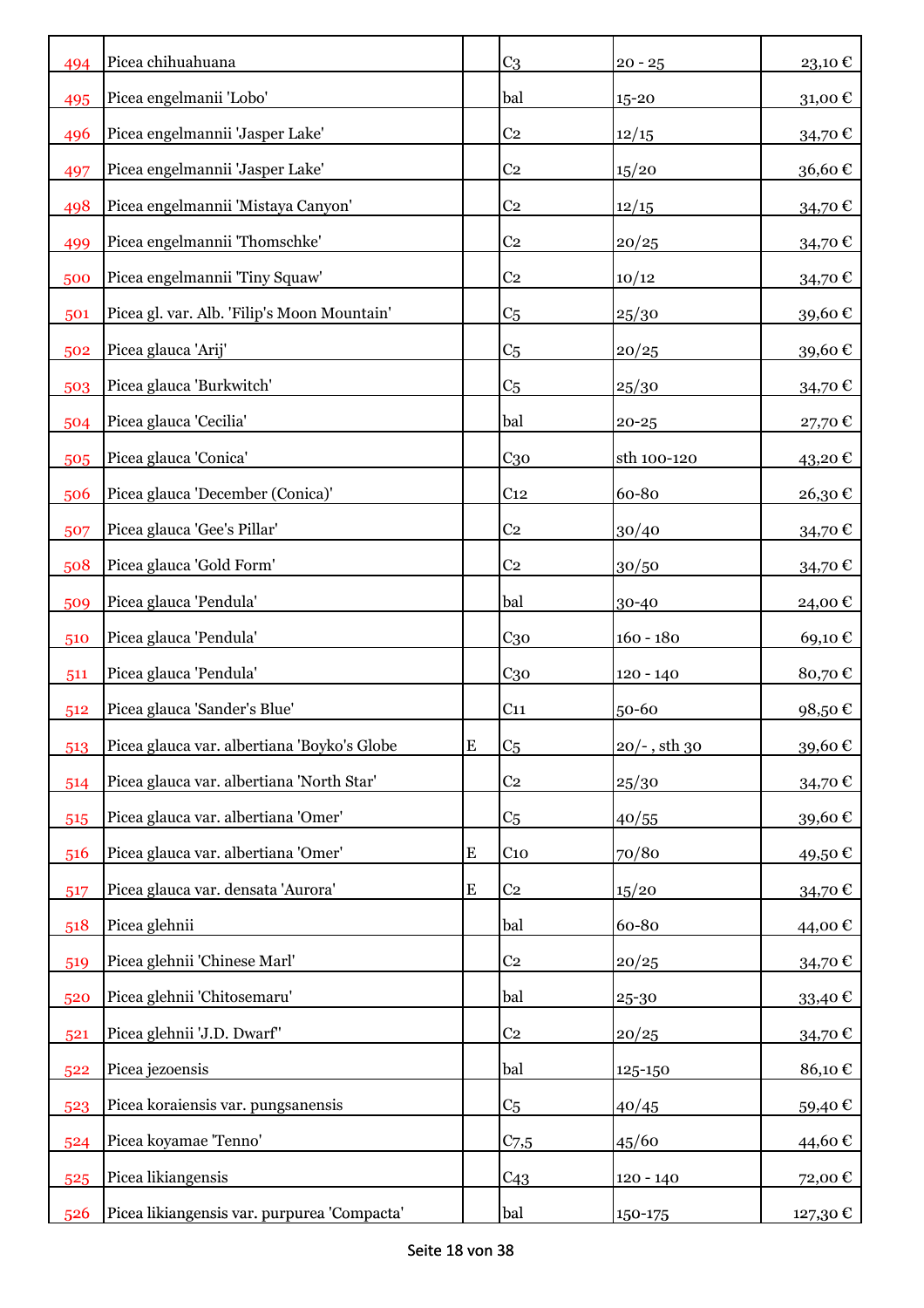| 527 | Picea mariana 'Beehive'            |           | C <sub>2</sub>  | 30/40            | 34,70€                   |
|-----|------------------------------------|-----------|-----------------|------------------|--------------------------|
| 528 | Picea mariana 'Ben'                |           | C <sub>5</sub>  | 30/40            | 39,60€                   |
| 529 | Picea mariana 'Blue Planet'        | ${\bf E}$ | C <sub>5</sub>  | 30-40            | 23,80€                   |
| 530 | Picea mariana 'E.N. 2004 W.B.'     | ${\bf E}$ | C <sub>2</sub>  | 12/15            | 34,70€                   |
| 531 | Picea mariana 'Pumila'             | E         | C <sub>2</sub>  | 15/20            | 34,70€                   |
| 532 | Picea mariana 'Pumila'             |           | C <sub>5</sub>  | 25/30            | 39,60€                   |
| 533 | Picea obovata 'Glauca'             |           | C <sub>2</sub>  | 25/30            | 34,70€                   |
| 534 | Picea obovata 'Karaturek'          |           | C <sub>2</sub>  | 12/15            | 34,70€                   |
| 535 | Picea obovata 'Karelian Bear'      |           | C <sub>2</sub>  | 12/15            | 34,70€                   |
| 536 | Picea obovata 'Karelian Bear'      |           | C <sub>5</sub>  | $20/-$           | 39,60€                   |
| 537 | Picea obovata 'Katanda'            |           | C <sub>2</sub>  | 10/12            | 34,70€                   |
| 538 | Picea obovata 'Katanda'            |           | C <sub>2</sub>  | 12/15            | 39,60€                   |
| 539 | Picea omorika                      |           | C <sub>3</sub>  | $40 - 60$        | 7,70€                    |
| 540 | Picea omorika                      |           | C <sub>5</sub>  | $60 - 80$        | 11,40 €                  |
| 541 | Picea omorika                      |           | $C_{7,5}$       | $80 - 100$       | 15,20€                   |
| 542 | Picea omorika 'Aurea'              |           | bal             | 125-150          | 58,30€                   |
| 543 | Picea omorika 'Aurea'              |           | C <sub>43</sub> | $160 - 180$      | 80,70€                   |
| 544 | Picea omorika 'Berliner Weeper WB' |           | bal             | 30-40            | 41,30€                   |
| 545 | Picea omorika 'Fröndenberg'        |           | bal             | $20 - 25$        | 28,10€                   |
| 546 | Picea omorika 'Horstmann'          |           | C <sub>5</sub>  | 25/30            | 39,60€                   |
| 547 | Picea omorika 'Karel'              |           | C <sub>3</sub>  | 25/              | 7,70€                    |
| 548 | Picea omorika 'Karel'              |           | C8 <sub>0</sub> | 90-100 Breit     | 170,00€                  |
| 549 | Picea omorika 'Miriam'             |           | bal             | 30-40            | 45,10€                   |
| 550 | Picea omorika 'Nana'               |           | C1130/35        |                  | $_{130,50}\,\varepsilon$ |
| 551 | Picea omorika 'Naos'               |           | C <sub>5</sub>  | 20/25            | 39,60€                   |
| 552 | Picea omorika 'Pendula Bruns'      |           | bal             | 125-150          | 66,60€                   |
| 553 | Picea omorika 'Pygmaea'            |           | C <sub>5</sub>  | 30/40            | 39,60€                   |
| 554 | Picea orientalis 'Barnes'          |           | C <sub>3</sub>  | $20 - 30$        | 18,40€                   |
| 555 | Picea orientalis 'Juwel'           | ${\bf E}$ | bal             | $20 - 25$        | 25,00€                   |
| 556 | Picea orientalis 'Losely'          |           | C <sub>5</sub>  | 25/30            | 39,60€                   |
| 557 | Picea orientalis 'Losley'          |           | bal             | 40-50            | 41,30 €                  |
| 558 | Picea orientalis 'Mizar'           |           | C <sub>2</sub>  | $12/15$ , sth 30 | 34,70€                   |
| 559 | Picea orientalis 'Skylands'        |           | bal             | 80/100           | 44,40 €                  |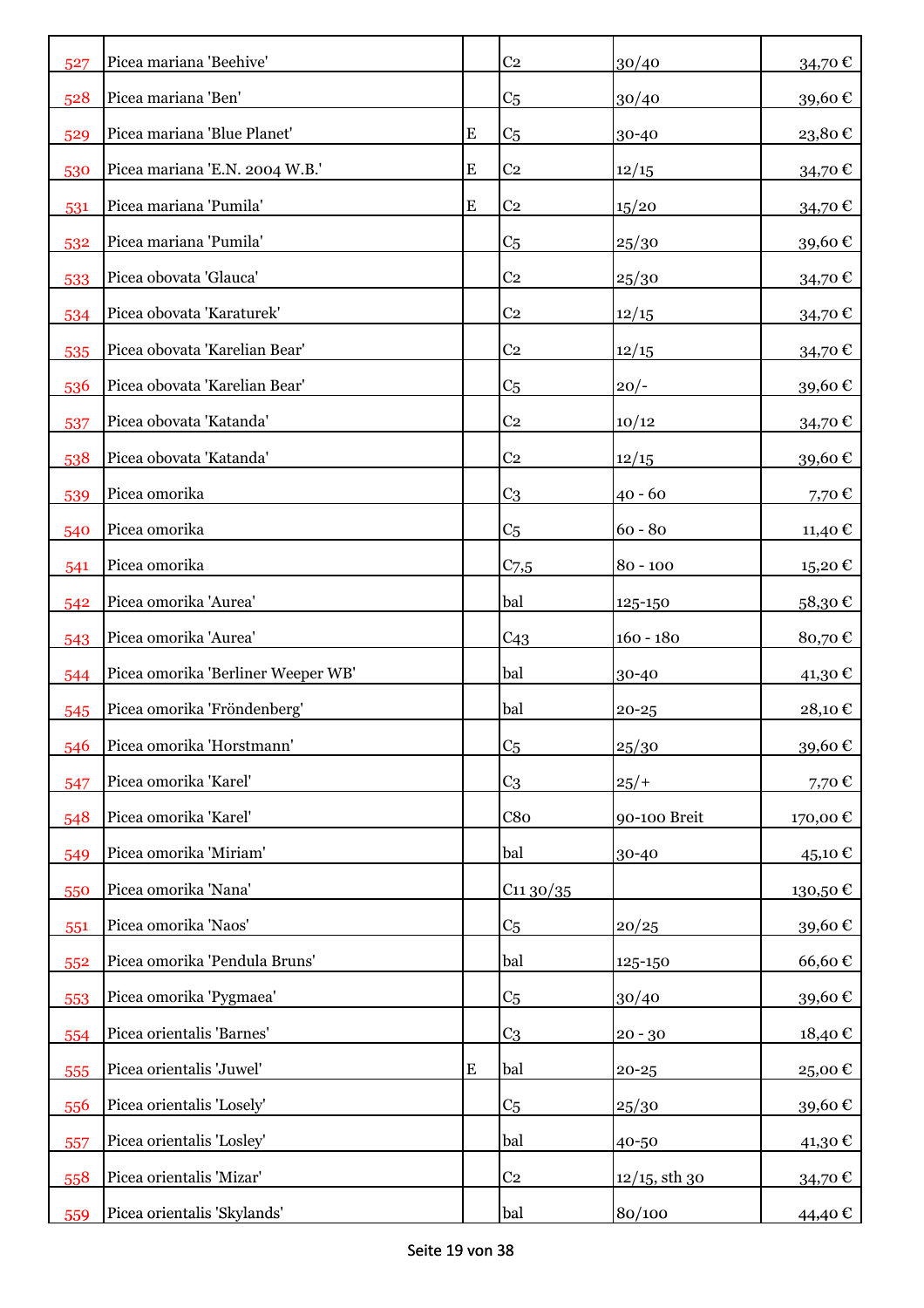| 560 | Picea orientalis 'Smee W.B.'                      |   | C <sub>5</sub>   | $20/-$        | 39,60€   |
|-----|---------------------------------------------------|---|------------------|---------------|----------|
| 561 | Pic. pung. 'Teton Last Find' (T. Grove Coll.# 14) |   | C <sub>5</sub>   | 30/40         | 39,60€   |
| 562 | Pic. pung.'Teton Last Find' (T. Grove Coll.# 14)  |   | $C_{7,5}$        | 50/70         | 44,60€   |
| 563 | Picea pung.'Teton Tower' (T. Grove Coll.# 9)      |   | C <sub>2</sub>   | 30/40         | 34,70€   |
| 564 | Picea pung.'Teton Weirdo' (T. Grove Coll.# 6)     |   | C <sub>2</sub>   | 30/40         | 34,70€   |
| 565 | Picea pung.'Teton Weirdo' (T. Grove Coll.# 6)     |   | C <sub>5</sub>   | 40/50         | 39,60€   |
| 566 | Picea pungens                                     |   | C <sub>3</sub>   | $30 - 40$     | 7,10 €   |
| 567 | Picea pungens                                     |   | $C_{30}$         | $100 - 120$   | 47,30€   |
| 568 | Picea pungens                                     |   | C <sub>43</sub>  | $120 - 140$   | 55,30€   |
| 569 | Picea pungens                                     |   | C <sub>50</sub>  | $140 - 160$   | 76,10€   |
| 570 | Picea pungens 'Bizon Blue'                        |   | C <sub>2</sub>   | 30/40         | 34,70€   |
| 571 | Picea pungens 'Blue Diamond'                      |   | C <sub>18</sub>  | 80-100        | 45,20€   |
| 572 | Picea pungens 'Brynek'                            |   | bal              | $20 - 25$     | 27,70€   |
| 573 | Picea pungens 'Christmas Blue'                    |   | C <sub>3</sub>   | $10-15$       | 18,40€   |
| 574 | Picea pungens 'Corbet'                            |   | C <sub>5</sub>   | 30/40         | 39,60€   |
| 575 | Picea pungens 'Domschke'                          |   | C <sub>2</sub>   | 25/30         | 34,70€   |
| 576 | Picea pungens 'Eva's Gold'                        |   | C <sub>2</sub>   | 25/30         | 34,70€   |
| 577 | Picea pungens 'Fastigiata SDL 1'                  |   | bal              | 60-80         | 47,50 €  |
| 578 | Picea pungens 'Fastigiata SDL 2'                  |   | bal              | 50-60         | 40,10€   |
| 579 | Picea pungens 'Filip's Blue Bonsai'               |   | C <sub>5</sub>   | 20/25         | 39,60€   |
| 580 | Picea pungens 'Glauca Globosa'                    |   | C <sub>5</sub>   | sth 60-80     | 31,70€   |
| 581 | Picea pungens 'Glauca Globosa'                    |   | C <sub>5</sub>   | $30 - 40$     | 37,40 €  |
| 582 | Picea pungens 'Glauca Globosa'                    |   | $C_{30}$         | $40 - 60$     | 80,70€   |
| 583 | Picea pungens 'Glauca Globosa'                    |   | $C_{30}$         | sth 40-60     | 92,20€   |
| 584 | Picea pungens 'Glauca Globosa'                    |   | C8 <sub>0</sub>  | 70-80 Breit   | 210,00 € |
| 585 | Picea pungens 'Glauca Globosa'                    |   | C8 <sub>0</sub>  | 90-100 Breit  | 250,00€  |
| 586 | Picea pungens 'Glauca Globosa'                    |   | C <sub>130</sub> | 150-175 breit | 540,00 € |
| 587 | Picea pungens 'Glauca Pendula'                    |   | C <sub>5</sub>   | sth 40-60     | 33,40€   |
| 588 | Picea pungens 'Hoopsii'                           |   | C <sub>12</sub>  | $40 - 60$     | 56,50€   |
| 589 | Picea pungens 'Hoopsii'                           |   | C <sub>10</sub>  | $60 - 80$     | 69,10€   |
| 590 | Picea pungens 'Hoopsii'                           |   | $C_{30}$         | $80 - 100$    | 74,90€   |
| 591 | Picea pungens 'Hoopsii'                           |   | C <sub>43</sub>  | $100 - 120$   | 86,40€   |
| 592 | Picea pungens 'Iseli Fastigiate'                  | E | bal              | 40-50         | 25,00 €  |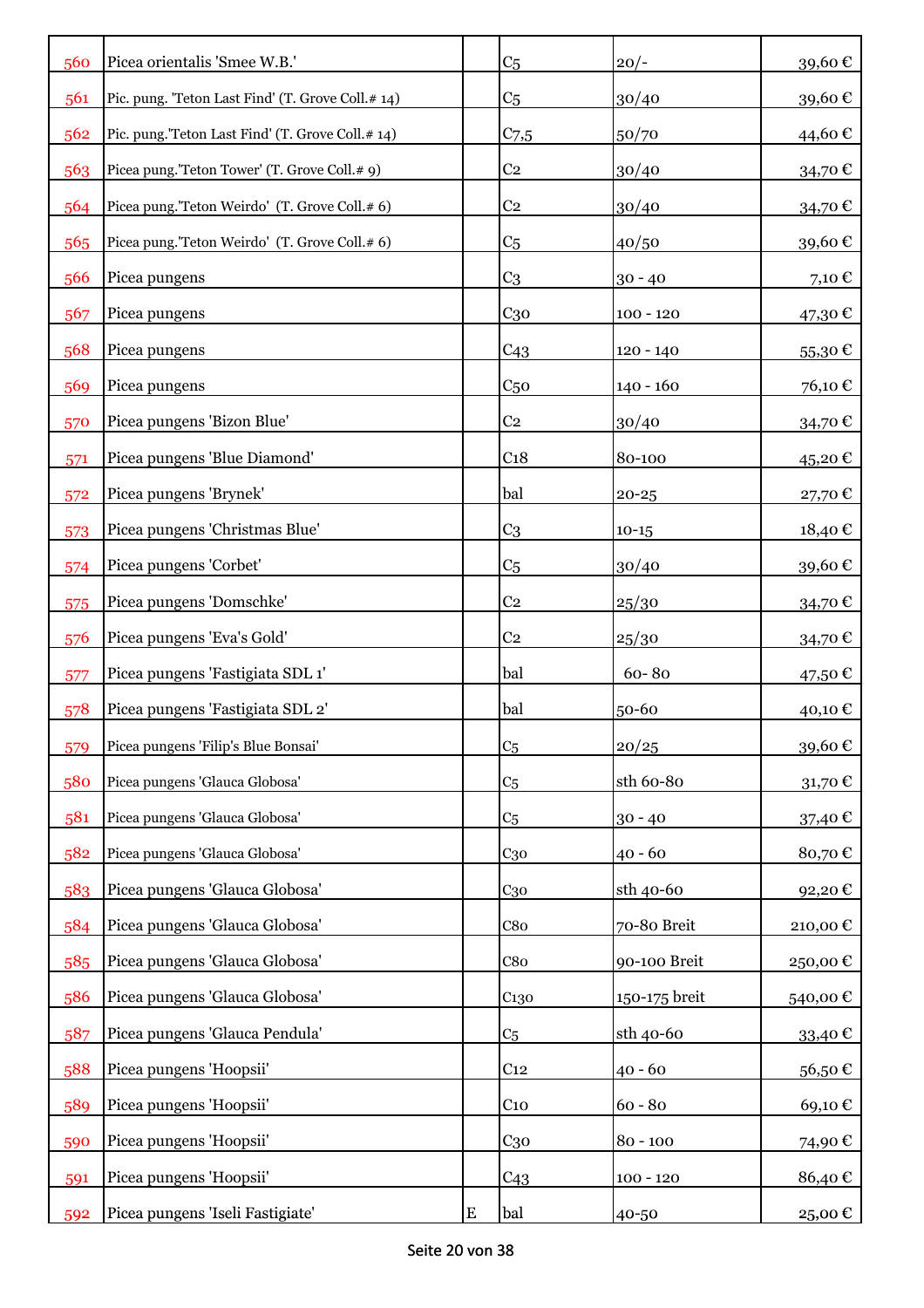| 593 | Picea pungens 'Kleinood Luusbarg'               |           | C <sub>5</sub>  | 25/30         | 39,60€     |
|-----|-------------------------------------------------|-----------|-----------------|---------------|------------|
| 594 | Picea pungens 'Kleinood Luusbarg'               |           | C <sub>10</sub> | $40/-$        | 44,60 €    |
| 595 | Picea pungens 'Mecky'                           |           | bal             | 40-50         | 40,20€     |
| 596 | Picea pungens 'MPH Mamut Torony'                |           | C <sub>5</sub>  | 30/40         | 39,60€     |
| 597 | Picea pungens 'Oldenburg'                       |           | C <sub>30</sub> | $80 - 100$    | 74,90€     |
| 598 | Picea pungens 'Pendens'                         |           | C <sub>5</sub>  | 25/35         | 39,60€     |
| 599 | Picea pungens 'Rotoflexa'                       |           | bal             | 80-100        | 47,90€     |
| 600 | Picea pungens 'Rovelli's Monument'              | ${\bf E}$ | C <sub>5</sub>  | 35/40         | 39,60€     |
| 601 | Picea pungens 'Scottie'                         |           | C <sub>2</sub>  | 20/25         | 34,70€     |
| 602 | Picea pungens 'Sharp Cheddar'                   | E         | C <sub>2</sub>  | 20/25         | 34,70€     |
| 603 | Picea pungens 'Snow Cushion'                    |           | C <sub>2</sub>  | 15/20         | 34,70€     |
| 604 | Picea pungens 'Snow Cushion'                    |           | C <sub>5</sub>  | 20/25         | 39,60€     |
| 605 | Picea pungens T. Aukee'                         | E         | C <sub>5</sub>  | 25/30         | 39,60€     |
| 606 | Pic. rub. 'Hexenbesen' ('Grandfather Mountain') |           | C <sub>5</sub>  | 25/30         | 39,60€     |
| 607 | Picea rubens 'Pocono'                           |           | C <sub>5</sub>  | 25/30         | 39,60€     |
| 608 | Picea rubens 'Pocono'                           |           | C <sub>10</sub> | 45/50         | 49,50€     |
| 609 | Picea schrenk. ssp. tianshanica 'Chong Kemin'   | ${\bf E}$ | C <sub>2</sub>  | 12/15         | 34,70€     |
| 610 | Picea schrenkiana 'Alma Ata'                    |           | C <sub>2</sub>  | 15/20         | 34,70€     |
| 611 | Picea schrenkiana 'Almaty'                      | ${\bf E}$ | C <sub>2</sub>  | 15/20         | 34,70€     |
| 612 | Picea schrenkiana 'BAO'                         |           | C <sub>2</sub>  | 12/15         | 34,70€     |
| 613 | Picea schrenkiana 'Chimbulak'                   |           | C <sub>2</sub>  | 10/12         | 34,70€     |
| 614 | Picea schrenkiana subsp. tianshanica 'Ak-Suu'   |           | C <sub>2</sub>  | 12/15         | 34,70€     |
| 615 | Picea sitchensis 'Blue Dome'                    |           | $C_{7,5}$       | 65/70         | 44,60€     |
| 616 | Picea sitchensis 'Filip's Golden Lights'        |           | C <sub>10</sub> | 60/70         | 49,50€     |
| 617 | Picea sitchensis 'Gelert'                       |           | bal             | $30 - 40$     | 37,40€     |
| 618 | Picea sitchensis 'Jupiter'                      |           | C <sub>2</sub>  | 15/20, sth 30 | 36,60€     |
| 619 | Picea sitchensis 'Nana'                         |           | C <sub>2</sub>  | $15/+$        | $9,00 \in$ |
| 620 | Picea sitchensis 'Neptunes'                     |           | C <sub>2</sub>  | 8/10, sth 30  | 38,60€     |
| 621 | Picea sitchensis 'Silberzwerg'                  | ${\bf E}$ | $C_{7,5}$       | 25-30         | 52,40€     |
| 622 | Picea sitchensis 'Water Nymph'                  |           | C <sub>2</sub>  | 25/30         | 34,70€     |
| 623 | Picea sitchensis 'Wiesje'                       |           | bal             | $25 - 30$     | 33,60€     |
| 624 | Picea smithiana 'Himalaya Hexe'                 |           | C <sub>10</sub> | 40/50         | 49,50€     |
| 625 | Picea smithiana 'Sunray'                        |           | C <sub>5</sub>  | 25/40         | 39,60€     |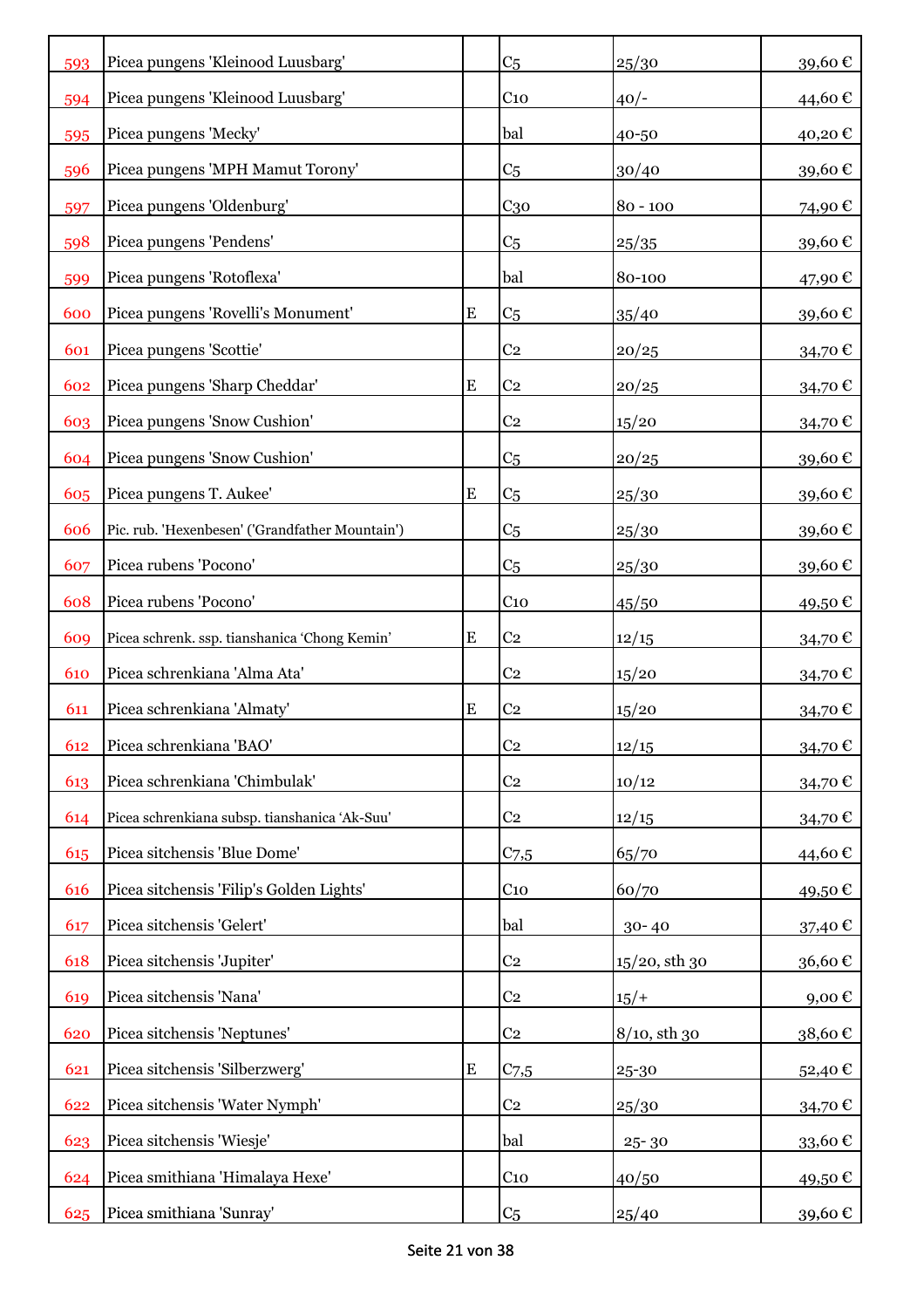| 626 | Picea smithiana 'Sunray'         |           | $C$ 7,5         | 45/60        | 44,60€  |
|-----|----------------------------------|-----------|-----------------|--------------|---------|
| 627 | Pieris japonica 'Debutante'      |           | $C_{10}$        | 50-60        | 29,90€  |
| 628 | Pinus ajacahuite 'Eschrich'      |           | bal             | $10 - 15$    | 21,90€  |
| 629 | Pinus aristata                   |           | bal             | $30 - 40$    | 20,50€  |
| 630 | Pinus aristata                   |           | bal             | 50-60        | 32,40€  |
| 631 | Pinus aristata                   |           | bal             | 80-100       | 76,00€  |
| 632 | Pinus aristata 'Bashful'         |           | bal             | 15-20        | 29,80€  |
| 633 | Pinus aristata 'Beran'           |           | bal             | $20 - 25$    | 37,80€  |
|     |                                  |           |                 |              |         |
| 634 | Pinus aristata 'Doc'             |           | bal             | $15 - 10$    | 29,80€  |
| 635 | Pinus aristata 'Graciosa' 367    |           | bal             | $35 - 40$    | 29,50€  |
| 636 | Pinus aristata 'Joes Bess'       |           | bal             | 15-20        | 25,70€  |
| 637 | Pinus aristata 'Silver Shaker'   |           | bal             | $20 - 25$    | 33,20€  |
| 638 | Pinus armandii 'Dariusz Compact' | ${\bf E}$ | C <sub>5</sub>  | 25/30        | 39,60€  |
| 639 | Pinus armandii 'Vancgold'        |           | C <sub>5</sub>  | 30/40        | 39,60€  |
| 640 | Pinus armandii 'Vancgold'        |           | $C_{7,5}$       | 55/70        | 44,60€  |
| 641 | Pinus ayacahuite 'Roman'         |           | C <sub>5</sub>  | 30/40        | 39,60€  |
| 642 | Pinus banksiana                  |           | Db, 5xy         | 150-175, sol | 81,50€  |
| 643 | Pinus cembra                     |           | bal             | 70-80        | 37,20€  |
| 644 | Pinus cembra                     |           | bal             | 90-100       | 47,00€  |
| 645 | Pinus cembra                     |           | C40             | 140 - 160    | 92,20€  |
| 646 | Pinus cembra 'Aurea'             |           | bal             | 60-70        | 46,90€  |
| 647 | Pinus cembra 'David'             |           | bal             | sth 10       | 26,00€  |
| 648 | Pinus cembra 'Glauca'            |           | C <sub>11</sub> | 40-50        | 162,50€ |
| 649 | Pinus cembra 'Glauca'            |           | C <sub>18</sub> | 50-60        | 186,70€ |
| 650 | Pinus cembra 'Horstmann'         |           | bal             | $20 - 25$    | 29,50€  |
| 651 | Pinus cembra 'Liliput            | ${\bf E}$ | C <sub>5</sub>  | 30/35        | 39,60€  |
| 652 | Pinus cembra 'Ortler'            |           | bal             | 15-20        | 25,70€  |
| 653 | Pinus cembra 'Ortler'            |           | C <sub>2</sub>  | 10/12        | 34,70€  |
| 654 | Pinus cembra 'Stoderzinken 6'    |           | bal             | 15-20        | 25,80€  |
| 655 | Pinus cembra x pumila 'M-CEM 1'  |           | bal             | 35-40        | 42,90€  |
| 656 | Pinus contorta 'Asher'           | E         | C <sub>5</sub>  | 30/35        | 39,60€  |
| 657 | Pinus densiflora 'Alice Verkade' |           | C <sub>18</sub> | $40/+$       | 189,20€ |
| 658 | Pinus densiflora 'Edsal Wood'    |           | bal             | 35-40        | 46,60 € |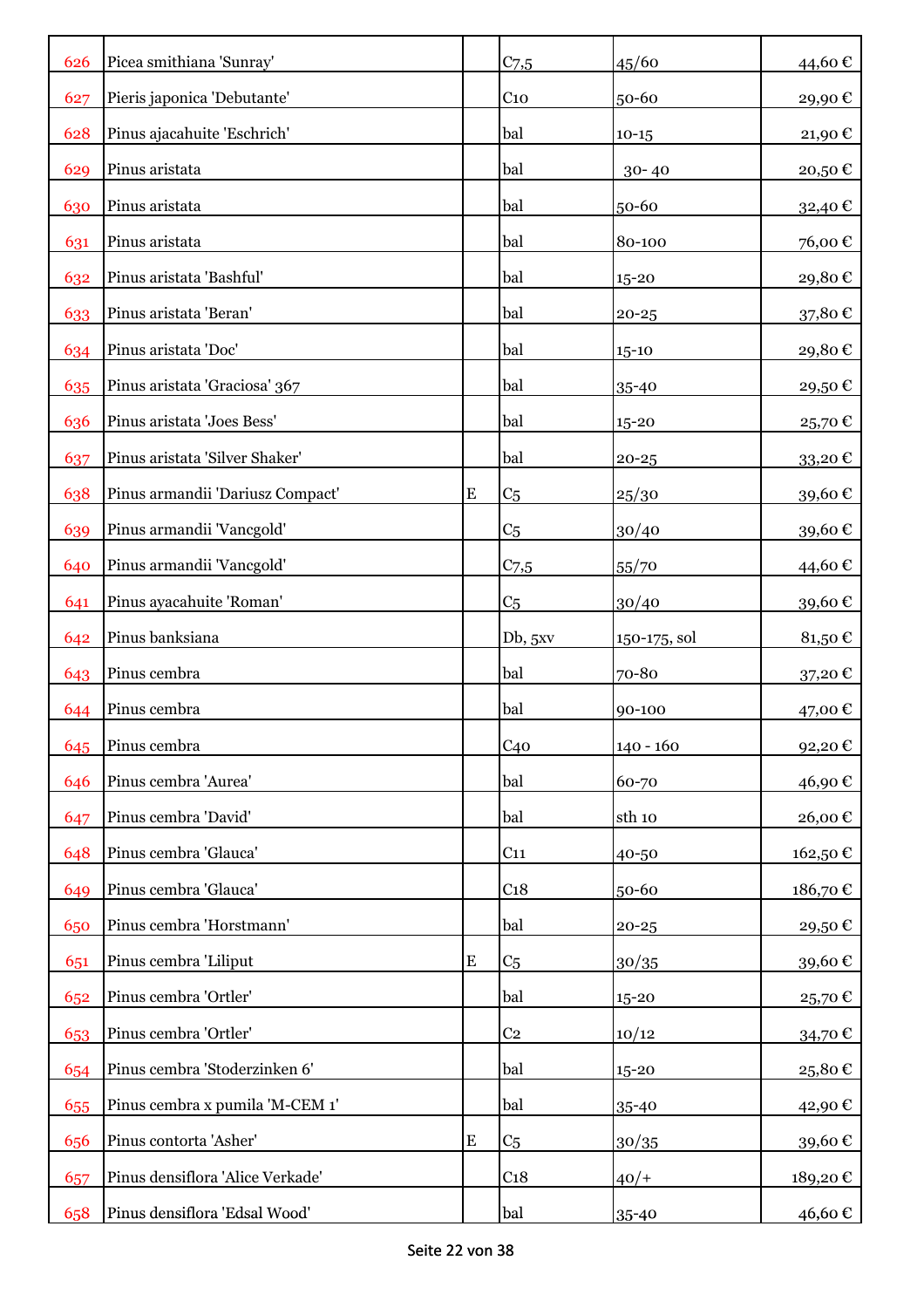| 659 | Pinus densiflora 'Fastigiata'          |           | bal, 3xv.       | 175-200, SG!       | 141,70€  |
|-----|----------------------------------------|-----------|-----------------|--------------------|----------|
| 660 | Pinus densiflora 'Globosa'             |           | bal             | 60-80              | 53,10€   |
| 661 | Pinus densiflora 'Golden Ghost'        |           | bal             | 40-50              | 25,00€   |
| 662 | Pinus densiflora 'Low Glow'            |           | C <sub>5</sub>  | 25-30              | 18,00€   |
| 663 | Pinus densiflora 'Low Glow'            |           | bal             | 25-30              | 27,00€   |
| 664 | Pinus digenea (x) 'Dářko'              |           | $C_{7,5}$       | 30/40, sth 30      | 44,60 €  |
| 665 | Pinus Flexilis Cessarini Blue          |           | C <sub>30</sub> | 125-150, gefiedert | 132,10€  |
| 666 | Pinus flexilis 'Dean's Mountain'       | E         | C <sub>2</sub>  | 12/15              | 34,70 €  |
| 667 | Pinus flexilis 'Evermore'              | E         | C <sub>2</sub>  | $10/12$ , sth 30   | 36,60€   |
| 668 | Pinus flexilis 'Ginger Quill Seedling' | E         | C <sub>5</sub>  | $15/20$ , sth 30   | 36,60€   |
| 669 | Pinus flexilis 'Grove # 13'            |           | C <sub>2</sub>  | 12/15              | 34,70€   |
| 670 | Pinus flexilis 'Mini'                  |           | C <sub>2</sub>  | $12/15$ , sth 30   | 36,60€   |
| 671 | Pinus flexilis 'Snowy # 4'             |           | C <sub>2</sub>  | 15/20              | 34,70€   |
| 672 | Pinus flexilis 'Vanderwolf's Pyramid'  |           | C <sub>10</sub> | 80-100             | 201,30€  |
| 673 | Pinus heldreichii                      |           | C <sub>5</sub>  | $40 - 60$          | 40,30€   |
| 674 | Pinus heldreichii 'Compact Gem'        |           | C <sub>30</sub> | $40 - 60$          | 74,90€   |
| 675 | Pinus heldreichii 'Compact Gem'        |           | C <sub>18</sub> | 50-60              | 236,70€  |
| 676 | Pinus heldreichii 'Den Ouden'          |           | C <sub>3</sub>  | $20 - 30$          | 18,40€   |
| 677 | Pinus heldreichii 'Irish Bell'         |           | C8              | 30-35              | 156,70€  |
| 678 | Pinus heldreichii 'Malinka'            |           | C8              | 35-40              | 156,70€  |
| 679 | Pinus heldreichii Green Giant          | ${\bf E}$ | $C_{30}$        | 80-100, gefiedert  | 123,50 € |
| 680 | Pinus heldreichii 'Green Giant'        |           | bal             | 30-40              | 24,00€   |
| 681 | Pinus heldreichii 'Malinkii'           |           | C <sub>3</sub>  | 25-30              | 18,00€   |
| 682 | Pinus heldreichii 'Malinkii'           |           | bal             | 30-40              | 25,00€   |
| 683 | Pinus jeffreyi                         |           | C <sub>3</sub>  | $30 - 40$          | 8,50€    |
| 684 | Pinus koraiensis 'Amur'                |           | bal             | 40-50              | 60,60€   |
| 685 | Pinus koraiensis 'Baishan'             |           | bal             | 40-50              | 46,40€   |
| 686 | Pinus koraiensis 'Chanbai'             |           | bal             | 40-50              | 56,10€   |
| 687 | Pinus koraiensis 'Glauca'              |           | bal             | 80-100             | 40,10 €  |
| 688 | Pinus koraiensis 'Jilin'               |           | bal             | $20 - 25$          | 38,30€   |
| 689 | Pinus koraiensis 'La Lao Yang'         |           | bal             | 40-50              | 47,00 €  |
| 690 | Pinus koraiensis 'Li Lu'               |           | bal             | 25-30              | 40,90€   |
| 691 | Pinus koraiensis 'Mai Tai'             |           | bal             | 25-30              | 46,60€   |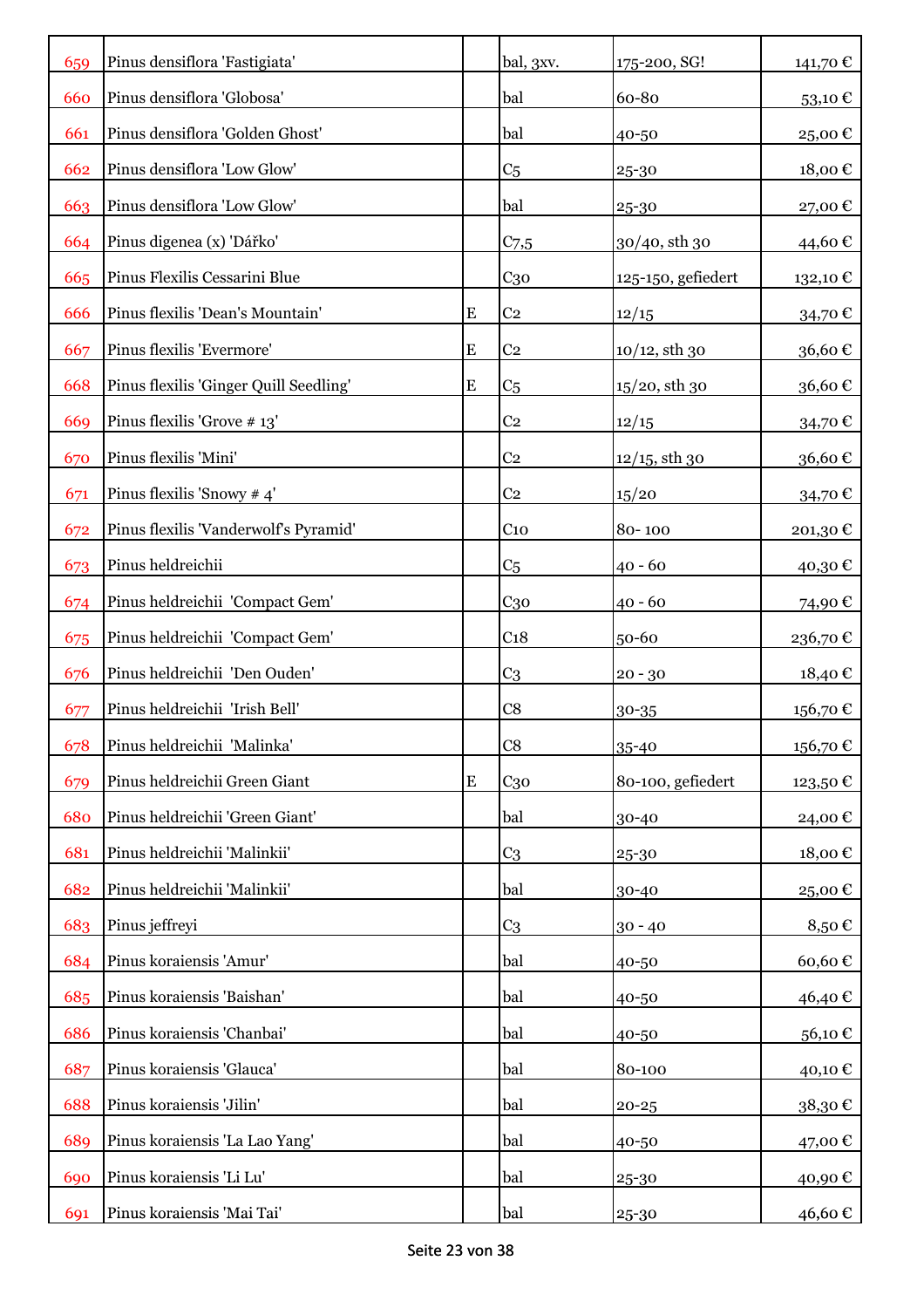| 692 | Pinus koraiensis 'Silveray'             |           | db              | 60-80            | 70,00€            |
|-----|-----------------------------------------|-----------|-----------------|------------------|-------------------|
| 693 | Pinus koraiensis 'Silveray'             |           | db              | 80-100           | 80,00€            |
| 694 | Pinus koraiensis 'Tonghua'              |           | bal             | 25-30            | 40,90€            |
| 695 | Pinus koraiensis 'Winton Gee Br.'       |           | bal             | $20 - 25$        | 35,00€            |
| 696 | Pinus leucodermis 'Atze Säule'          |           | bal             | 60-70            | 58,30€            |
| 697 | Pinus leucodermis 'Mint Truffle'        |           | $C_{30}$        |                  | 97,90€            |
| 698 | Pinus leucodermis 'Schmidtii'           |           | bal             | 25-30            | 43,10€            |
| 699 | Pinus leucodermis x halepaens. 'Greece' |           | bal             | 15-20            | 27,70€            |
| 700 | Pinus monophylla 'Elegans'              | E         | C <sub>2</sub>  | 25/30            | 34,70€            |
| 701 | Pinus monophylla 'Starlight'            | E         | C <sub>2</sub>  | 15/20            | 34,70€            |
| 702 | Pinus monophylla 'Sunrise'              | E         | C <sub>2</sub>  | 12/15            | 34,70€            |
| 703 | Pinus monophylla 'Tioga Pass'           |           | C <sub>2</sub>  | 25/30            | 34,70€            |
| 704 | Pinus monophylla 'Wiggle'               |           | C <sub>2</sub>  | 20/25            | 34,70€            |
| 705 | Pinus monticola 'Crawford'              |           | C <sub>2</sub>  | 15/20            | 34,70€            |
| 706 | Pinus monticola 'Siskiyou Mountains'    |           | C <sub>2</sub>  | 12/15            | 34,70€            |
| 707 | Pinus mugo                              |           | C <sub>3</sub>  | $20 - 30$        | $6,80 \in$        |
| 708 | Pinus mugo                              |           | C <sub>15</sub> | $40 - 60$        | 43,20€            |
| 709 | Pinus mugo                              |           | C <sub>30</sub> | $60 - 80$        | 47,30 €           |
| 710 | Pinus mugo                              |           | C <sub>25</sub> | $60 - 80$        | 69,10€            |
| 711 | Pinus mugo                              |           | C <sub>30</sub> | $60 - 80$        | 69,10€            |
| 712 | Pinus mugo 'Allgäu'                     |           | C <sub>5</sub>  | $30 - 40$        | 37,40 €           |
| 713 | Pinus mugo 'Allgäu'                     |           | bal             | 30-40            | 40,20€            |
| 714 | Pinus mugo 'Amber Gold'                 | ${\bf E}$ | C <sub>2</sub>  | 15/20            | 34,70€            |
| 715 | Pinus mugo 'Ambergold'                  |           | bal             | 40-50            | 44,00€            |
| 716 | Pinus mugo 'Benjamin'                   |           | bal             | 25-30            | 26,00€            |
| 717 | Pinus mugo 'Benjamin'                   |           | bal             | 30-40            | 37,80€            |
| 718 | Pinus mugo 'Caravenek'                  |           | bal             | 40-50            | 53,70€            |
| 719 | Pinus mugo Carsten                      |           | C <sub>22</sub> | 50-60, strauch   | 85,50€            |
| 720 | Pinus mugo 'Carsten'                    |           | bal             | 50-60            | 37,00 $\mathbb C$ |
| 721 | Pinus mugo 'Carsten Wintergold'         |           | C <sub>5</sub>  | $30 - 40$        | 37,40€            |
| 722 | Pinus mugo 'Carsten Wintergold'         |           | C <sub>11</sub> | 30-35            | 145,00 €          |
| 723 | Pinus mugo 'Carsten Wintergold'         |           | C <sub>18</sub> | sth 40, br 35-40 | 291,00 €          |
| 724 | Pinus mugo 'Carsten Wintergold'         |           | C <sub>18</sub> |                  | 346,80 €          |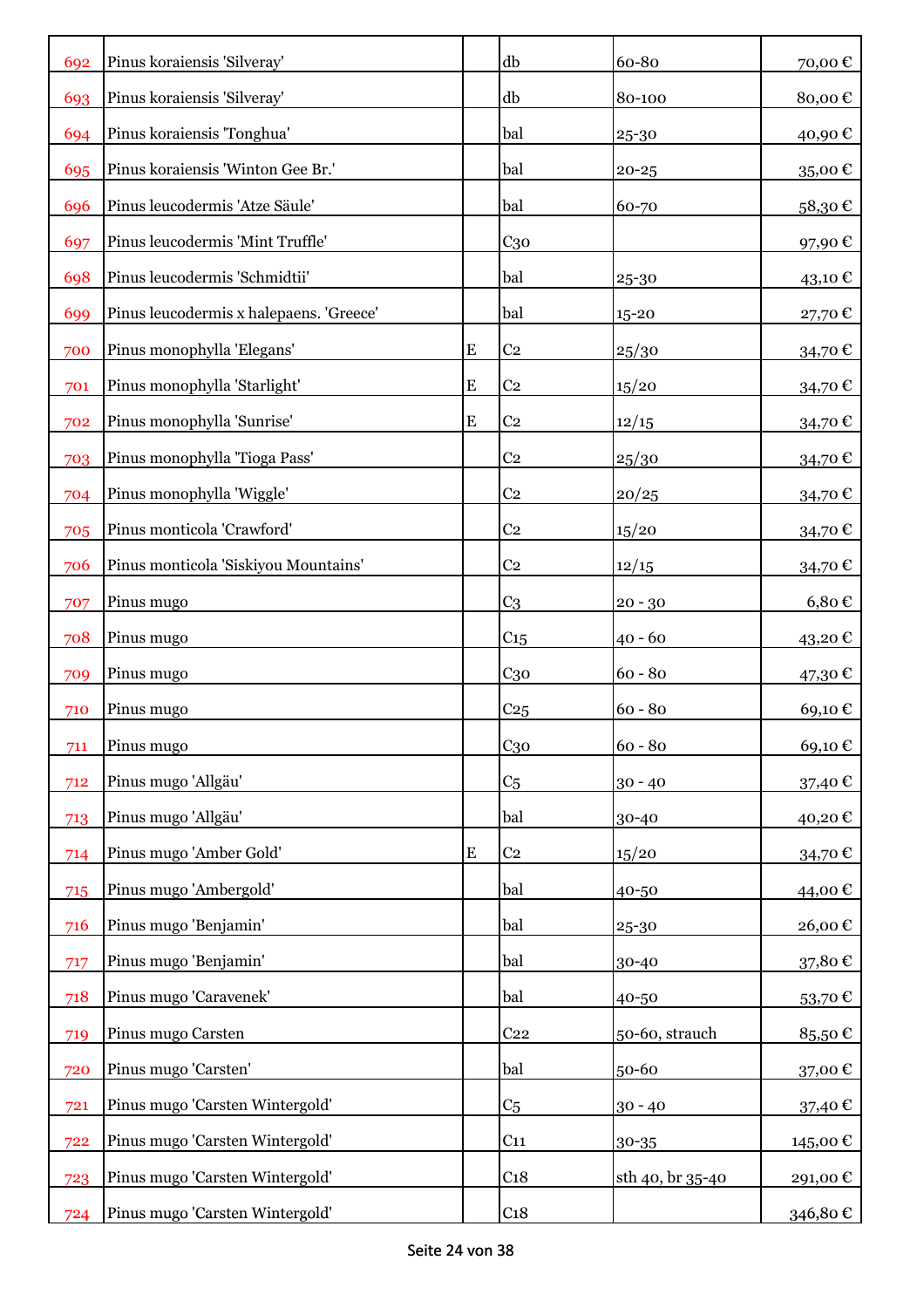| 725 | Pinus mugo 'Carstens Wintergold'  |           | C <sub>2</sub>  | $15/+$       | 12,90€  |
|-----|-----------------------------------|-----------|-----------------|--------------|---------|
| 726 | Pinus mugo 'Carsten's Wintergold' |           | bal             | 25-30        | 32,20€  |
| 727 | Pinus mugo 'Columbo'              |           | C <sub>2</sub>  | 30/35        | 34,70€  |
| 728 | Pinus mugo 'Filip's Gold Dust'    | ${\bf E}$ | C <sub>5</sub>  | 25/30        | 39,60€  |
| 729 | Pinus mugo 'Filip's Gold Dust'    | ${\bf E}$ | C <sub>5</sub>  | 30/40        | 42,60€  |
| 730 | Pinus mugo 'Filip's Summer Sun'   |           | C <sub>2</sub>  | 15/20        | 34,70€  |
| 731 | Pinus mugo 'Gold Star'            |           | bal             | 25-30        | 29,00€  |
| 732 | Pinus mugo 'Gold Star'            |           | bal             | 40-50        | 35,00€  |
| 733 | Pinus mugo 'Golden Glow'          |           | bal             | 20-30        | 24,00€  |
| 734 | Pinus mugo 'Grüner Teppich'       |           | C <sub>5</sub>  | 30/40        | 39,60€  |
| 735 | Pinus mugo 'Heideperle'           |           | C <sub>5</sub>  | $20/+$       | 26,80€  |
| 736 | Pinus mugo 'Heinis Triumph'       |           | C <sub>3</sub>  | $30 - 40$    | 20,20€  |
| 737 | Pinus mugo 'Jakobsen'             |           | C8              | $25 - 30$    | 156,70€ |
| 738 | Pinus mugo 'Klostergrün'          |           | C <sub>20</sub> | $50/+$       | 123,20€ |
| 739 | Pinus mugo 'KO-Nana'              |           | bal             | 50-60        | 49,70€  |
| 740 | Pinus mugo 'Little Gold Star'     |           | bal             | 25-30        | 29,80€  |
| 741 | Pinus mugo 'Minima Kalous'        |           | C <sub>2</sub>  | 10/12        | 34,70€  |
| 742 | Pinus mugo 'Mops'                 |           | bal             | $20 - 25$    | 24,00€  |
| 743 | Pinus mugo 'Ophir'                |           | C <sub>5</sub>  | sth 40 - 60  | 31,10€  |
| 744 | Pinus mugo 'Ophir'                |           | C <sub>5</sub>  | $30 - 40$    | 34,00€  |
| 745 | Pinus mugo 'Ophir'                |           | C <sub>5</sub>  | sth 80 - 100 | 43,20€  |
| 746 | Pinus mugo 'Ophir'                |           | bal             | 35-40        | 43,30€  |
| 747 | Pinus mugo 'Ophir'                |           | $C_{30}$        | $40 - 60$    | 80,70€  |
| 748 | Pinus mugo 'Ophir'                |           | C <sub>30</sub> | sth 40 - 60  | 86,40€  |
| 749 | Pinus mugo 'Picobello'            |           | bal             | 25-30        | 48,40€  |
| 750 | Pinus mugo 'Picobello'            |           | C6              | $20 - 25$    | 123,20€ |
| 751 | Pinus mugo 'Pumuckel'             |           | C <sub>12</sub> | 30-40        | 156,70€ |
| 752 | Pinus mugo Rozsutek' ('Rositech') |           | C <sub>2</sub>  | 15/20        | 34,70€  |
| 753 | Pinus mugo 'Sandy'                |           | C <sub>2</sub>  | 12/15        | 34,70€  |
| 754 | Pinus mugo 'Sherwood Compact'     |           | bal             | 30-40        | 47,30€  |
| 755 | Pinus mugo 'Starkl'               |           | bal             | 25-30        | 34,60€  |
| 756 | Pinus mugo 'Suzi'                 |           | C <sub>2</sub>  | 12/15        | 34,70 € |
| 757 | Pinus mugo 'Suzy'                 |           | bal             | 15-20        | 25,00 € |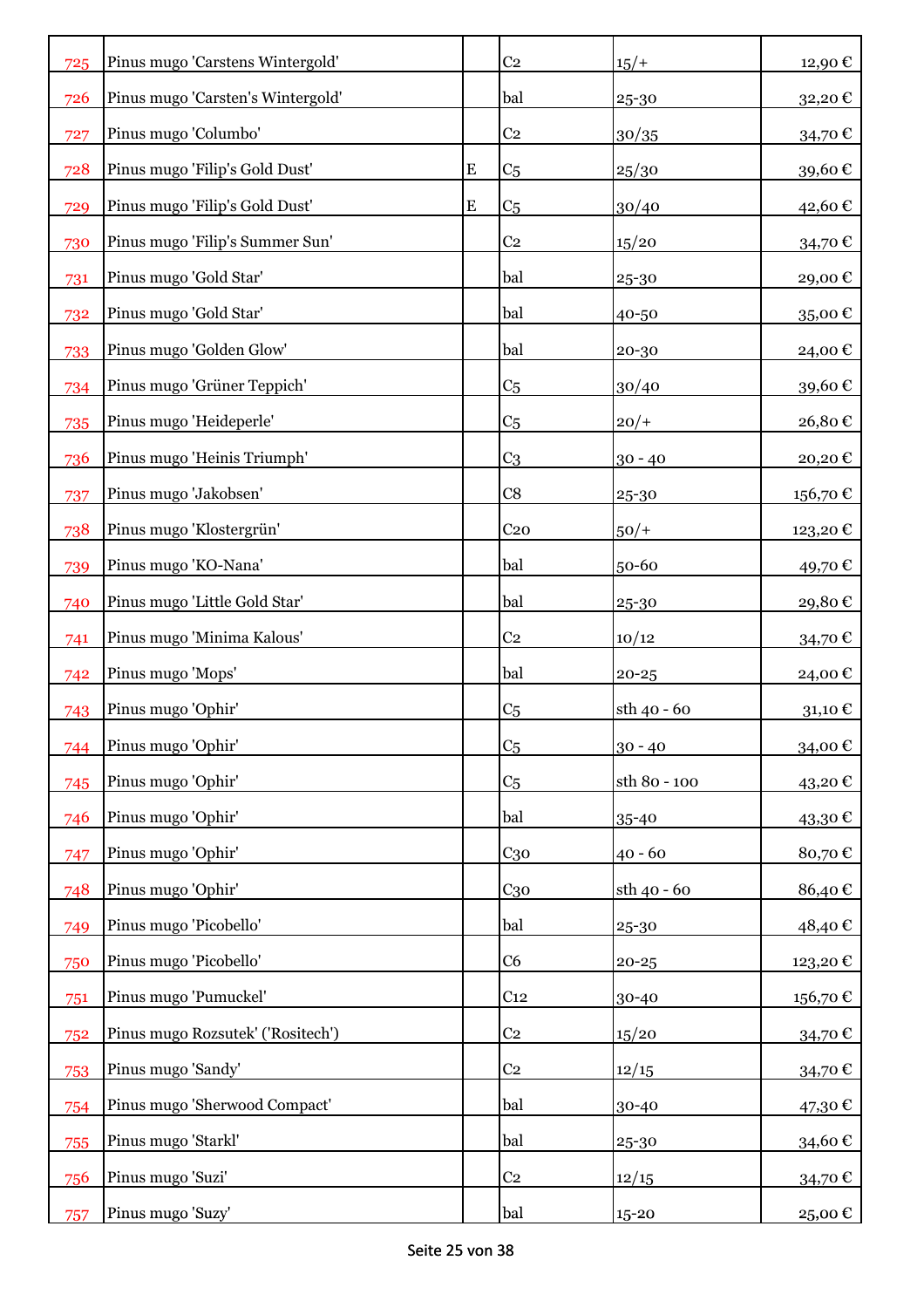| 758 | Pinus mugo 'Triangle'     |           | C <sub>5</sub>         | sth 40-60      | 30,00 $\mathbf \epsilon$ |
|-----|---------------------------|-----------|------------------------|----------------|--------------------------|
| 759 | Pinus mugo 'Uelzen'       |           | bal                    | 40-50          | 53,70€                   |
| 760 | Pinus mugo var. pumilio   |           | $C_{7,5}$              | $30 - 40$      | 19,00€                   |
| 761 | Pinus mugo var. pumilio   |           | C <sub>15</sub>        | $40 - 60$      | 43,20€                   |
| 762 | Pinus mugo var. pumilio   |           | $C_{30}$               | $60 - 80$      | 47,30€                   |
| 763 | Pinus mugo var. pumilio   |           | C <sub>25</sub>        | $60 - 80$      | 69,10€                   |
| 764 | Pinus mugo 'Varella'      |           | bal                    | 35-40          | 44,00€                   |
| 765 | Pinus mugo Winter Gold    |           | C <sub>22</sub>        | 50-60, strauch | 95,00€                   |
| 766 | Pinus mugo 'Winter Gold'  |           | bal                    | 25-30          | 24,00 €                  |
| 767 | Pinus mugo 'Winter Gold'  |           | bal                    | 30-40          | 28,00€                   |
| 768 | Pinus mugo 'Wintergold'   |           | $C_{30}$               | $50 - 60$      | 93,30€                   |
| 769 | Pinus mugo 'Wintersonne'  |           | C <sub>3</sub>         | $20 - 25$      | 18,00€                   |
| 770 | Pinus mugo 'Wintersonne'  |           | bal                    | 25-30          | 26,00€                   |
| 771 | Pinus mugo 'Wintersonne'  |           | C <sub>12</sub>        | $35 - 45$      | 70,30€                   |
| 772 | Pinus mugo 'Yellow Tip'   |           | C <sub>5</sub>         | 40/50          | 39,60€                   |
| 773 | Pinus mugo 'Zundert'      |           | bal                    | 40-50          | 41,30 €                  |
| 774 | Pinus nigra 'Brepo'       |           | C <sub>5</sub>         | $40 - 60$      | 57,00€                   |
| 775 | Pinus nigra 'Brepo'       |           | C <sub>25</sub> bonsai | $60/+$         | 1.091,30 €               |
| 776 | Pinus nigra 'Brepo'       |           | C <sub>35</sub> bonsai | 60/70          | 1.309,50 €               |
| 777 | Pinus nigra 'Bright Eyes' |           | C <sub>20</sub>        | 50-60          | 236,70€                  |
| 778 | Pinus nigra 'Fastigiata'  |           | C40                    | $80 - 100$     | 103,70€                  |
| 779 | Pinus nigra 'Goldfingers' |           | C43                    | $140 - 160$    | 69,10€                   |
| 780 | Pinus nigra Green Tower   |           | C <sub>20</sub>        | 50-60, sol.    | 76,00€                   |
| 781 | Pinus nigra 'Green Tower' |           | bal                    | 40-60          | 32,00 €                  |
| 782 | Pinus nigra 'Green Tower' | ${\bf E}$ | db                     | 80-100         | 88,00€                   |
| 783 | Pinus nigra 'Green Tower' |           | db                     | 100-125        | 98,00€                   |
| 784 | Pinus nigra 'Green Tower' | ${\bf E}$ | db                     | 125-150        | 108,00€                  |
| 785 | Pinus nigra 'Green Tower' |           | C <sub>11</sub>        | $40/+$         | 145,00€                  |
| 786 | Pinus nigra 'Green Tower' |           | C <sub>12</sub>        | $50 - 60$      | 212,90€                  |
| 787 | Pinus nigra 'Green Tower' |           | $C_{20}$               | 70/80          | 218,30€                  |
| 788 | Pinus nigra 'Green Tower' |           | C <sub>35</sub>        | 100/110        | 418,60€                  |
| 789 | Pinus nigra Helga         |           | bal                    | 30-40          | 26,00€                   |
| 790 | Pinus nigra 'Helga'       |           | bal                    | 50-60          | 32,00€                   |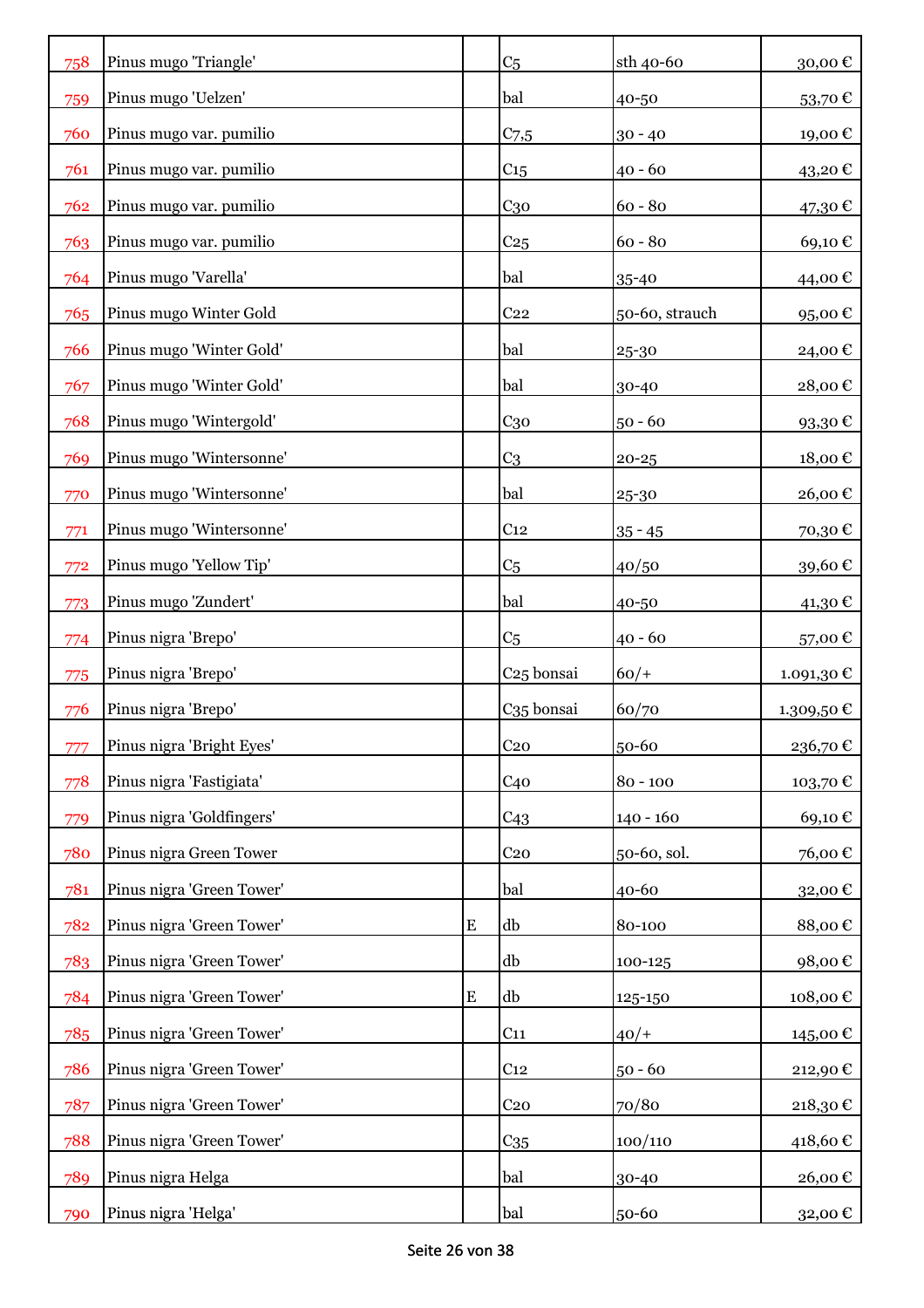| 791 | Pinus nigra 'Helga'              | E         | C <sub>2</sub>        | 20/25             | 34,70€         |
|-----|----------------------------------|-----------|-----------------------|-------------------|----------------|
| 792 | Pinus nigra 'Helga'              |           | C <sub>18</sub>       | 40-50             | 200,30€        |
| 793 | Pinus nigra 'Keightly Broom'     |           | C <sub>2</sub>        | 15/20             | 34,70€         |
| 794 | Pinus nigra 'Komet'              |           | C <sub>20</sub> 70/80 |                   | 218,30€        |
| 795 | Pinus nigra 'Marie Bregeon'      |           | C <sub>18</sub>       | sth 20, br. 35/40 | 143,60€        |
| 796 | Pinus nigra 'Marie Bregeon'      |           | C <sub>11</sub>       | 30-35             | $156{,}70 \in$ |
| 797 | Pinus nigra 'Marie Bregeon'      |           | $C_{13}$              | 40-50             | 237,60€        |
| 798 | Pinus nigra 'Marie Bregeon'      |           | C <sub>18</sub>       | sth 40, br. 35/40 | 291,00€        |
| 799 | Pinus nigra 'Marie Brégeon'      |           | C <sub>5</sub>        | sth 40            | 43,10 €        |
| 800 | Pinus nigra 'Marquise'           | E         | C <sub>2</sub>        | $15/-$            | 34,70€         |
| 801 | Pinus nigra 'Molette'            |           | C <sub>110</sub>      | 175-200           | 310,00€        |
| 802 | Pinus nigra 'Obelisk'            |           | bal                   | 40-50             | 25,00 €        |
| 803 | Pinus nigra 'Oregon Green'       |           | C <sub>3</sub>        | $20 - 25$         | 13,30€         |
| 804 | Pinus nigra 'Oregon Green'       |           | C <sub>30</sub>       |                   | 97,90€         |
| 805 | Pinus nigra 'Oregon Green'       |           | C <sub>30</sub>       |                   | 109,50€        |
| 806 | Pinus nigra Richard              |           | C <sub>22</sub>       | 80-100, sol.      | 80,80€         |
| 807 | Pinus nigra 'Richard'            |           | bal                   | 30-40             | 24,00 €        |
| 808 | Pinus nigra 'Richard'            |           | bal                   | 40-50             | 29,00€         |
| 809 | Pinus nigra 'Richard'            |           | bal                   | 60-80             | 33,00€         |
| 810 | Pinus nigra 'Richard'            |           | bal                   | 80-100            | 43,00€         |
| 811 | Pinus nigra 'Scholz'             |           | C <sub>30</sub>       | $80 - 100$        | 74,90€         |
| 812 | Pinus nigra 'Smaragd'            |           | bal                   | 30-40             | 25,00€         |
| 813 | Pinus nigra SUMMER BREEZE 'Aron' |           | C <sub>15</sub>       | sth 60-80         | 129,90€        |
| 814 | Pinus nigra 'Thunder Clouds'     |           | $C_{7,5}$             | $40/-$            | 44,60€         |
| 815 | Pinus nigra 'Wabito'             |           | C <sub>5</sub>        | 30/40             | 39,60€         |
| 816 | Pinus parviflora 'Negishi'       | ${\bf E}$ | db                    | 60-80             | 86,00€         |
| 817 | Pinus parviflora 'Al Fordham'    |           | C <sub>2</sub>        | 20/25             | 34,70€         |
| 818 | Pinus parviflora 'AOI Nishiki'   |           | bal                   | 50-60             | 61,80€         |
| 819 | Pinus parviflora 'AOI Nishiki'   |           | bal                   | 80-100            | 89,10€         |
| 820 | Pinus parviflora 'Aro-Kawa'      |           | C <sub>18</sub>       | 60-70             | 236,70€        |
| 821 | Pinus parviflora 'Azuma Yuaka'   |           | bal                   | $50 - 60$         | 47,90 €        |
| 822 | Pinus parviflora 'Azuma Yuaka'   |           | bal                   | 80-100            | 84,40€         |
| 823 | Pinus parviflora 'Azuma Yugiri'  |           | bal                   | 40-50             | 38,30 €        |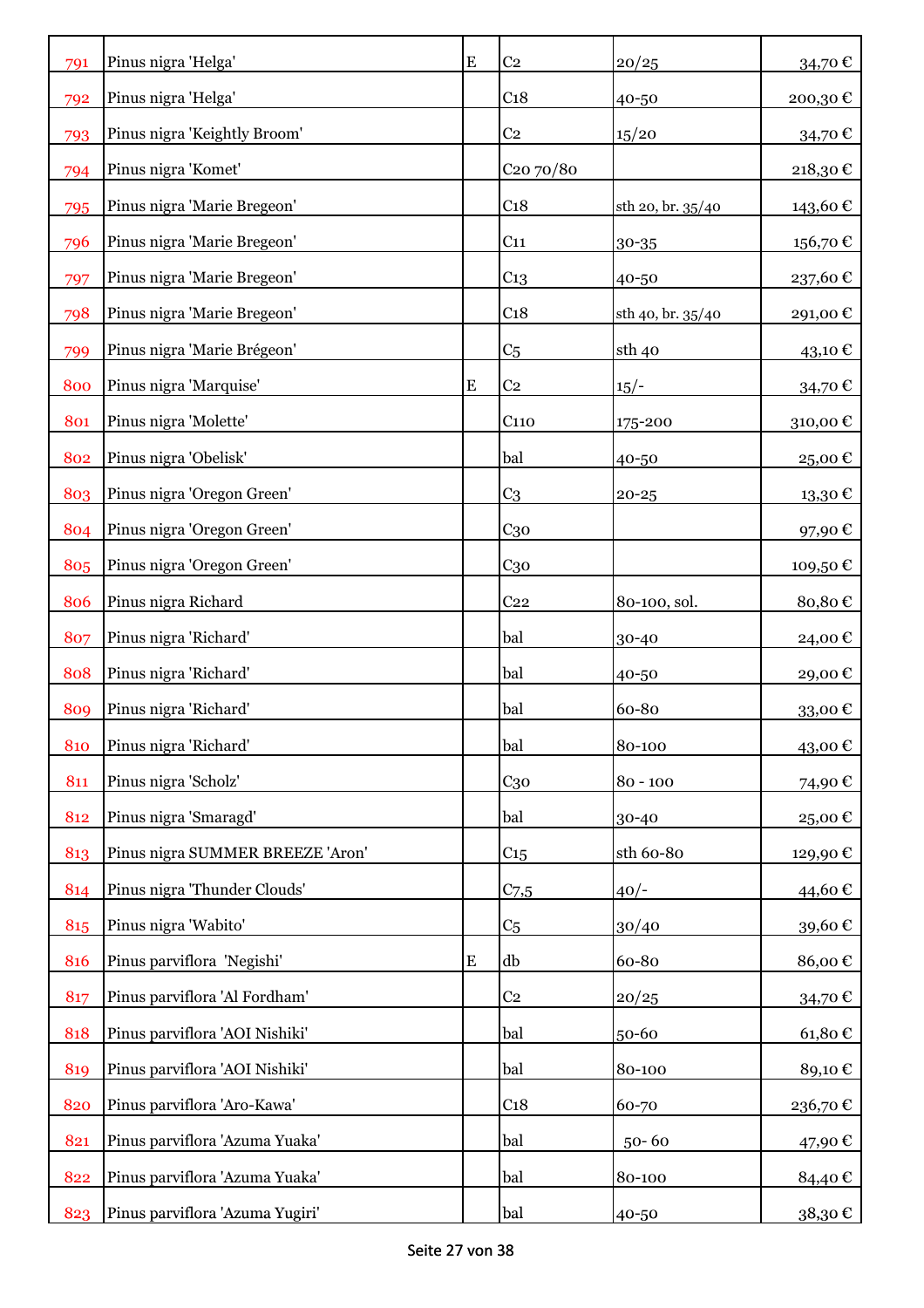| 824 | Pinus parviflora 'Bergman'              | C <sub>3</sub>  | 25-30            | 18,00€  |
|-----|-----------------------------------------|-----------------|------------------|---------|
| 825 | Pinus parviflora 'Bergman'              | bal             | 30-40            | 24,00€  |
| 826 | Pinus parviflora 'Bergman'              | C <sub>5</sub>  | 30-40            | 26,00€  |
| 827 | Pinus parviflora 'Bergman'              | bal             | 40-50            | 29,00€  |
| 828 | Pinus parviflora 'Bergman'              | C <sub>12</sub> | 50-60            | 43,00€  |
| 829 | Pinus parviflora 'Billie' (M - PAR 4)   | bal             | 40-50            | 40,50€  |
| 830 | Pinus parviflora 'Blauer Engel'         | bal             | 125-150          | 131,90€ |
| 831 | Pinus parviflora 'Blue Lou'             | C <sub>2</sub>  | 25/30            | 34,70€  |
| 832 | Pinus parviflora 'Bonnie Bergman'       | C <sub>3</sub>  | 20-25            | 17,00€  |
| 833 | Pinus parviflora 'Bonnie Bergman'       | C <sub>5</sub>  | 30-40            | 24,00 € |
| 834 | Pinus parviflora 'Bonnie Bergman'       | bal             | 30-40            | 24,00€  |
| 835 | Pinus parviflora 'Bonnie Bergman'       | bal             | 50-60            | 31,00€  |
| 836 | Pinus parviflora 'Bonnie Bergman'       | C <sub>12</sub> | 50-60            | 43,00€  |
| 837 | Pinus parviflora 'Boyko's Broom'        | $C_{7,5}$       | $25/30$ , sth 30 | 46,50€  |
| 838 | Pinus parviflora 'Catherine Elisabeth'  | C <sub>3</sub>  | 15-20            | 18,00€  |
| 839 | Pinus parviflora 'Compacta'             | bal             | 40-50            | 36,10€  |
| 840 | Pinus parviflora 'Compacta'             | bal             | 60-70            | 50,40€  |
| 841 | Pinus parviflora 'Compacta'             | bal             | 100-125          | 96,10€  |
| 842 | Pinus parviflora 'Debbie'               | C <sub>5</sub>  | $25/30$ , sth 30 | 42,60€  |
| 843 | Pinus parviflora 'Dr. Landis'           | bal             | 50-60            | 47,50€  |
| 844 | Pinus parviflora 'Dr. Landis'           | bal             | 80-100           | 79,00€  |
| 845 | Pinus parviflora 'E #6'                 | C <sub>5</sub>  | $20/25$ , sth 30 | 42,60€  |
| 846 | Pinus parviflora 'Filip's Twinkle Star' | C <sub>2</sub>  | 30/40            | 36,60€  |
| 847 | Pinus parviflora 'Floppy Joe'           | C <sub>2</sub>  | 25/30            | 34,70€  |
| 848 | Pinus parviflora 'Floppy Joe'           | C <sub>5</sub>  | 25/35            | 39,60€  |
| 849 | Pinus parviflora 'Floppy Joe'           | bal             | 40-50            | 46,90€  |
| 850 | Pinus parviflora 'Fukai'                | bal             | 30-40            | 24,00€  |
| 851 | Pinus parviflora 'Fukai SDL'            | bal             | 35-40            | 33,40€  |
| 852 | Pinus parviflora 'Fukai SDL'            | bal             | 60-70            | 49,30€  |
| 853 | Pinus parviflora 'Goldilocks'           | bal             | 60-80            | 59,80€  |
| 854 | Pinus parviflora 'Goldilocks'           | $C_{30}$        |                  | 97,90€  |
| 855 | Pinus parviflora 'Hagaromo'             | C <sub>5</sub>  | sth 60           | 29,00€  |
| 856 | Pinus parviflora 'Hagaromo'             | bal             | sth 30           | 31,00 € |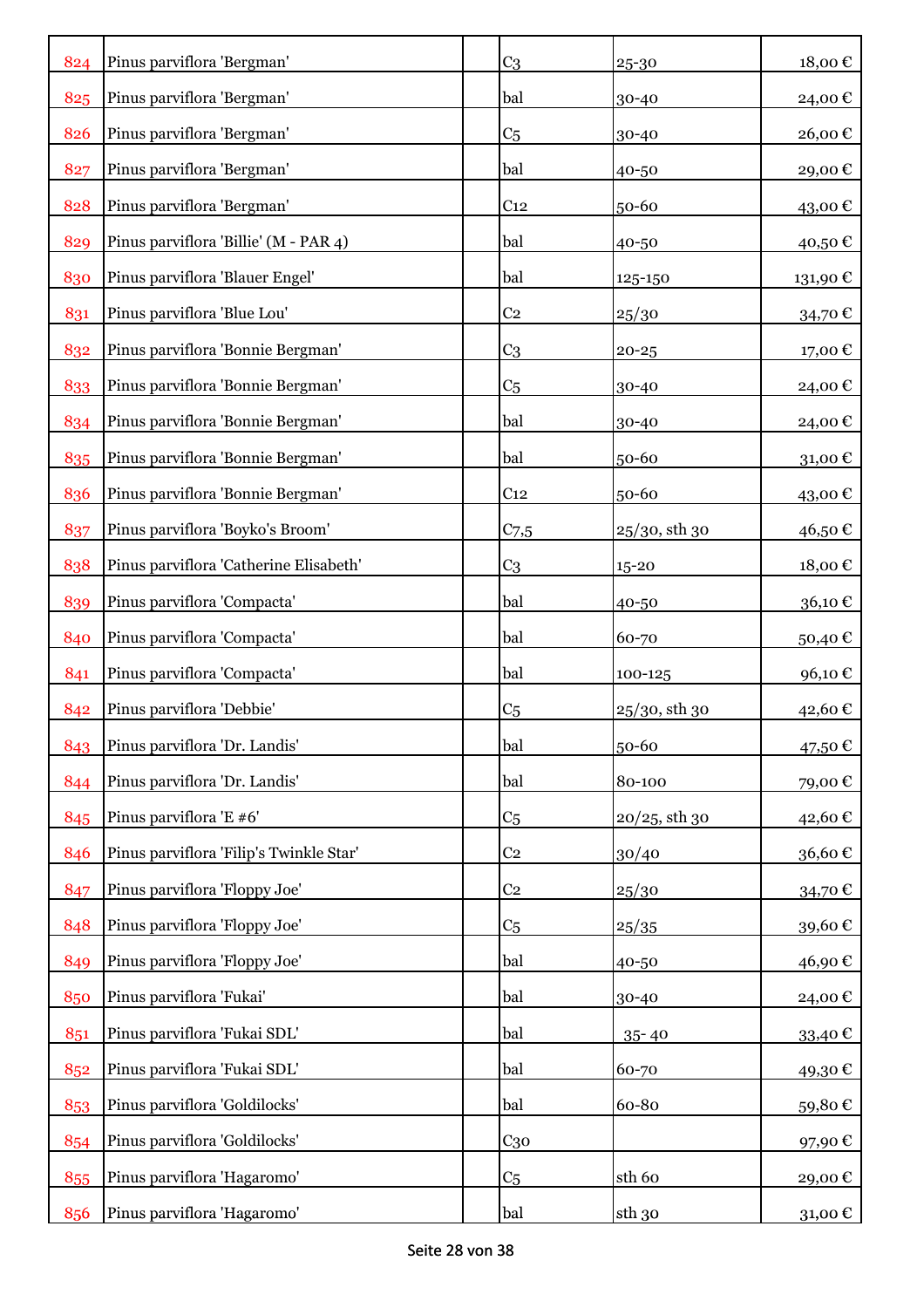| 857 | Pinus parviflora 'Hagoromo'           |           | bal             | $15 - 20$        | 23,50€                     |
|-----|---------------------------------------|-----------|-----------------|------------------|----------------------------|
| 858 | Pinus parviflora 'Hagoromo'           |           | bal             | 30-35            | 38,00€                     |
| 859 | Pinus parviflora Himburgii            |           | C <sub>40</sub> | 100-125, sol.    | 142,50€                    |
| 860 | Pinus parviflora 'Himburgii'          |           | C <sub>15</sub> | 60-80            | 43,00€                     |
| 861 | Pinus parviflora 'Iona' NEW           |           | $C_{7,5}$       | 25-30            | 26,00€                     |
| 862 | Pinus parviflora 'Iribune'            |           | C <sub>3</sub>  | $20 - 25$        | 18,00€                     |
| 863 | Pinus parviflora 'Karen' (FW - 7)     |           | bal             | 30-35            | 39,10€                     |
| 864 | Pinus parviflora 'Karen' (FW #7)      |           | C <sub>5</sub>  | $20/25$ , sth 30 | 42,60 €                    |
| 865 | Pinus parviflora 'Kin - po'           |           | bal             | $20 - 25$        | 28,90€                     |
| 866 | Pinus parviflora 'Kinpo'              |           | C <sub>3</sub>  | $20 - 25$        | 18,00€                     |
| 867 | Pinus parviflora 'Kiomatsu'           |           | bal             | $20 - 25$        | 29,50€                     |
| 868 | Pinus parviflora 'Koku - Ho'          |           | bal             | 35-40            | 41,30€                     |
| 869 | Pinus parviflora 'Linda' (FS - 3)     |           | bal             | 40-50            | 45,40 €                    |
| 870 | Pinus parviflora 'M - PAR 6'          |           | bal             | 40-50            | 47,00 €                    |
| 871 | Pinus parviflora 'Mai-tsuzumi'        |           | C <sub>2</sub>  | 15/20            | 34,70€                     |
| 872 | Pinus parviflora 'M-Par #8'           |           | C <sub>2</sub>  | $12/15$ , st 10  | 36,60€                     |
| 873 | Pinus parviflora 'Negishi'            |           | C8 <sub>0</sub> | 40-50            | 145,00€                    |
| 874 | Pinus parviflora 'Negishi'            |           | $C_{12,5}$      | $50/+$           | 203,70€                    |
| 875 | Pinus parviflora 'Negishi'            |           | C <sub>20</sub> | 60-70            | 291,00€                    |
| 876 | Pinus parviflora 'Pentaphylla Glauca' |           | bal             | 40-50            | 29,00€                     |
| 877 | Pinus parviflora 'Regenhold Br.'      |           | bal             | $20 - 25$        | 29,50€                     |
| 878 | Pinus parviflora 'RU # 2'             |           | C <sub>2</sub>  | 20/25            | 34,70€                     |
| 879 | Pinus parviflora 'Ryu-ju'             |           | bal             | 50-60            | $31,00 \text{ } \in$       |
| 880 | Pinus parviflora 'Ryu-ju'             |           | bal             | 60-80            | 35,00€                     |
| 881 | Pinus parviflora 'Ryu-ju'             |           | C <sub>12</sub> | 60-80            | 41,00€                     |
| 882 | Pinus parviflora 'Saphir'             |           | bal             | 40-50            | 29,00€                     |
| 883 | Pinus parviflora Schoon's Bonsai      |           | C <sub>30</sub> | 80-100, sol.     | 99,80€                     |
| 884 | Pinus parviflora 'Schoon's Bonsai'    | ${\bf E}$ | C <sub>3</sub>  | 25-30            | $18,00 \text{ }\mathbb{C}$ |
| 885 | Pinus parviflora Tempelhof            |           | C <sub>20</sub> | 80-100, sol.     | 76,00€                     |
| 886 | Pinus parviflora 'Tempelhof'          |           | C <sub>3</sub>  | 25-30            | 18,00€                     |
| 887 | Pinus parviflora 'W.B.'               |           | C <sub>5</sub>  | $20/25$ , sth 30 | 42,60€                     |
| 888 | Pinus peuce ' Balkan'                 |           | bal             | 40-50            | 58,10€                     |
| 889 | Pinus peuce 'Balkankugel'             |           | bal             | 25-30            | 35,80 €                    |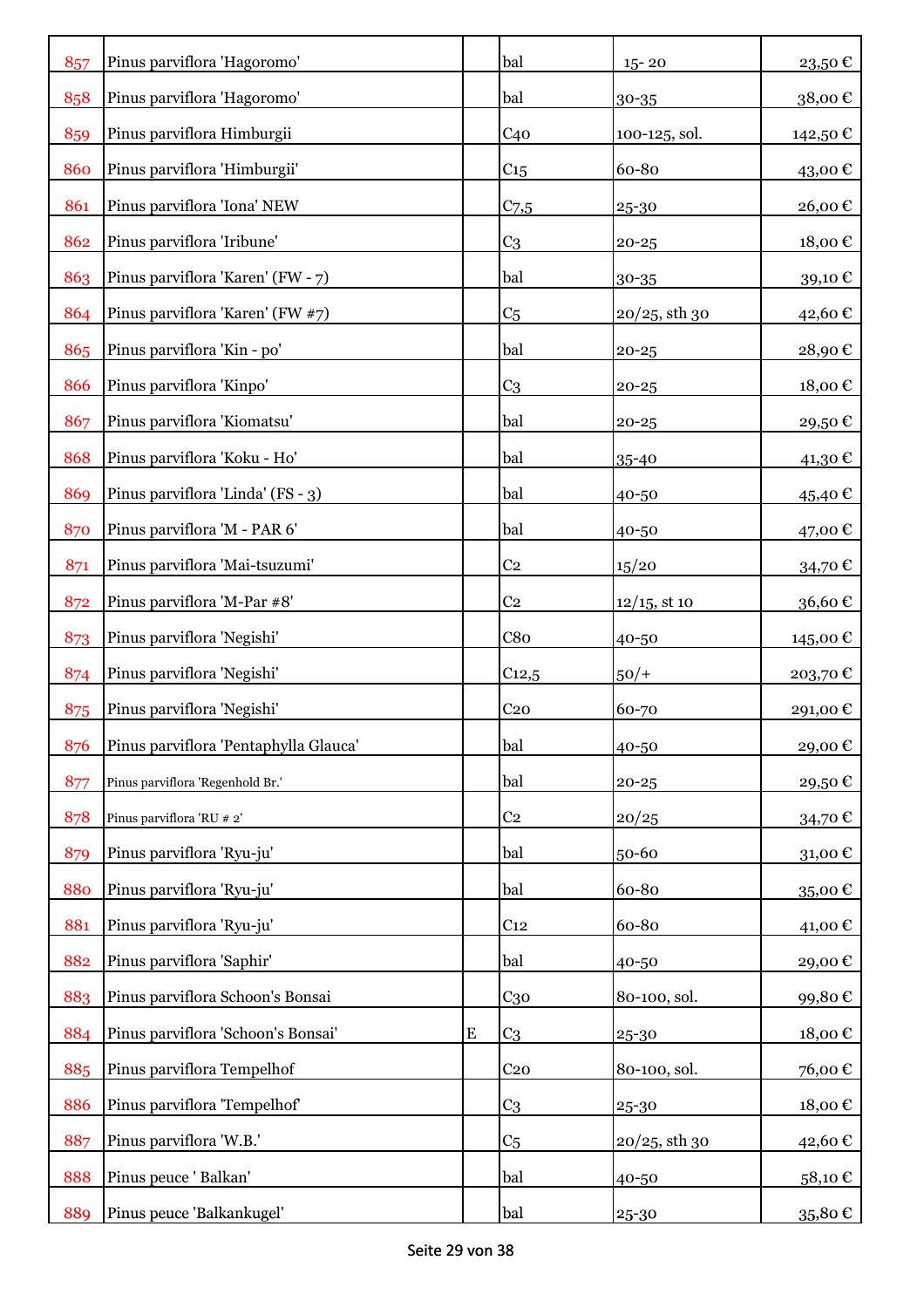| 890 | Pinus peuce 'Bärentatze'           |           | bal             | 35-40           | 44,60€  |
|-----|------------------------------------|-----------|-----------------|-----------------|---------|
| 891 | Pinus peuce 'Bitola'               |           | bal             | 35-40           | 40,90€  |
| 892 | Pinus peuce 'Cesarini'             |           | C <sub>2</sub>  | 15/20           | 34,70€  |
| 893 | Pinus peuce 'Pirin'                |           | bal             | 25-30           | 40,50€  |
| 894 | Pinus peuce 'Piroschka'            |           | bal             | 30-35           | 40,40€  |
| 895 | Pinus peuce 'Raubold'              | E         | $C_{7,5}$       | 50/70           | 44,60€  |
| 896 | Pinus peuce 'Skopje'               |           | bal             | 25-30           | 38,70€  |
| 897 | Pinus peuce 'Wageningen'           |           | C <sub>5</sub>  | 45/60           | 39,60€  |
| 898 | Pinus peuce 'Zaubenrflöte'         |           | bal             | 15-20           | 28,10€  |
| 899 | Pinus pinea                        |           | C <sub>15</sub> | halbst.         | 110,30€ |
| 900 | Pinus pumila 'Blue Mops'           |           | bal             | $20 - 25$       | 22,90€  |
| 901 | Pinus pumila 'Draijer's Dwarf'     |           | C <sub>2</sub>  | 20/25           | 34,70€  |
| 902 | Pinus pumila 'Drajer's Dwarf'      |           | bal             | 25-30           | 27,70€  |
| 903 | Pinus pumila 'Dwarf Blue'          |           | bal             | 35-40           | 34,60 € |
| 904 | Pinus pumila 'Elektra'             |           | C <sub>2</sub>  | 12/15           | 36,60€  |
| 905 | Pinus pumila 'Kalsnava Beauty'     |           | C <sub>2</sub>  | 20/25           | 34,70€  |
| 906 | Pinus pumila 'Kohout Selection'    |           | C <sub>2</sub>  | 20/25           | 36,60€  |
| 907 | Pinus pumila 'NA 43537'            | ${\bf E}$ | C <sub>2</sub>  | 15/20           | 36,60€  |
| 908 | Pinus pumila 'Nana'                |           | C <sub>2</sub>  | 25/30           | 34,70€  |
| 909 | Pinus pumila 'Pinocchio'           |           | C <sub>2</sub>  | 15/20           | 36,60€  |
| 910 | Pinus pumila 'Pygmaea'             |           | C <sub>2</sub>  | 12/15           | 36,60€  |
| 911 | Pinus pumila 'Säntis'              |           | C <sub>2</sub>  | 20/25           | 34,70€  |
| 912 | Pinus pumila 'Säntis'              |           | C <sub>2</sub>  | 25/30           | 36,60€  |
| 913 | Pinus pumila 'Selection' (GC)      |           | bal             | 50-60           | 45,30€  |
| 914 | Pinus pumila 'Vladivostok'         | E         | C <sub>2</sub>  | 12/15           | 36,60€  |
| 915 | Pinus pumila 'Wohla'               | E         | C <sub>2</sub>  | 15/20           | 36,60€  |
| 916 | Pinus pungens 'Doughton Park'      |           | C <sub>2</sub>  | $20/-$ , sth 30 | 36,60€  |
| 917 | Pinus resinosa 'Morel'             | E         | C <sub>2</sub>  | 20/25           | 34,70€  |
| 918 | Pinus resinosa 'Pillnitz'          |           | $C_{30}$        |                 | 109,50€ |
| 919 | Pinus rhaetica (x) 'Spring Candle' |           | C <sub>2</sub>  | 15/20           | 34,70€  |
| 920 | Pinus rigida 'Ben Walet'           | ${\bf E}$ | C <sub>2</sub>  | 20/25           | 34,70 € |
| 921 | Pinus rigida 'Ben Walet'           |           | $C_{7,5}$       | 35/50           | 44,60 € |
| 922 | Pinus schwerinii 'Wiethorst'       |           | db              | 50-60           | 60,00€  |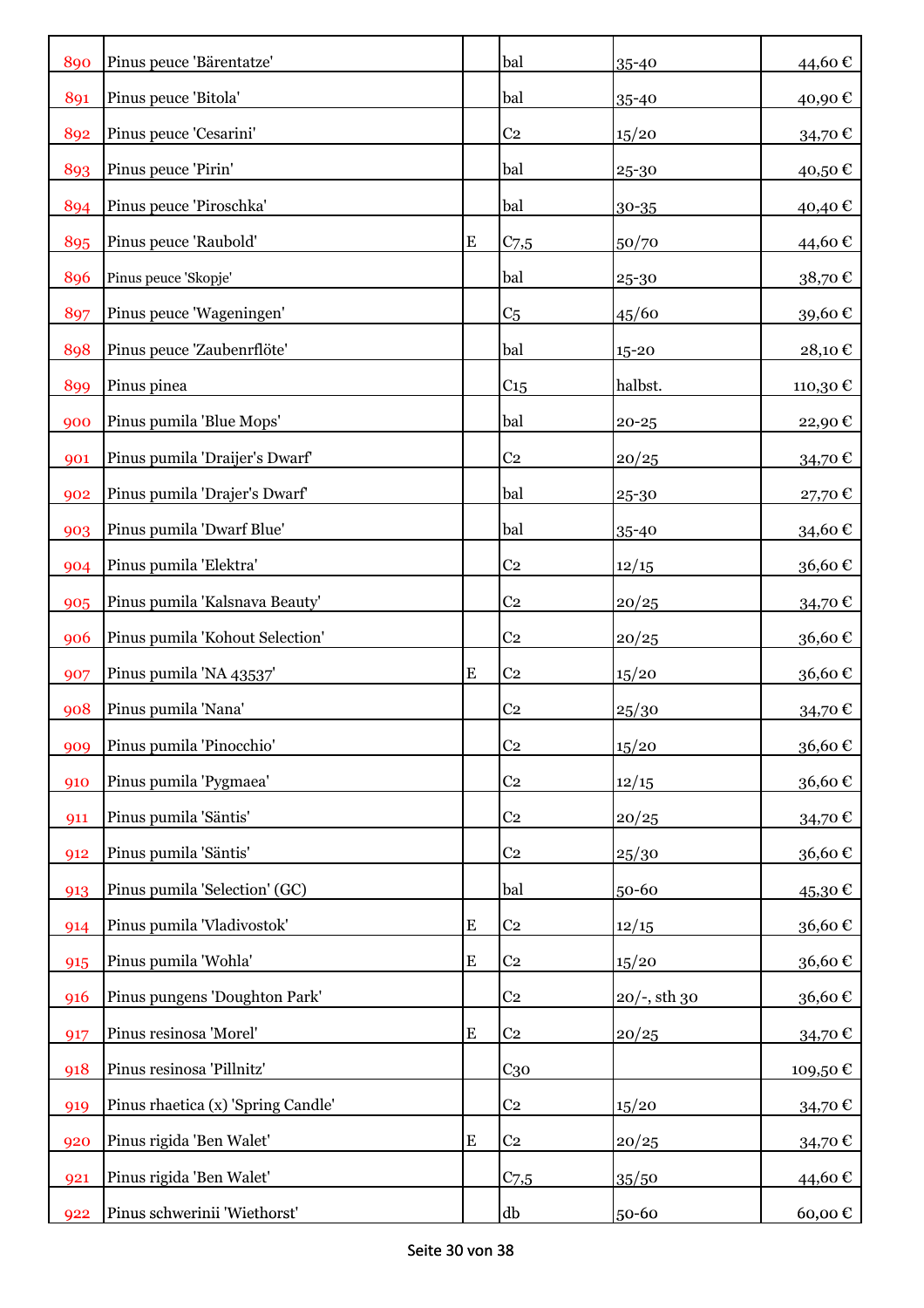| 923 | Pinus sibirica 'Avrov' ('Biosphera 3')       | C <sub>2</sub>  | $8/10$ , sth 10  | 34,70€                     |
|-----|----------------------------------------------|-----------------|------------------|----------------------------|
| 924 | Pinus sibirica 'Beshenaya Reka'              | C <sub>2</sub>  | $8/10$ , sth 10  | 34,70€                     |
| 925 | Pinus sibirica 'Ermak'                       | C <sub>2</sub>  | $8/10$ , sth 10  | 34,70€                     |
| 926 | Pinus strobiformis 'Coronado'                | bal             | 40-50            | 34,30€                     |
| 927 | Pinus strobiformis 'Coronado'                | bal             | 80-90            | 64,20€                     |
| 928 | Pinus strobus                                | db              | 80-100           | 75,00€                     |
| 929 | Pinus strobus                                | db              | 100-125          | 88,00€                     |
| 930 | Pinus strobus 'Stowe Pillar'                 | bal             | 80-100           | 36,20€                     |
| 931 | Pinus strobus 'Bennets Fastigiate'           | C <sub>4</sub>  | 30-40            | 18,00€                     |
| 932 | Pinus strobus 'Bennett Clump Leaf'           | C <sub>10</sub> | 80/100           | 49,50€                     |
| 933 | Pinus strobus 'Blue Clovers' NEW             | bal             | 50-60            | 31,00€                     |
| 934 | Pinus strobus 'Boyko's Diamond Weeper'       | $C_{7,5}$       | 60/80            | 49,50€                     |
| 935 | Pinus strobus 'Fructata WB'                  | bal             | 100-125          | 64,70€                     |
| 936 | Pinus strobus 'Green Curls'                  | bal             | $20 - 25$        | 27,90€                     |
| 937 | Pinus strobus 'Green Curls'                  | bal             | 50-60            | 53,70€                     |
| 938 | Pinus strobus 'Kentucky Star'                | C <sub>2</sub>  | 15/20            | 34,70€                     |
| 939 | Pinus strobus 'Lany'                         | bal             | 30-35            | 34,90€                     |
| 940 | Pinus strobus 'Louie'                        | bal             | 40-50            | 26,00€                     |
| 941 | Pinus strobus 'Macopin'                      | C <sub>3</sub>  | 25-30            | 13,30€                     |
| 942 | Pinus strobus 'Mary Butler'                  | C <sub>4</sub>  | 25-30            | $18,00 \text{ }\mathbb{C}$ |
| 943 | Pinus strobus 'Minima'                       | bal             | 30-40            | 25,00€                     |
| 944 | Pinus strobus 'Minima'                       | bal             | 35-40            | 29,00€                     |
| 945 | Pinus strobus 'Minima'                       | C <sub>20</sub> | 50-60            | 45,00€                     |
| 946 | Pinus strobus 'Niagara Falls'                | C <sub>4</sub>  | 25-30            | 19,00€                     |
| 947 | Pinus str. 'Niagara Falls' (syn. Pendula WB) | bal             | 60-70            | 48,20€                     |
| 948 | Pinus strobus 'Northway Br.'                 | bal             | 25-30            | 30,10€                     |
| 949 | Pinus strobus 'Ontario'                      | C <sub>5</sub>  | $20/25$ , sth 30 | 42,60€                     |
| 950 | Pinus strobus 'Pendula'                      | bal             | 80-100           | 35,80€                     |
| 951 | Pinus strobus 'Rheinhaus'                    | bal             | 50-60            | 43,20€                     |
| 952 | Pinus strobus 'SDL of Contorta # 2'          | bal             | 80-100           | 89,10€                     |
| 953 | Pinus strobus 'Sea Urchin'                   | bal             | 40-50            | 45,10 €                    |
| 954 | Pinus strobus 'Soft Touch'                   | bal             | 60-80            | 51,90 €                    |
| 955 | Pinus strobus 'Stony Brook'                  | $C_{7,5}$       | 70/90            | 49,50 €                    |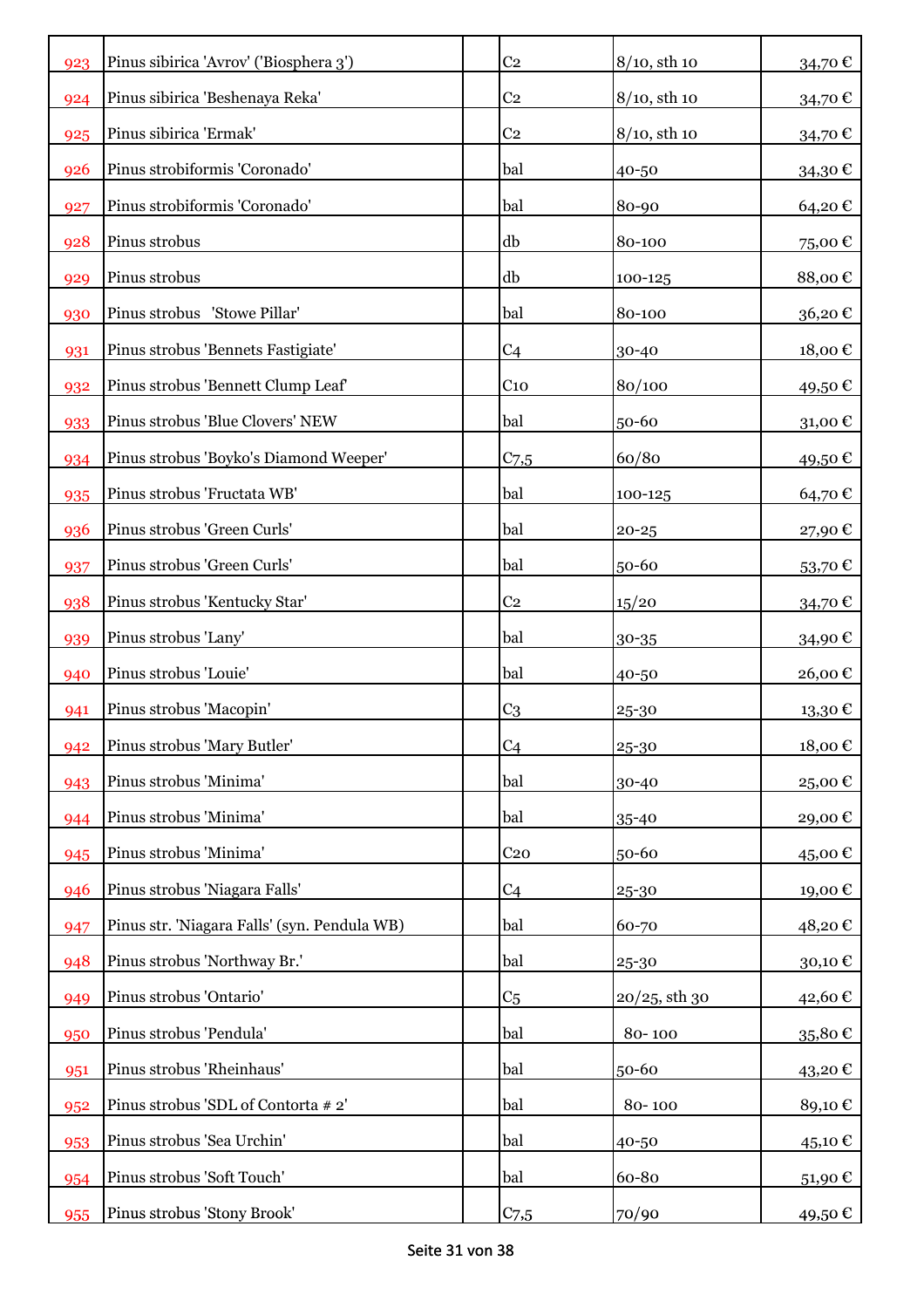| 956 | Pinus strobus 'Stony Brook'              |           | C <sub>7,5</sub> | 50/60              | 44,60€   |
|-----|------------------------------------------|-----------|------------------|--------------------|----------|
| 957 | Pinus strobus 'Stonybrook'               |           | bal              | 100-125            | 78,50€   |
| 958 | Pinus strobus 'Stowe Pillar'             |           | bal              | 40-60              | 25,00€   |
| 959 | Pinus strobus 'Tiny Kurls'               |           | bal              | 30-40              | 25,00€   |
| 960 | Pinus sylvestris 'Agentea Compacta'      |           | bal              | 70-80              | 54,00€   |
| 961 | Pinus sylvestris 'Anny's Winterlight'    |           | bal              | 30-40              | 26,00€   |
| 962 | Pinus sylvestris 'Aurea Nisbet'          |           | C <sub>30</sub>  | $100 - 120$        | 74,90€   |
| 963 | Pinus sylvestris Beauvronensis           |           | C <sub>20</sub>  | 40-50, strauch     | 80,80€   |
| 964 | Pinus sylvestris 'Beuvronensis'          |           | C <sub>10</sub>  | 30-40              | 28,00€   |
| 965 | Pinus sylvestris 'Beuvronensis'          |           | bal              | 50-60              | 37,00€   |
| 966 | Pinus sylvestris 'Beuvronensis'          |           | C <sub>20</sub>  | 70-80 Breit        | 105,00€  |
| 967 | Pinus sylvestris 'Beuvronensis'          |           | C8 <sub>0</sub>  | 80-90 breit        | 370,00€  |
| 968 | Pinus sylvestris 'Beuvronensis'          |           | C8 <sub>0</sub>  | 90-100 Breit       | 396,00€  |
| 969 | Pinus sylvestris 'Bexel WB SDL'          |           | bal              | $30 - 35$          | 36,70€   |
| 970 | Pinus sylvestris 'Blue Sky'              |           | C <sub>4</sub>   | 25-30              | 18,00€   |
| 971 | Pinus sylvestris 'Blue Sky'              |           | bal              | 30-40              | 26,00€   |
| 972 | Pinus sylvestris 'Brentmoor Blond'       |           | bal              | 50-60              | 47,50 €  |
| 973 | Pinus sylvestris 'Chantry Blue'          |           | C <sub>4</sub>   | 25-30              | 19,00€   |
| 974 | Pinus sylvestris 'Chantry Blue'          |           | $C1840/+$        |                    | 169,80€  |
| 975 | Pinus sylvestris 'Frosty' (albasp.)      |           | bal              | 100-125            | 52,00€   |
| 976 | Pinus sylvestris 'Gold Coin'             |           | C <sub>2</sub>   | 30/40              | 34,70€   |
| 977 | Pinus sylvestris 'Green Penguin'         | ${\bf E}$ | bal              | 25-30              | 26,00€   |
| 978 | Pinus sylvestris 'Grīva'                 | ${\bf E}$ | C <sub>2</sub>   | $12/15$ , sth $15$ | 36,60€   |
| 979 | Pinus sylvestris 'Jegor's Emerald Cloud' | ${\bf E}$ | C <sub>5</sub>   | $20/25$ , sth 30   | 42,60€   |
| 980 | Pinus sylvestris 'Jeremy'                |           | bal              | 40-50              | 56,20€   |
| 981 | Pinus sylvestris 'Martham'               |           | bal              | $40 - 50$          | 44,00€   |
| 982 | Pinus sylvestris 'Mosaic'                |           | C <sub>2</sub>   | 20/25              | 34,70€   |
| 983 | Pinus sylvestris 'Norska'                | E         | db               | 60-80              | 70,00€   |
| 984 | Pinus sylvestris 'Norska'                | E         | db               | 80-100             | 80,00€   |
| 985 | Pinus sylvestris 'Norska'                |           | db               | 100-125            | 90,00€   |
| 986 | Pinus sylvestris 'Norska'                |           | db               | 125-150            | 100,00€  |
| 987 | Pinus sylvestris 'Norska'                |           | db               | 150-175            | 110,00 € |
| 988 | Pinus sylvestris 'Norska'                | ${\bf E}$ | db               | 175-200            | 300,00 € |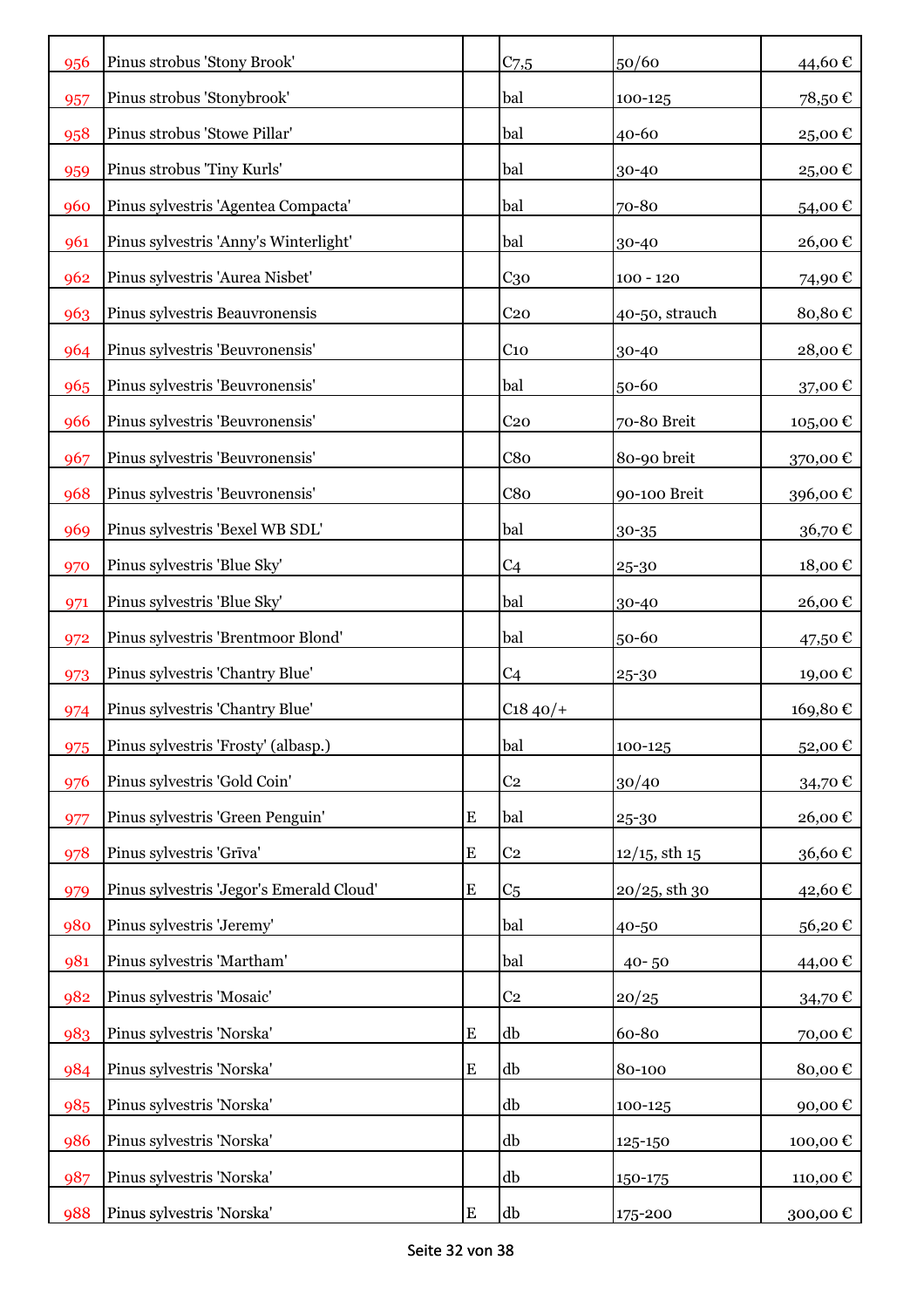| 989  | Pinus sylvestris 'Norska'                     |           | db              | 200-250          | 340,00€                |
|------|-----------------------------------------------|-----------|-----------------|------------------|------------------------|
| 990  | Pinus sylvestris 'Norska'                     |           | db              | 250-300          | 385,00€                |
| 991  | Pinus sylvestris 'Sandringham'                |           | bal             | sth 60           | 29,00€                 |
| 992  | Pinus sylvestris 'Sandringham'                |           | bal             | 40-50            | 33,00€                 |
| 993  | Pinus sylvestris 'Sandringham'                |           | bal             | $40 - 50$        | 46,40€                 |
| 994  | Pinus sylvestris 'Skjak # 2'                  |           | C <sub>5</sub>  | $15/20$ , sth 30 | $36{,}60$ $\mathbb{C}$ |
| 995  | Pinus sylvestris 'Skyak'                      |           | bal             | 30-35            | 34,20€                 |
| 996  | Pinus sylvestris 'Strong Hollander Broom'     |           | C <sub>2</sub>  | 20/25            | 34,70€                 |
| 997  | Pinus sylvestris 'Trollguld'                  |           | bal             | 60-80            | 74,90€                 |
| 998  | Pinus sylvestris 'Upperglade'                 |           | C <sub>2</sub>  | 30/40            | 36,60€                 |
| 999  | Pinus sylvestris var. lapponica 'Fritsche'    |           | bal             | 40-50            | 55,50€                 |
| 1000 | Pinus sylvestris var. lapponica 'Fritz'       |           | C <sub>2</sub>  | 12/15            | 34,70€                 |
| 1001 | Pinus sylvestris var. lapponica 'Lettland'    |           | C <sub>2</sub>  | 15/20            | 34,70€                 |
| 1002 | Pinus sylvestris var. lapponica 'Nico'        |           | C <sub>2</sub>  | 12/15            | 34,70€                 |
| 1003 | Pinus sylvestris var. lapponica 'Polar Wind'  |           | C <sub>2</sub>  | 12/15            | 34,70€                 |
| 1004 | Pinus sylvestris var. lapponica 'Sommersonne' | E         | C <sub>2</sub>  | 15/20            | 34,70€                 |
| 1005 | Pinus sylvestris 'Viridis Compacta'           |           | C <sub>5</sub>  | 35/45            | 34,70€                 |
| 1006 | Pinus sylvestris 'Watereri'                   |           | C <sub>18</sub> | sth 40, br 35/40 | 283,70€                |
| 1007 | Pinus sylvestris 'Whitmuir Compact'           |           | C <sub>2</sub>  | 15/20            | 34,70€                 |
| 1008 | Pinus sylvestris 'Wintergold'                 |           | C <sub>3</sub>  | $20 - 30$        | 18,40€                 |
| 1009 | Pinus sylvestris 'Xawery'                     |           | bal             | 30-40            | 26,00€                 |
| 1010 | Pinus sylvestris 'Zoelen'                     | ${\bf E}$ | C <sub>5</sub>  | $25/30$ , sth 30 | 42,60€                 |
| 1011 | Pinus tabulaeformis 'Jiuzhaigou Vallery'      |           | bal             | 80-100           | 105,60€                |
| 1012 | Pinus tabuliformis 'Jiuzhaigou Valley'        |           | C <sub>5</sub>  | 25/35            | 39,60€                 |
| 1013 | Pinus tabuliformis 'Shengyang'                |           | C <sub>5</sub>  | 35/40            | 39,60€                 |
| 1014 | Pinus thunbergii 'Banshosho'                  |           | bal             | 40-50            | 28,00€                 |
| 1015 |                                               |           |                 |                  |                        |
|      | Pinus thunbergii 'Kyushu'                     |           | C <sub>5</sub>  | 35/40            | 39,60€                 |
| 1016 | Pinus thunbergii 'Ogon'                       |           | bal             | 40-50            | 26,00€                 |
| 1017 | Pinus thunbergii 'Ogon'                       |           | bal             | 50-60            | 29,00€                 |
| 1018 | Pinus thunbergii 'Ogon'                       |           | C <sub>5</sub>  | 50/70            | 39,60€                 |
| 1019 | Pinus thunbergii 'Thunderhead'                |           | C <sub>12</sub> | 40               | 162,50€                |
| 1020 | Pinus thunbergii var. corticosa 'Yamato'      |           | C <sub>5</sub>  | 30/45            | 42,60€                 |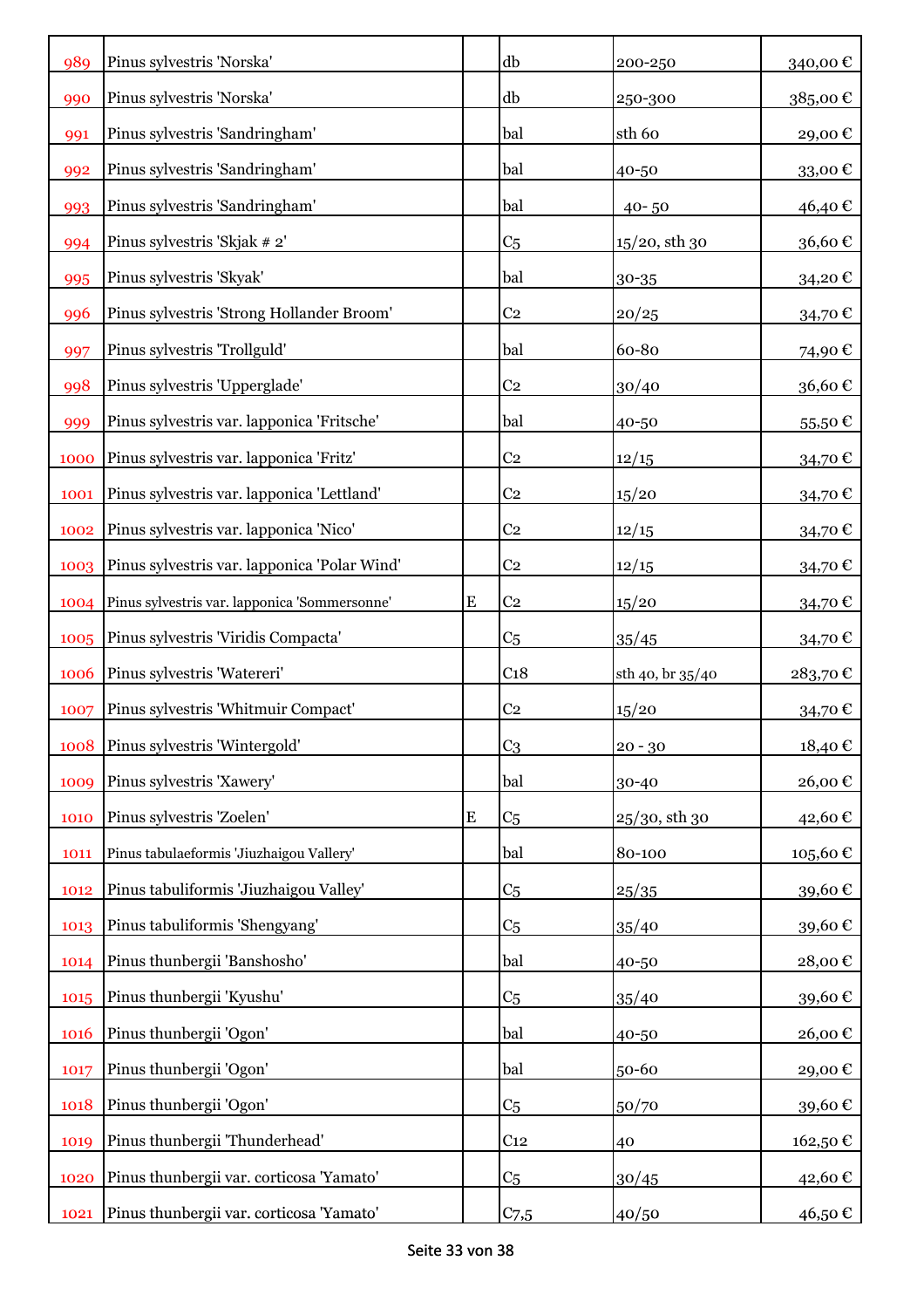|      | 1022 Pinus thunbergii var. monophylla 'Ichiyo' | ${\bf E}$ | C <sub>2</sub>  | 20/25             | 36,60€        |
|------|------------------------------------------------|-----------|-----------------|-------------------|---------------|
|      | 1023 Pinus thunbergii 'Yoshimura'              |           | bal             | 35-40             | 40,50€        |
| 1024 | Pinus uncinata 'Dom'                           |           | C <sub>2</sub>  | 20/25             | 34,70€        |
|      | 1025 Pinus uncinata 'Grüne Welle'              |           | bal             | 15-20             | 22,60€        |
| 1026 | Pinus uncinata 'Grüne Welle'                   |           | bal             | sth <sub>50</sub> | 29,00€        |
| 1027 | Pinus uncinata 'Grüne Welle'                   |           | bal             | 20-30             | 29,00€        |
| 1028 | Pinus uncinata 'Grüne Welle'                   |           | C <sub>12</sub> | 30-40             | 37,00€        |
| 1029 | Pinus uncinata 'Hexe'                          |           | bal             | 50-60             | 76,80€        |
| 1030 | Pinus uncinata 'Hnizdo'                        |           | C <sub>5</sub>  | $40 - 60$         | 37,40 €       |
| 1031 | Pinus uncinata 'Jesek'                         |           | bal             | $10-15$           | 21,20€        |
| 1032 | Pinus uncinata 'Litomycl'                      |           | bal             | 25-30             | 29,00€        |
| 1033 | Pinus uncinata 'Litomycl'                      |           | C <sub>12</sub> | 30-40             | 37,00€        |
|      | 1034 Pinus uncinata 'Litomyśl'                 |           | C <sub>5</sub>  | $60 - 80$         | 37,40 €       |
| 1035 | Pinus uncinata 'Litomyśl'                      |           | C <sub>5</sub>  | $30 - 40$         | 37,40 €       |
| 1036 | Pinus uncinata 'Paradekissen'                  |           | bal             | 30-40             | 33,00€        |
| 1037 | Pinus uncinata 'Paradekissen'                  |           | C <sub>2</sub>  | 12/15             | 34,70€        |
| 1038 | Pinus uncinata 'Pyramidata'                    |           | C <sub>3</sub>  | $20 - 30$         | 18,40€        |
| 1039 | Pinus uncinata 'S.S. 23'                       |           | C <sub>3</sub>  | $15 - 20$         | 18,40€        |
| 1040 | Pinus uncinata 'San Sebastian 26'              |           | bal             | 15-20             | 22,70€        |
| 1041 | Pinus virginiana 'Driscoll'                    |           | C <sub>5</sub>  | sth 60            | 29,00€        |
| 1042 | Pinus wallichiana (griffitti)                  |           | C <sub>18</sub> | 80-100            | 62,00€        |
| 1043 | Pinus yunnanensis var. pygmaea                 |           | pot 7cm         | klein             | $8,55 \in$    |
| 1044 | Podocarpus alpinus 'Blue Gem'                  |           | C <sub>2</sub>  | $20 - 25$         | 8,10€         |
| 1045 | Podocarpus alpinus 'Jalako Red'                |           | C <sub>2</sub>  | $20 - 25$         | 8,10€         |
| 1046 | Podocarpus 'Chocolate Box'                     |           | C <sub>2</sub>  | $20 - 25$         | 8,10€         |
| 1047 | Podocarpus 'County Park Fire'                  |           | C <sub>2</sub>  | $15/+$            | 8,10€         |
| 1048 | Podocarpus lawrencei 'Red Tip'                 |           | C <sub>2</sub>  | $20 - 25$         | 8,10€         |
| 1049 | Podocarpus nivalis 'Kilworth Cream'            |           | C <sub>2</sub>  | $20 - 25$         | 8,10€         |
| 1050 | Pseudolarix amabilis                           |           | C <sub>6</sub>  | $40 - 60$         | $56{,}50 \in$ |
| 1051 | Pseudotaxus chienii                            |           | C <sub>15</sub> | $60 - 80$         | $56{,}50 \in$ |
| 1052 | Pseudotsuga menziesii 'Elp Green'              |           | C <sub>2</sub>  | 20/25             | 34,70€        |
| 1053 | Pseudotsuga menziesii 'Forest Wave'            |           | C <sub>2</sub>  | 15/20, sth 30     | 36,60€        |
|      | 1054 Pseudotsuga menziesii 'Holmstrup'         |           | C <sub>3</sub>  | $20 - 30$         | 21,90 €       |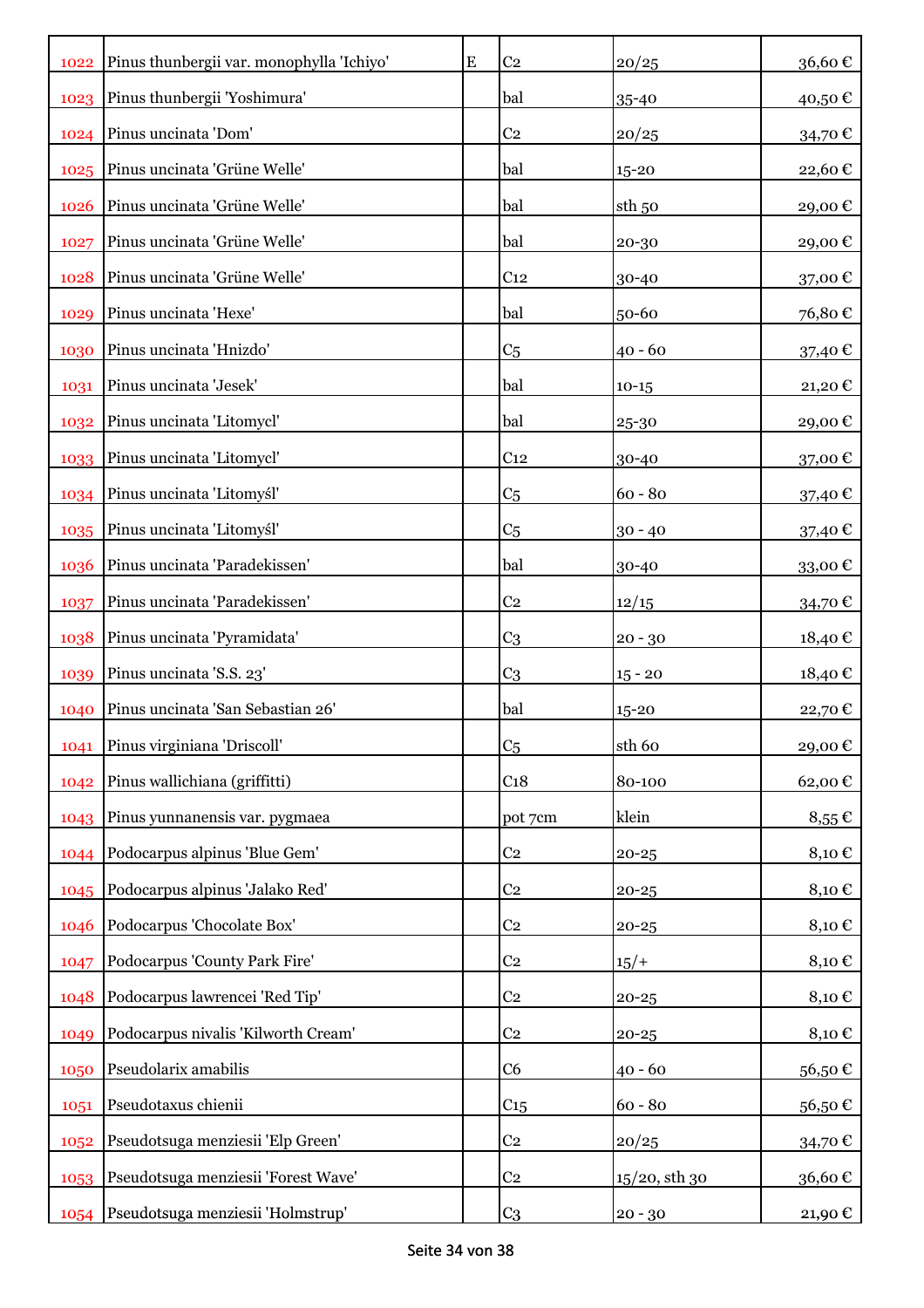| 1055 | Pseudotsuga menziesii 'Hvožd'any'         |           | C <sub>2</sub>  | 20/25              | 34,70€                 |
|------|-------------------------------------------|-----------|-----------------|--------------------|------------------------|
| 1056 | Pseudotsuga menziesii 'Pevé Niers'        |           | C <sub>2</sub>  | 20/25              | 34,70€                 |
| 1057 | Punica gr. 'Malisi' NEW                   |           | C <sub>10</sub> | 40-50              | 33,00 $\epsilon$       |
| 1058 | Punica gr. 'Wonderful'                    |           | $C_{10}$        | 40-50              | 33,00€                 |
| 1059 | Sciadopitis vericillata                   |           | C <sub>5</sub>  | $30 - 40$          | 21,90€                 |
| 1060 | Sciadopitys verticillata                  |           | C <sub>3</sub>  | 30-40              | $15{,}00$ $\mathbb{C}$ |
| 1061 | Sciadopitys verticillata                  |           | C <sub>27</sub> |                    | 334,70€                |
| 1062 | Sequoia sempervirens Loma Prieta Spike    |           | C <sub>50</sub> | 350-400, gefiedert | 142,50 €               |
| 1063 | Sequoia sempervirens Martin               |           | C <sub>50</sub> | stu 14-16, hs      | 149,20€                |
| 1064 | Sequoiadendron giganteum Glaucum          |           | C <sub>50</sub> | 125-150, sol.      | 142,50 €               |
| 1065 | Sequoiadendron giganteum 'Glaucum'        |           | C <sub>6</sub>  | $30 - 40$          | 44,90 €                |
| 1066 | Sequoiadendron giganteum 'Greenpeace'     |           | C <sub>3</sub>  | 30-40              | 18,00€                 |
| 1067 | Sequoiadendron giganteum Klon 1           |           | C90             | 150-175, sol.      | 209,00€                |
| 1068 | Taxodium dist.'Peve Minaret'              |           | C <sub>2</sub>  | $15 - 30/$         | 21,00€                 |
| 1069 | Taxodium distichum                        | ${\bf E}$ | C <sub>3</sub>  | $40 - 60/$         | 13,80€                 |
| 1070 | Taxodium distichum                        |           | C <sub>5</sub>  | $100 - 120$        | 18,40€                 |
| 1071 | Taxodium distichum                        |           | C <sub>12</sub> | 100-125            | 31,50€                 |
| 1072 | Taxodium distichum                        |           | C <sub>15</sub> | 125/               | 45,20€                 |
| 1073 | Taxodium distichum                        |           | $C_{30}$        | $220 - 240$        | 73,70€                 |
| 1074 | Taxodium distichum                        |           | C45             | $260 - 280$        | 102,60€                |
| 1075 | Taxodium distichum 'Miss Grace'           |           | C <sub>15</sub> | sth 80/100         | 89,30€                 |
| 1076 | Taxodium distichum 'Pevé Minaret'         |           | $C_{10}$        | $60/+$             | 38,90€                 |
| 1077 | Taxus baccata 'Aldenham Gold'             | ${\bf E}$ | C <sub>3</sub>  | $20 - 25$          | 17,60€                 |
| 1078 | Taxus baccata 'Amersfoort'                |           | C <sub>3</sub>  | $10+$              | $13{,}60 \in$          |
| 1079 | Taxus baccata 'Amersfoort'                | ${\bf E}$ | C <sub>5</sub>  | C <sub>5</sub>     | 17,60€                 |
| 1080 | Taxus baccata 'Black Tower'               |           | C <sub>5</sub>  | $40/+$             | 14,70€                 |
| 1081 | Taxus baccata 'David'                     |           | C <sub>2</sub>  | $20 - 25$          | 8,80€                  |
| 1082 | Taxus baccata 'Dovastoniana'              |           | C <sub>5</sub>  | $40/+$             | 14,70 €                |
| 1083 | Taxus baccata 'Dovastonii Aurea'          |           | C <sub>5</sub>  | $50/+$             | 14,70€                 |
| 1084 | Taxus baccata 'Fastigiata Aurea'          |           | C <sub>70</sub> | $175/+$            | 241,50 €               |
| 1085 | Taxus baccata 'Fastigiata Aureomarginata' |           | bal             | 80-90              | 33,80€                 |
| 1086 | Taxus baccata 'Fastigiata Robusta'        |           | C <sub>2</sub>  | $20 - 25$          | 8,80€                  |
| 1087 | Taxus baccata 'Funny Jewel®'              |           | C <sub>2</sub>  | $20 - 25$          | 9,00€                  |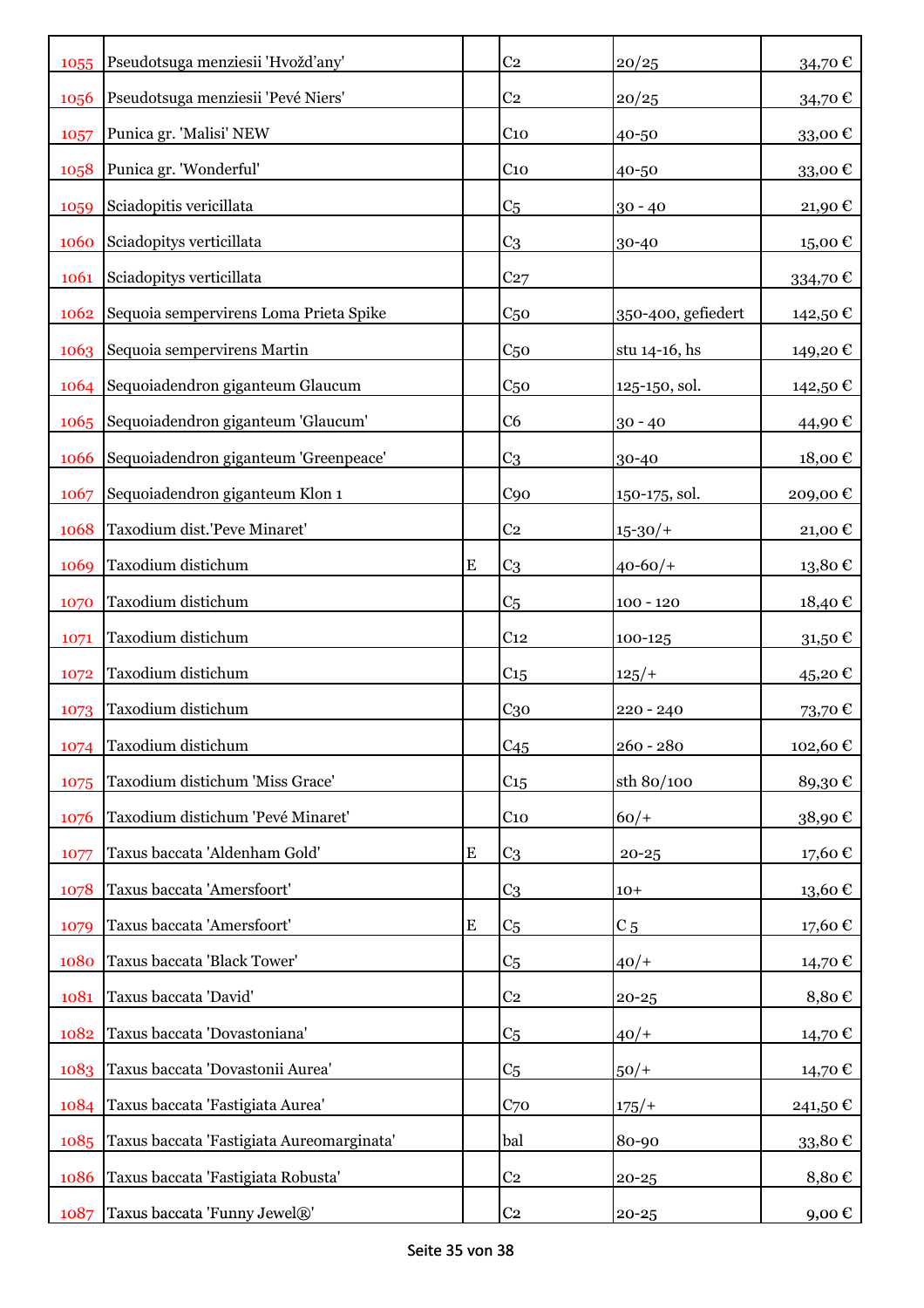| 1088        | Taxus baccata 'Green Diamond'          |   | bal              | 35-40       | 32,10€        |
|-------------|----------------------------------------|---|------------------|-------------|---------------|
| 1089        | Taxus baccata 'Greensleeves'           |   | $C_{7,5}$        | 80-100      | 17,60€        |
| 1090        | Taxus baccata 'Ivory Tower'            |   | C <sub>5</sub>   | 40-50       | 23,80€        |
| 1091        | Taxus baccata 'Ivory Tower'            |   | $C_{7,5}$        | 30-40       | 39,20€        |
| 1092        | Taxus baccata 'Litfass'                |   | C <sub>5</sub>   | $50/+$      | 14,70€        |
| 1093        | Taxus baccata 'Repandens'              |   | C <sub>3</sub>   | $25 - 30$   | 9,00€         |
| 1094        | Taxus baccata 'Rushmore'               |   | C <sub>18</sub>  | 40-50       | 178,50€       |
| 1095        | Taxus baccata'Green Column'            |   | C <sub>5</sub>   | 30-40       | 22,00€        |
| 1096        | Taxus baccata'Green Diamond'           |   | C <sub>5</sub>   | 25-30       | 22,00€        |
| 1097        | Taxus baccata'Green Diamond'           | E | C <sub>10</sub>  | 30-40       | 29,00€        |
| 1098        | Taxus baccata'Klitzeklein'             |   | C <sub>5</sub>   | 30-40       | 22,00€        |
| 1099        | Taxus baccata'Klitzeklein'             |   | $C_{10}$         | 40-50       | 29,00€        |
| 1100        | Taxus cuspidata                        |   | bal              | 70-80       | 43,30€        |
| 1101        | Taxus media 'Densiformis'              |   | C <sub>2</sub>   | 25-30       | 8,80€         |
| 1102        | Taxus media 'Groenland'                |   | C <sub>5</sub>   | $50/+$      | 14,70 €       |
| 1103        | Taxus media 'Hicksii'                  |   | bal              | 100-120     | 44,50 €       |
| 1104        | Thuja koraiensis                       |   | C <sub>3</sub>   | $40 - 60$   | 7,00 €        |
| 1105        | Thuja occidentalis 'Anniek'            |   | C <sub>2</sub>   | $15/+$      | 8,80€         |
| <b>1106</b> | Thuja occidentalis 'Anniek'            |   | C <sub>5</sub>   | $20 - 25$   | 16,70€        |
| 1107        | Thuja occidentalis 'Brabant'           |   | C <sub>43</sub>  | $140 - 160$ | 54,20€        |
| 1108        | Thuja occidentalis 'Brabant Variegata' |   | $C_{30}$         | 180 - 200   | $56{,}50 \in$ |
| 1109        | Thuja occidentalis 'Brobecks Tower'    |   | C <sub>3</sub>   | 25-30       | 7,90€         |
| 1110        | Thuja occidentalis 'Brobecks Tower'    |   | C <sub>7,5</sub> | 40-50       | 16,70€        |
| 1111        | Thuja occidentalis 'Brobeck's Tower'   |   | $C_{7,5}$        | $40 - 60$   | 13,40€        |
| 1112        | Thuja occidentalis 'Danica'            |   | C <sub>2</sub>   | $20 - 25$   | 7,50€         |
| 1113        | Thuja occidentalis 'Danica'            |   | C <sub>3</sub>   | $25/+$      | 7,70€         |
| 1114        | Thuja occidentalis 'Danica'            |   | C <sub>7,5</sub> | $30 - 35$   | 18,40€        |
| 1115        | Thuja occidentalis 'Danica'            |   | $C_{30}$         | $60 - 80$   | 54,20€        |
| 1116        | Thuja occidentalis 'Danica Aurea'      |   | C <sub>3</sub>   | $20 - 25$   | 7,70€         |
| 1117        | Thuja occidentalis DARK EMBERS         |   | $C_{30}$         | $140 - 160$ | 33,40€        |
| 1118        | Thuja occidentalis 'Degroot's Spire'   |   | C <sub>3</sub>   | 25-30       | 7,90€         |
| 1119        | Thuja occidentalis 'Filiformis'        |   | $C_{7,5}$        | $60 - 80$   | 21,90€        |
| 1120        | Thuja occidentalis FIRE CHIEF          |   | $C_{7,5}$        | 40-50       | 16,70 €       |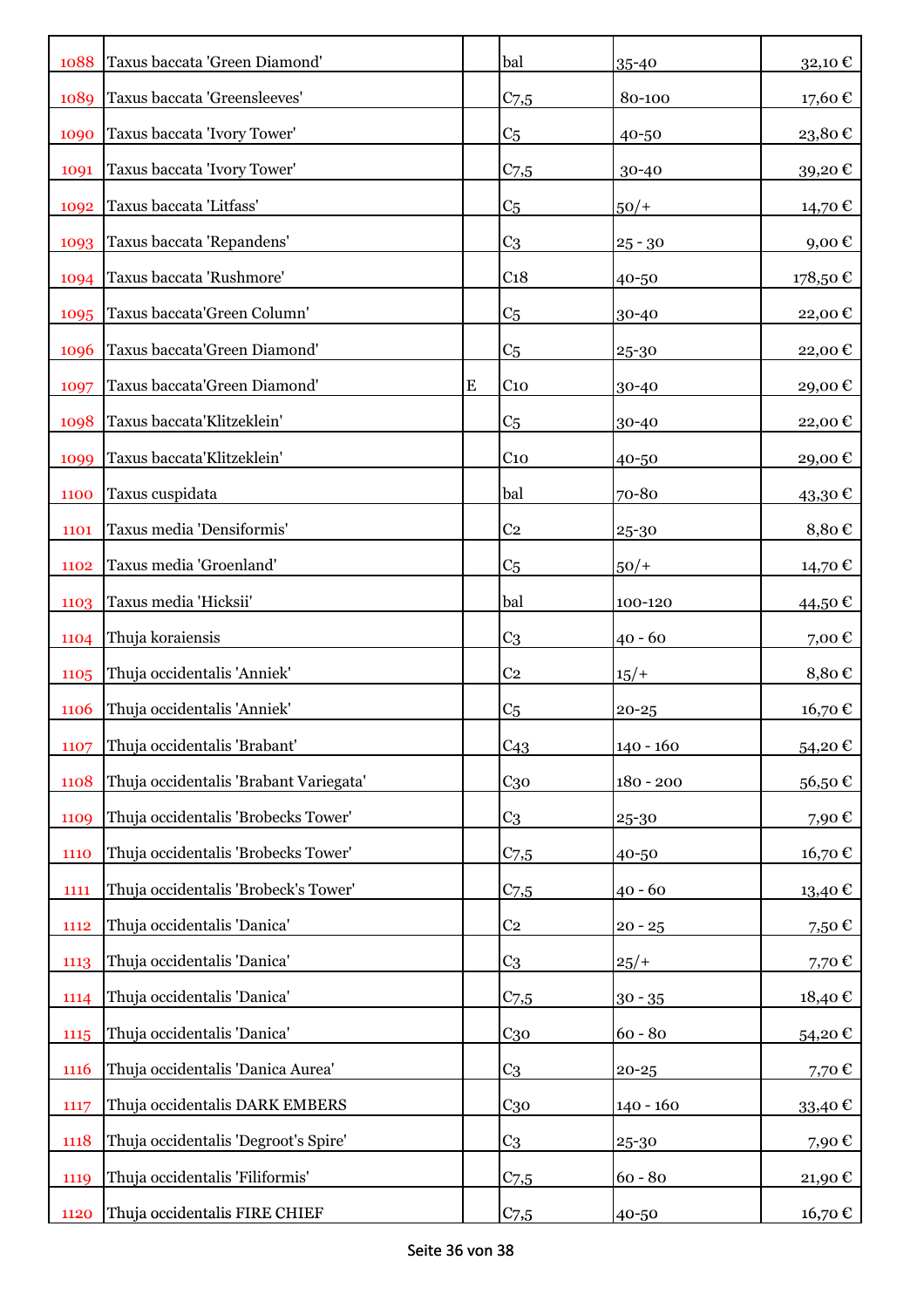| 1121        | Thuja occidentalis 'Golden Tuffet'        | C <sub>3</sub>   | $20 - 30$    | 7,50€                     |
|-------------|-------------------------------------------|------------------|--------------|---------------------------|
| 1122        | Thuja occidentalis 'Golden Tuffet'        | C <sub>3</sub>   | $20 - 25$    | 7,70€                     |
| 1123        | Thuja occidentalis 'Golden Tuffet'        | $C_{7,5}$        | $40/+$       | 16,70 €                   |
| 1124        | Thuja occidentalis 'Golden Tuffet'        | C6               | 25-30        | 50,90€                    |
| 1125        | Thuja occidentalis 'Hoseri'               | $C_{7,5}$        | $40 - 60$    | 18,40€                    |
| <b>1126</b> | Thuja occidentalis 'Kager's Beauty'       | C <sub>3</sub>   | 25-30        | 8,10€                     |
| 1127        | Thuja occidentalis 'Krasnal'              | C <sub>6</sub>   | $15 - 20$    | 56,50€                    |
| 1128        | Thuja occidentalis 'Magdalena'            | C <sub>3</sub>   | $30 - 40$    | $6,20 \text{ }\mathbb{C}$ |
| 1129        | Thuja occidentalis 'Magdalena'            | $C_{30}$         | $60 - 80$    | 47,30 €                   |
| 1130        | Thuja occidentalis 'Malonyana Aurea'      | $C_{7,5}$        | 30-40        | 16,70 €                   |
| 1131        | Thuja occidentalis 'Mirjam'               | C6               | 25-30        | 52,90€                    |
| 1132        | Thuja occidentalis 'Mirjam'               | C <sub>3</sub>   | $20 - 30$    | 9,20€                     |
| 1133        | Thuja occidentalis 'Mirjam'               | C <sub>3</sub>   | $20/+$       | $9,20$ €                  |
| 1134        | Thuja occidentalis 'Mirjam'               | C <sub>30</sub>  | $40 - 60$    | 41,50 €                   |
| 1135        | Thuja occidentalis 'Miss Frosty'          | C <sub>3</sub>   | $15 - 20$    | 8,80€                     |
| 1136        | Thuja occidentalis 'Mr Bowling Ball'      | C <sub>3</sub>   | $20 - 25$    | 7,90€                     |
| 1137        | Thuja occidentalis 'Ohlendorffi'          | $C_{7,5}$        | $40 - 60$    | 16,80€                    |
| 1138        | Thuja occidentalis 'Pendula'              | $C_{7,5}$        | $40 - 60$    | 18,70€                    |
| 1139        | Thuja occidentalis 'Piccadilly'           | C <sub>3</sub>   | 25-30        | 8,10€                     |
| 1140        | Thuja occidentalis 'Pyramidalis Compacta' | $C_{35}$         | $150/+$      | 57,80€                    |
| 1141        | Thuja occidentalis 'Selena'               | C <sub>3</sub>   | $50 - 60$    | $6,20 \text{ } \in$       |
| 1142        | Thuja occidentalis 'Selena'               | C <sub>7,5</sub> | $40 - 50$    | 16,10€                    |
| 1143        | Thuja occidentalis 'Silberspitz'          | bal, 3xv.        | 100-125      | 29,90€                    |
| 1144        | Thuja occidentalis 'Smaragd'              | bal              | 60-80        | 14,30€                    |
| 1145        | Thuja occidentalis 'Smaragd Variegata'    | C <sub>3</sub>   | 25-30        | 8,10€                     |
| 1146        | Thuja occidentalis 'Smaragdperle'         | bal              | 150-175, sol | 66,90€                    |
| 1147        | Thuja occidentalis 'Sunkist'              | C <sub>18</sub>  | $80/+$       | 37,80€                    |
| 1148        | Thuja occidentalis 'Teddy'                | C <sub>3</sub>   | $20/+$       | 7,70€                     |
| 1149        | Thuja occidentalis 'Tiny Tim'             | C <sub>3</sub>   | $20/+$       | 7,70€                     |
| 1150        | Thuja occidentalis 'Yellow Ribbon'        | C <sub>3</sub>   | $40 - 60$    | $6,20 \text{ } \in$       |
| 1151        | Thuja orientalis 'Aurea Nana'             | C <sub>3</sub>   | $30 - 40$    | $6,90 \in$                |
| 1152        | Thuja orientalis 'Aurea Nana'             | bal              | 60-70        | 21,60 €                   |
| 1153        | Thuja orientalis 'Sunkist'                | bal              | 175-200      | 47,00 €                   |